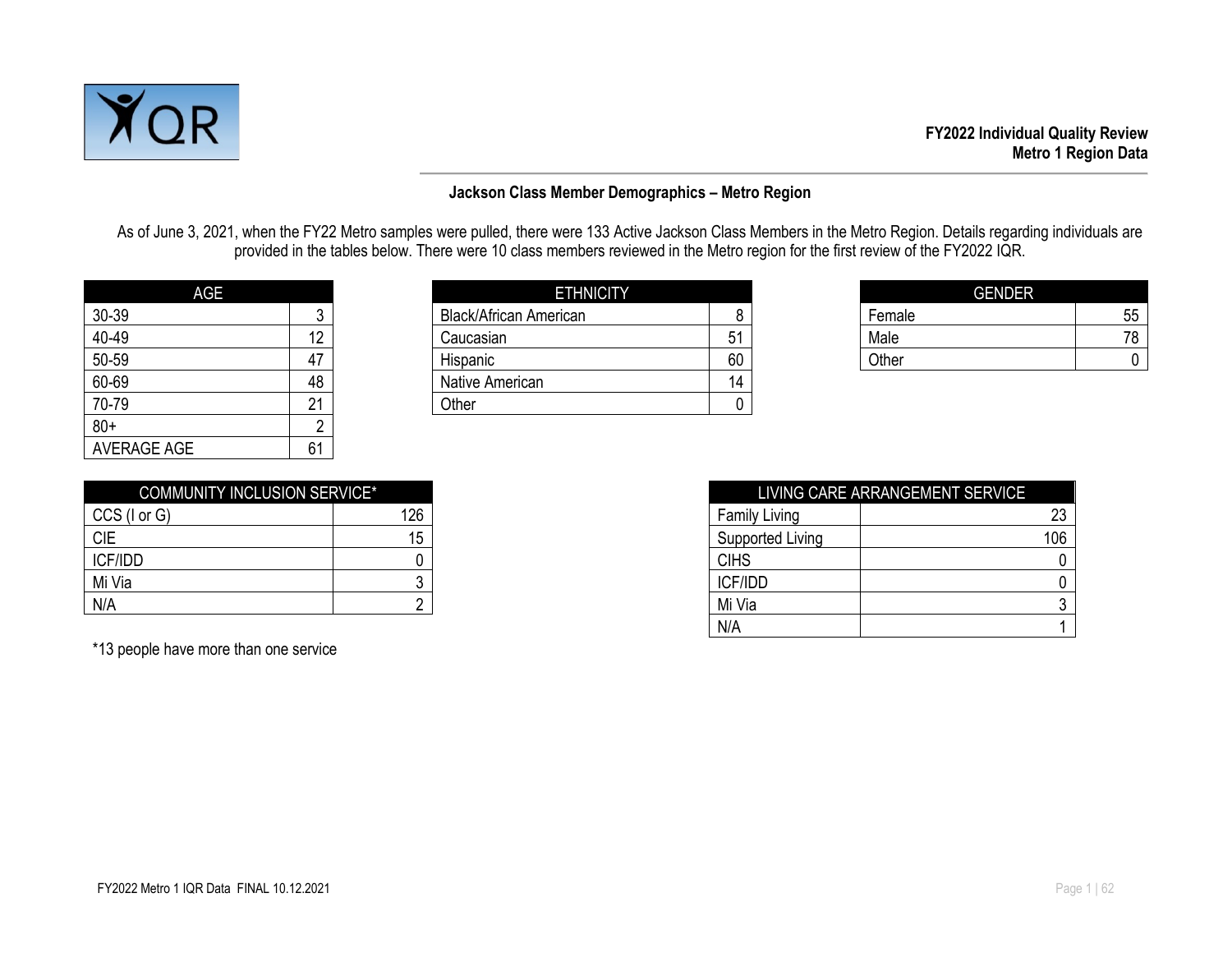| Chart #2: Agencies and the Number of Jackson Class Members They Serve in the Metro Region |  |
|-------------------------------------------------------------------------------------------|--|
|-------------------------------------------------------------------------------------------|--|

| Case                                        | A New Vision (14)                                  | A Step Above (24)        | Amigo (8)                       | Cariño (15)                     | <b>NMQCM (12)</b>               | Peak (13)                       | Unidas (38)                  |
|---------------------------------------------|----------------------------------------------------|--------------------------|---------------------------------|---------------------------------|---------------------------------|---------------------------------|------------------------------|
| <b>Management</b>                           | Unique<br>Opportunities (5)                        | PCCS(1)                  |                                 |                                 |                                 |                                 | Mi Via $(3)$                 |
| <b>Residential</b>                          | ADID Care (1)<br>A Better Way (1)<br>Adelante (30) |                          | Advantage<br>Communications (1) | Alegria (2)                     | Alianza (1)                     | Alta Mira (1)                   |                              |
|                                             | <b>ARCA (12)</b>                                   | At Home<br>Advocacy (3)  | Bright Horizons (8)             | Community<br>Options (1)        | Cornucopia (2)                  | Dungarvin (9)                   | Expressions of<br>Life $(5)$ |
|                                             | Expressions<br>Unlimited (1)                       | La Vida<br>Felicidad (1) | LeL $(1)$                       | Life Mission (1)                | <b>LLCP</b> (27)                | Mandy's Farm (1)                | Maxcare (2)                  |
|                                             | Onyx $(5)$                                         | Optihealth (3)           | Su Vida (1)                     | The New<br>Beginnings (8)       | TLC(1)                          | N/A(1)                          | Mi Via $(3)$                 |
| <b>Community</b><br><b>Inclusion</b>        | A Better Way (4)                                   | Active<br>Solutions (2)  | Adelante (39)                   | ADID Care (1)                   | Advantage<br>Communications (2) | <b>Advocacy Partners</b><br>(1) | Alianza (1)                  |
| *Note some<br>JCMs have more<br>than one CI | Alta Mira (1)                                      | ARCA(3)                  | Bright Horizons (6)             | CFC(9)                          | Community<br>Options (1)        | Cornucopia (3)                  | Dungarvin (6)                |
| provider                                    | <b>Expressions</b><br>Unlimited (2)                | La Vida Felicidad<br>(1) | LifeRoots (4)                   | LLCP(30)                        | Mandy's Farm (2)                | Maxcare (2)                     | Mi Via $(3)$                 |
|                                             | NONE $(3)$                                         | Onyx $(4)$               | OptiHealth (3)                  | <b>Share Your</b><br>Care $(3)$ | Su Vida (1)                     | The New<br>Beginnings (5)       | Intentionally blank          |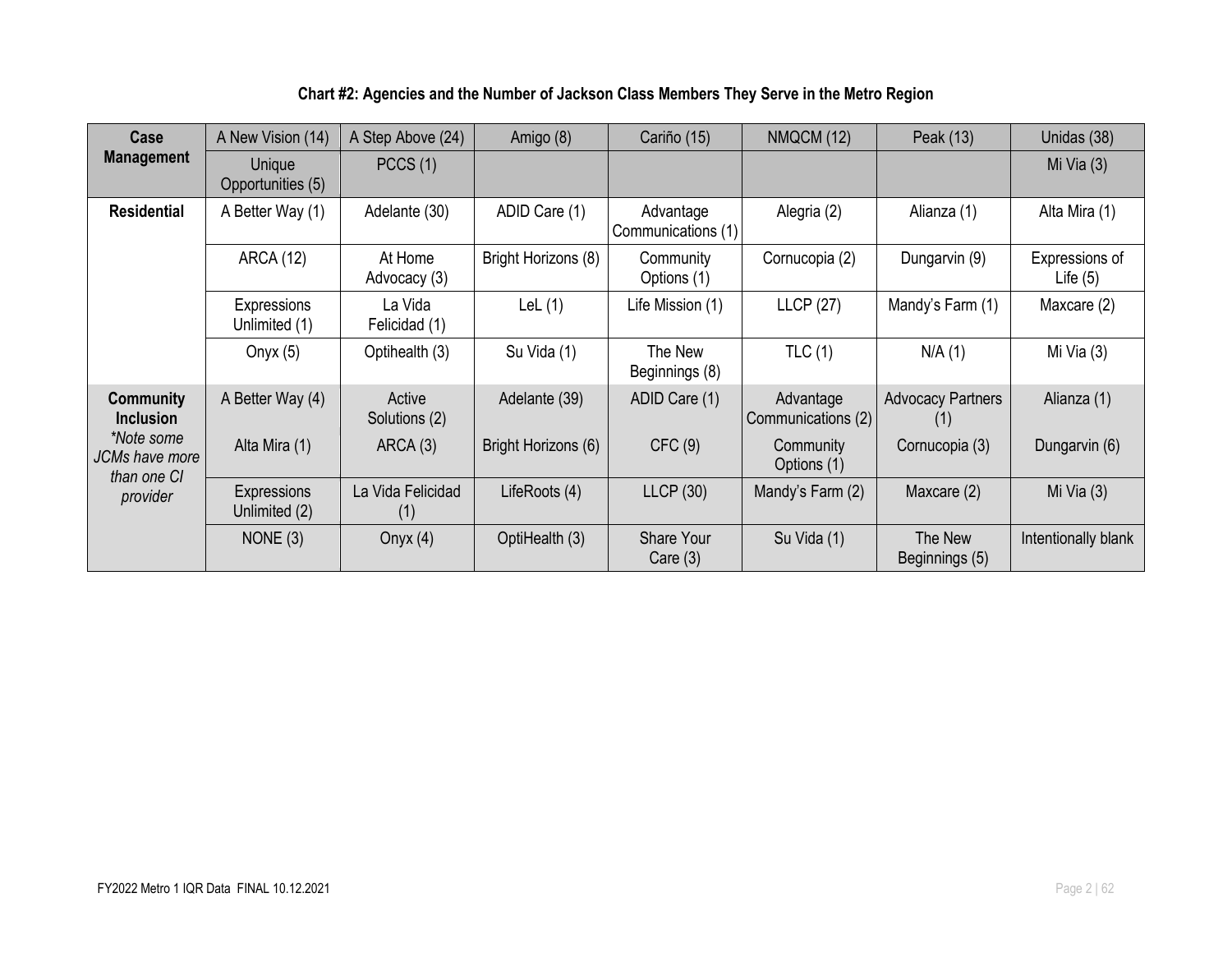#### **B. Most Frequently Identified Findings by Category**

Metro Region Round 1 had a total of 188 Findings. The table below shows into what categories those findings fall.

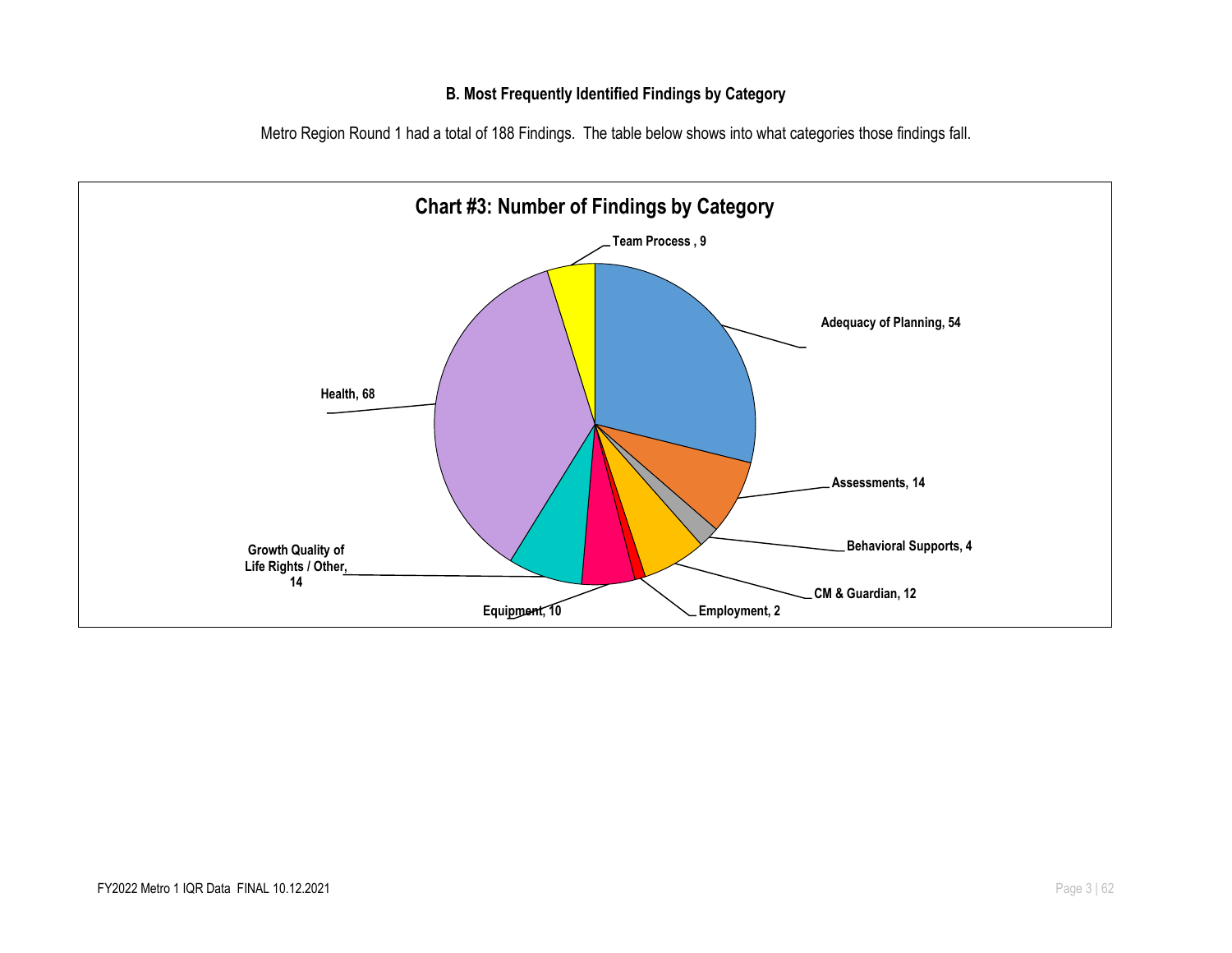#### **C. Most Frequently Repeated Findings by Category**

IQR Findings include the identification of good and exemplary as well as areas in need of improvement. Findings are developed by the Surveyor, reviewed by a Case Judge, the IQR Supervisor, Regional Office and State DDSD and DHI Staff to ensure accuracy before they become final. The expectation is that the identified issue will be resolved not only for the individual but, if applicable, for everyone in that agency to whom the finding is relevant.

Of the 188 Findings in the Metro 1 Regional Review, there were 80 (43%) identified as "repeat findings". Repeat findings are those which have been identified by the IQR within the last ten years. The categories where 'repeat findings' are most frequently identified are in the areas of Adequacy of Planning and Health. The charts below summarize, by agency, the number of repeat findings which were identified by topic area.

|                     | Chart #4: Repeat Findings by Area and Residential Provider |                    |                                      |                        |                   |                  |                                                                    |               |                               |              |  |  |  |
|---------------------|------------------------------------------------------------|--------------------|--------------------------------------|------------------------|-------------------|------------------|--------------------------------------------------------------------|---------------|-------------------------------|--------------|--|--|--|
| <b>AREA</b>         | <b>ADEQUACY</b><br><b>OF PLANNING</b>                      | <b>ASSESSMENTS</b> | <b>BEHAVIORAL</b><br><b>SUPPORTS</b> | CM&<br><b>GUARDIAN</b> | <b>EMPLOYMENT</b> | <b>EQUIPMENT</b> | <b>GROWTH</b><br><b>QUALITY OF</b><br>LIFE.<br><b>RIGHTS/OTHER</b> | <b>HEALTH</b> | <b>TEAM</b><br><b>PROCESS</b> | <b>TOTAL</b> |  |  |  |
| <b>PROVIDER</b>     |                                                            |                    |                                      |                        |                   |                  |                                                                    |               |                               |              |  |  |  |
| Adelante (4)        | 10                                                         |                    |                                      |                        |                   | 3                |                                                                    | 6             | $\Omega$                      | 24           |  |  |  |
| Bright Horizons (2) | 5                                                          | ∩                  |                                      |                        |                   |                  |                                                                    |               |                               | 16           |  |  |  |
| Dungarvin (1)       |                                                            | n                  |                                      |                        | 0                 |                  |                                                                    |               |                               | 13           |  |  |  |
| LLCP(1)             |                                                            |                    |                                      |                        | $\Omega$          | 0                |                                                                    |               | $\Omega$                      |              |  |  |  |
| Maxcare (1)         |                                                            |                    |                                      |                        | $\mathbf{0}$      | റ                |                                                                    |               |                               | 9            |  |  |  |
| Onyx (1)            |                                                            |                    |                                      |                        | $\Omega$          |                  |                                                                    | h             | O                             |              |  |  |  |
| <b>TOTAL</b>        | 29                                                         | 8                  |                                      | 6                      |                   | 8                |                                                                    | 21            |                               | 80           |  |  |  |

|                 | Chart #5: Repeat Findings by Area and Case Management Agency |                    |                                      |                        |                   |                  |                                                                          |               |                               |              |  |  |  |
|-----------------|--------------------------------------------------------------|--------------------|--------------------------------------|------------------------|-------------------|------------------|--------------------------------------------------------------------------|---------------|-------------------------------|--------------|--|--|--|
| <b>AREA</b>     | <b>ADEQUACY</b><br><b>OF PLANNING</b>                        | <b>ASSESSMENTS</b> | <b>BEHAVIORAL</b><br><b>SUPPORTS</b> | CM&<br><b>GUARDIAN</b> | <b>EMPLOYMENT</b> | <b>EQUIPMENT</b> | <b>GROWTH</b><br><b>QUALITY OF</b><br><b>LIFE</b><br><b>RIGHTS/OTHER</b> | <b>HEALTH</b> | <b>TEAM</b><br><b>PROCESS</b> | <b>TOTAL</b> |  |  |  |
| <b>PROVIDER</b> |                                                              |                    |                                      |                        |                   |                  |                                                                          |               |                               |              |  |  |  |
| A New Vision    |                                                              |                    | 0                                    | 0                      | O                 |                  |                                                                          | $\Omega$      |                               |              |  |  |  |
| A Step Above    | 9                                                            |                    | 0                                    |                        |                   |                  |                                                                          |               |                               | 22           |  |  |  |
| Amigo           | 4                                                            |                    | 0                                    |                        |                   |                  |                                                                          |               |                               |              |  |  |  |
| <b>NMQCM</b>    | 0                                                            |                    | $\mathbf{0}$                         | 0                      |                   |                  |                                                                          |               |                               | ה            |  |  |  |
| <b>PCCS</b>     |                                                              |                    |                                      |                        |                   |                  |                                                                          |               |                               | 13           |  |  |  |
| Peak            |                                                              |                    | $\Omega$                             |                        |                   |                  |                                                                          |               |                               |              |  |  |  |
| Unidas          | 11                                                           |                    | 0                                    | ◠                      |                   |                  |                                                                          | 5             |                               | 27           |  |  |  |
| <b>TOTAL</b>    | 29                                                           | 8                  |                                      | 6                      |                   |                  |                                                                          | 21            |                               | 80           |  |  |  |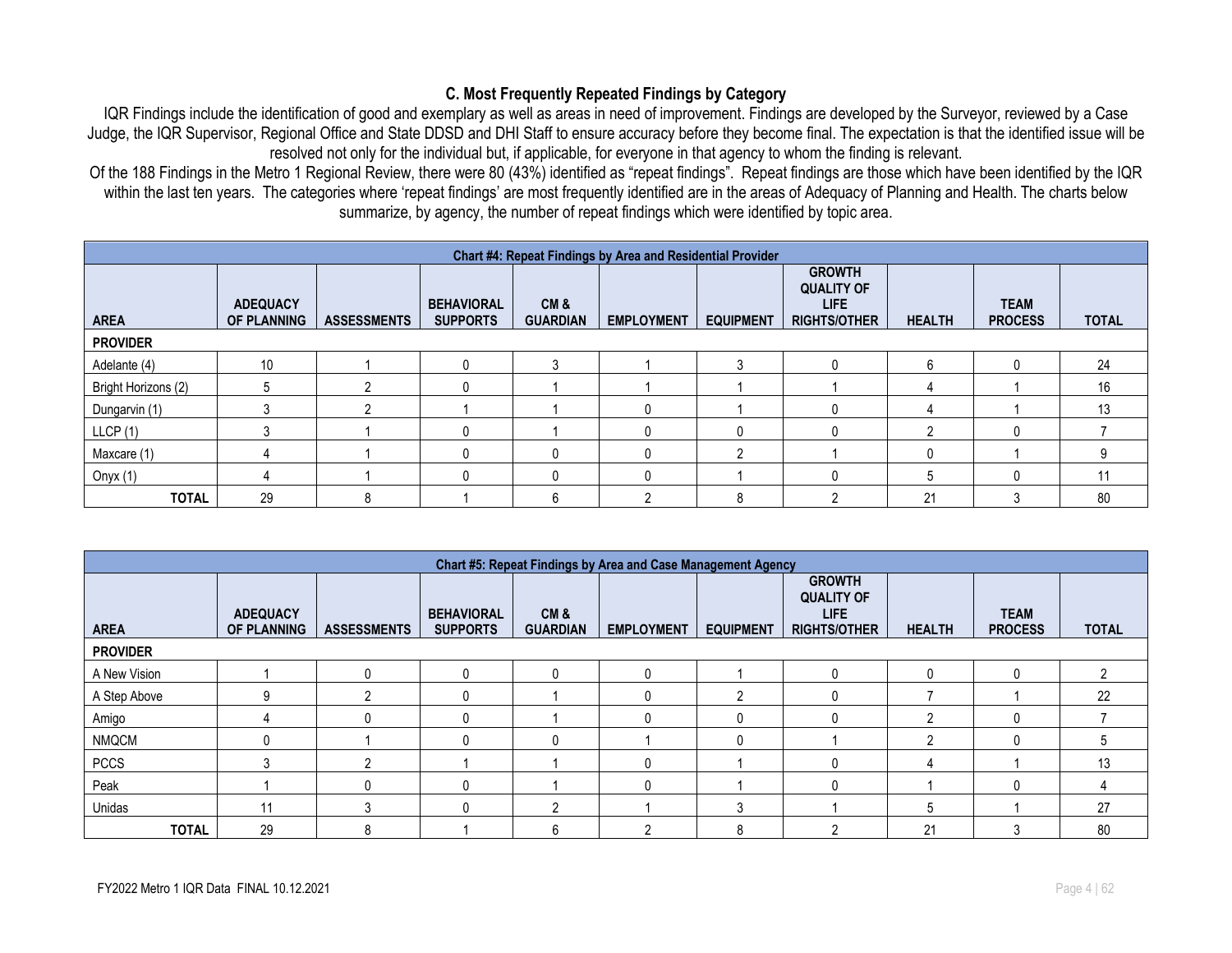#### **D. Immediate and Special Findings**

There were 10 Class Members reviewed in the FY21 Metro 1 Region Review. 3 individuals (30% of the sample) were found to have Findings needing Immediate attention. 4 individuals (40% of the sample) were found to have Findings needing Special attention. Details of the issues of these findings are identified in the table below.

Class Members identified as **"***needing immediate attention***"** are persons for whom urgent health, safety, environment and/or abuse/neglect/exploitation issues were identified which the team is not successfully and actively in the process of addressing in a timely fashion.

Class Members identified as **"***needing special attention***"** are individuals for whom issues have been identified that, if not addressed, are likely to become an urgent health and safety concern.

|       |              |                        |                        |             |             |            | Immediate/Special Identified Individual Issues - FY2022 Metro #1 IQR                                                                                                                                                                                                                                                                                                                                                                                                                                                                                                                                                                                |
|-------|--------------|------------------------|------------------------|-------------|-------------|------------|-----------------------------------------------------------------------------------------------------------------------------------------------------------------------------------------------------------------------------------------------------------------------------------------------------------------------------------------------------------------------------------------------------------------------------------------------------------------------------------------------------------------------------------------------------------------------------------------------------------------------------------------------------|
| Reg   | <b>CM</b>    | <b>Res</b>             | Day                    | <b>Immd</b> | <b>Spec</b> | <b>ANE</b> | <b>Issue</b>                                                                                                                                                                                                                                                                                                                                                                                                                                                                                                                                                                                                                                        |
|       |              |                        |                        |             |             |            | <b>Health</b>                                                                                                                                                                                                                                                                                                                                                                                                                                                                                                                                                                                                                                       |
| Metro | A Step Above | <b>Bright Horizons</b> | <b>Bright Horizons</b> | X           |             |            | Based on record review, the following discrepancies were noted:<br>a) Per CARMP 8/25/20: 1500-1600 cal per day. Protein: 30-38 g/day, 1081 mls fluid EDWR: 69-85#<br>b) Nutrition 6/14/21: 1600-1700 kcals/day. Protein 33-44 g/day Fluid 1700 ml 55-57 oz<br>c) Echat 8/20/20 (rev.1/14/21): stated 35-40 oz (1035 - 1183 ml) fluid, 1600-1700 cal per day<br>d) Low BMI HCP: recommended 1600-1700 cal w/ 40 g protein<br>Plans not being consistent was a repeat finding from IQR 2017 Immediate Findings #1 and #2.                                                                                                                             |
| Metro | A Step Above | <b>Bright Horizons</b> | <b>Bright Horizons</b> | X           |             |            | Based on record review:<br>. Low BMI HCP stated track weights weekly and notify RD of 3# weight loss or gain.<br>. Nutrition 6/14/21 stated track weights weekly and notify RD of gains/losses >5%. The following was<br>noted:<br>a. JCM's weight has been tracked weekly except for the following months:<br>i. January 2021<br>ii. December 2020<br>iii. November 2020<br>iv. October 2020<br>b. Per weight tracking documentation, DR had a greater than 3# change in weight on the following days.<br>There was no indication that the RD was contacted:<br>i.4/6/21<br>ii. 3/2/21<br>iii. 2/19/21<br>iv. 1/29/21<br>v. 10/8/20<br>vi. 9/14/20 |
| Metro | A Step Above | Onyx                   | Onyx                   | Χ           |             |            | Based on record review and interviews, there is confusion about JCM's DNR status:<br>a. There is a "My Choices" document dated 7/31/2019 indicating he wants DNR status<br>b. Guardian indicated that it may need to be revisited<br>c. CM indicated that there might be something in place, but she's not sure it's needed.<br>d. 21-22 ISP IST page indicates JCM does not have a DNR.<br>e. All MERP's states JCM is "FULL CODE"                                                                                                                                                                                                                 |

### **Chart #6: Immediate/Special Identified Individual Issues – FY2022 IQR Metro Region Round 1**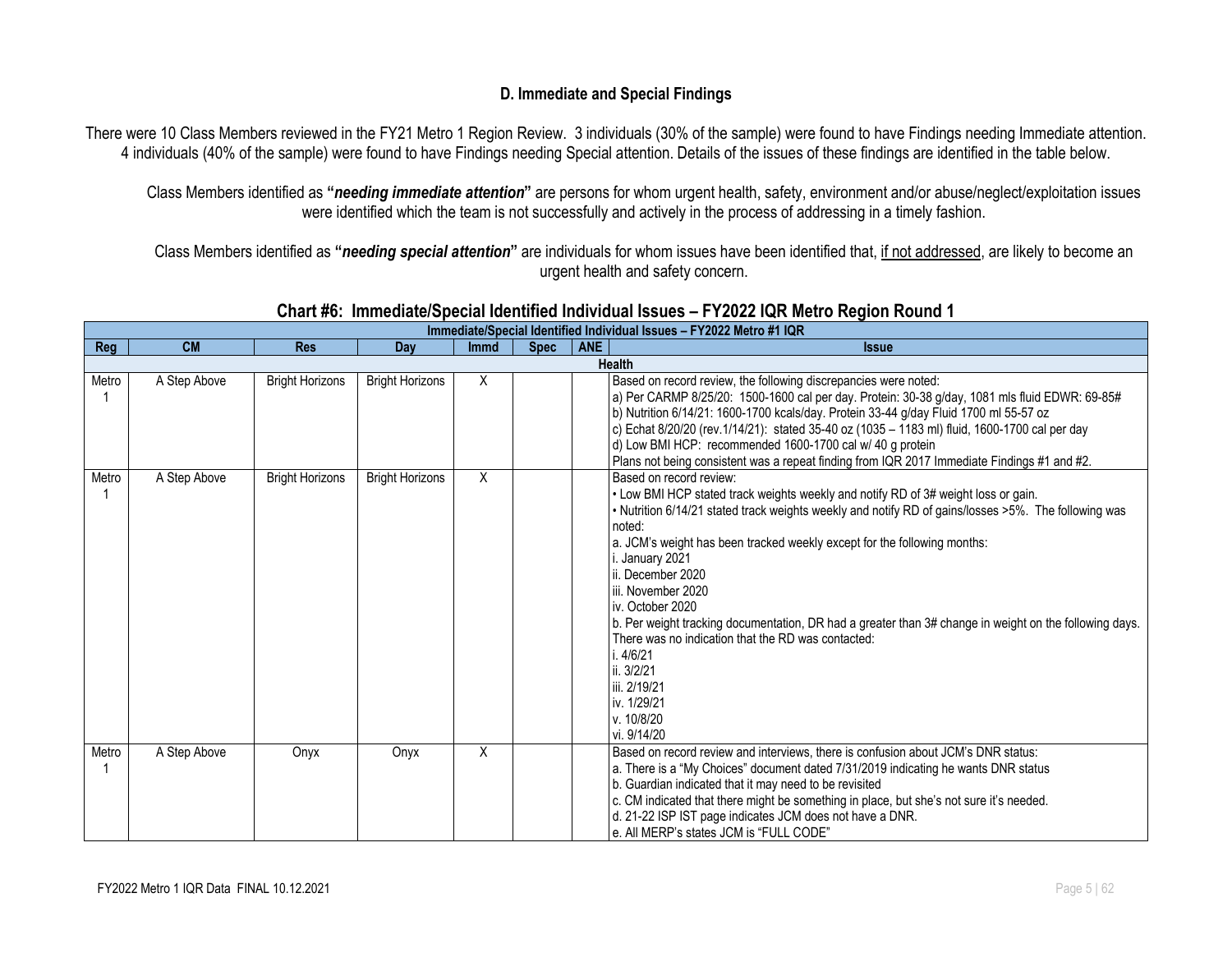|             | Immediate/Special Identified Individual Issues - FY2022 Metro #1 IQR |                        |                        |             |                |            |                                                                                                                                                                                                                                                                                                                                                                                                                                                                                                                                                                                                                                                                                                                                                                                                                                                                                                                                                                                                                                                                                                                                                                                                                                                                                                                                                                                                         |  |  |  |  |
|-------------|----------------------------------------------------------------------|------------------------|------------------------|-------------|----------------|------------|---------------------------------------------------------------------------------------------------------------------------------------------------------------------------------------------------------------------------------------------------------------------------------------------------------------------------------------------------------------------------------------------------------------------------------------------------------------------------------------------------------------------------------------------------------------------------------------------------------------------------------------------------------------------------------------------------------------------------------------------------------------------------------------------------------------------------------------------------------------------------------------------------------------------------------------------------------------------------------------------------------------------------------------------------------------------------------------------------------------------------------------------------------------------------------------------------------------------------------------------------------------------------------------------------------------------------------------------------------------------------------------------------------|--|--|--|--|
| Reg         | <b>CM</b>                                                            | <b>Res</b>             | Day                    | <b>Immd</b> | <b>Spec</b>    | <b>ANE</b> | <b>Issue</b>                                                                                                                                                                                                                                                                                                                                                                                                                                                                                                                                                                                                                                                                                                                                                                                                                                                                                                                                                                                                                                                                                                                                                                                                                                                                                                                                                                                            |  |  |  |  |
|             |                                                                      |                        |                        |             |                |            | f. Health Passport that indicates CH does not have Advanced Directives.<br>g. E-Chat indicates "FULL CODE"                                                                                                                                                                                                                                                                                                                                                                                                                                                                                                                                                                                                                                                                                                                                                                                                                                                                                                                                                                                                                                                                                                                                                                                                                                                                                              |  |  |  |  |
| Metro       | Peak                                                                 | Adelante               | Adelante               | X           |                |            | Based on interviews and document review, there is confusion about end-of-life decision making for JCM:<br>a) There is a document in the file titled "My Advance Directive" signed and dated 5/16/2018 that was<br>found under Advanced Directives in Therap.<br>b) Per Corporate Guardian during interview and in writing, there is a "My 5 Wishes" document in place,<br>but the guardian agency does not share the end-of-life planning documents with the DD Waiver team.<br>c) The Guardian also reported that JCM's team was aware of the end-of-life planning documents,<br>however Adelante staff (RN, Res. DSP, CCS DSP) reported that JCM has no advanced directives or any<br>end-of-life directions.                                                                                                                                                                                                                                                                                                                                                                                                                                                                                                                                                                                                                                                                                         |  |  |  |  |
| Metro       | <b>NMQCM</b>                                                         | <b>Bright Horizons</b> | <b>Bright Horizons</b> |             | $\overline{X}$ |            | Based on record review, the following is noted about the 4/29/21 CARMP and/or documents with<br>conflicting information than the CARMP:<br>a. Indicates diet texture as pureed such as applesauce or pudding consistency. 6/28/21 EDF indicates<br>meat is ground with lubricant, rest is mechanically soft chopped into dime sized<br>b. 7/20/21 seating clinic for pressure mapping of current w/c seating clinic determined 30 degree or more<br>of tilt was best pressure and head/neck position but CARMP not yet updated<br>c. 7/15/21 dental appt and recommendations about oral care but CARMP not updated yet<br>d. 2/2/21 Monthly Nurse visit and wound care indicates: New diet order to eat q2hr and then leave head<br>of bed elevated 45 degrees for 45 minutes to prevent aspiration not incorporated into CARMP and new<br>order was not found during record review<br>e. CARMP 4/29/21 Nutrition: caloric intake contradicts itself within the CARMP.<br>i. Diet order: 2200-2500 calories per day with 3 meals, 1 snack, and 2 Boost PLUS supplements. Meal<br>Plan @ 2450 calories. 3 meals per day each with 2 main = 2 sides 2 BOOST Plus per day, and 1 snack<br>per day. 3 servings of lactose free lactaid milk per day if tolerating it. Increase fiber.<br>ii. Caloric needs: 1700-2000 calories per day<br>CARMP inaccuracies is a repeat Special Finding from the 2017 IQR. |  |  |  |  |
| Metro<br>-1 | <b>NMQCM</b>                                                         | <b>Bright Horizons</b> | <b>Bright Horizons</b> |             | $\overline{X}$ |            | Based on observation of DSP assisting with intake during observation at the home, the following actions<br>conflict with the 4/29/21 CARMP:<br>a. JCM was not offered her cup to hold herself until the meal was nearly finished. The DSP did provide<br>complete assistance to give her drinks during the meal, but CARMP says to have JCM use her right<br>hand and assist her as needed.<br>b. The DSP stated JCM must remain in upright position following meal for 45 minutes. CARMP indicates<br>at least one hour after a meal, snack or meds.<br>c. JCM's body position during the meal was not per the CARMP. She was facing forward with both legs<br>and body in center of bed. CARMP says to have her seated in her bed to one side and off sacral wound.<br>CARMP implementation inconsistencies is a repeat Special Finding from the 2017 IQR.<br>JCM not using her adaptive mealtime equipment is a repeat Finding from the 2014 CPR.                                                                                                                                                                                                                                                                                                                                                                                                                                                    |  |  |  |  |
| Metro       | Unidas                                                               | <b>LLCP</b>            | <b>LLCP</b>            |             | $\overline{X}$ |            | Based on document review and interviews, there is unclear and conflicting information regarding the<br>Nayzilam 5mg nasal spray for PRN use due to seizures.<br>a. MERP Seizures 6/10/21 does not have clear step-by-step instructions; it is unclear when staff are to<br>call nurse, call 911, or use PRN Nazyilam.<br>b. Neither SL or CCS DSP could clearly explain the use of Nayzilam 5mg PRN spray for seizure use.<br>c. During Nurse interview, nurse stated regarding use of Nayzilam 5mg PRN as per MERP 6/10/21<br>" I'm looking at that now and they wouldn't call 911 for 3min or more, it's after the spray and then if it<br>continues, basically they wouldn't wait, they would wait so usually more than one staff is there and one                                                                                                                                                                                                                                                                                                                                                                                                                                                                                                                                                                                                                                                   |  |  |  |  |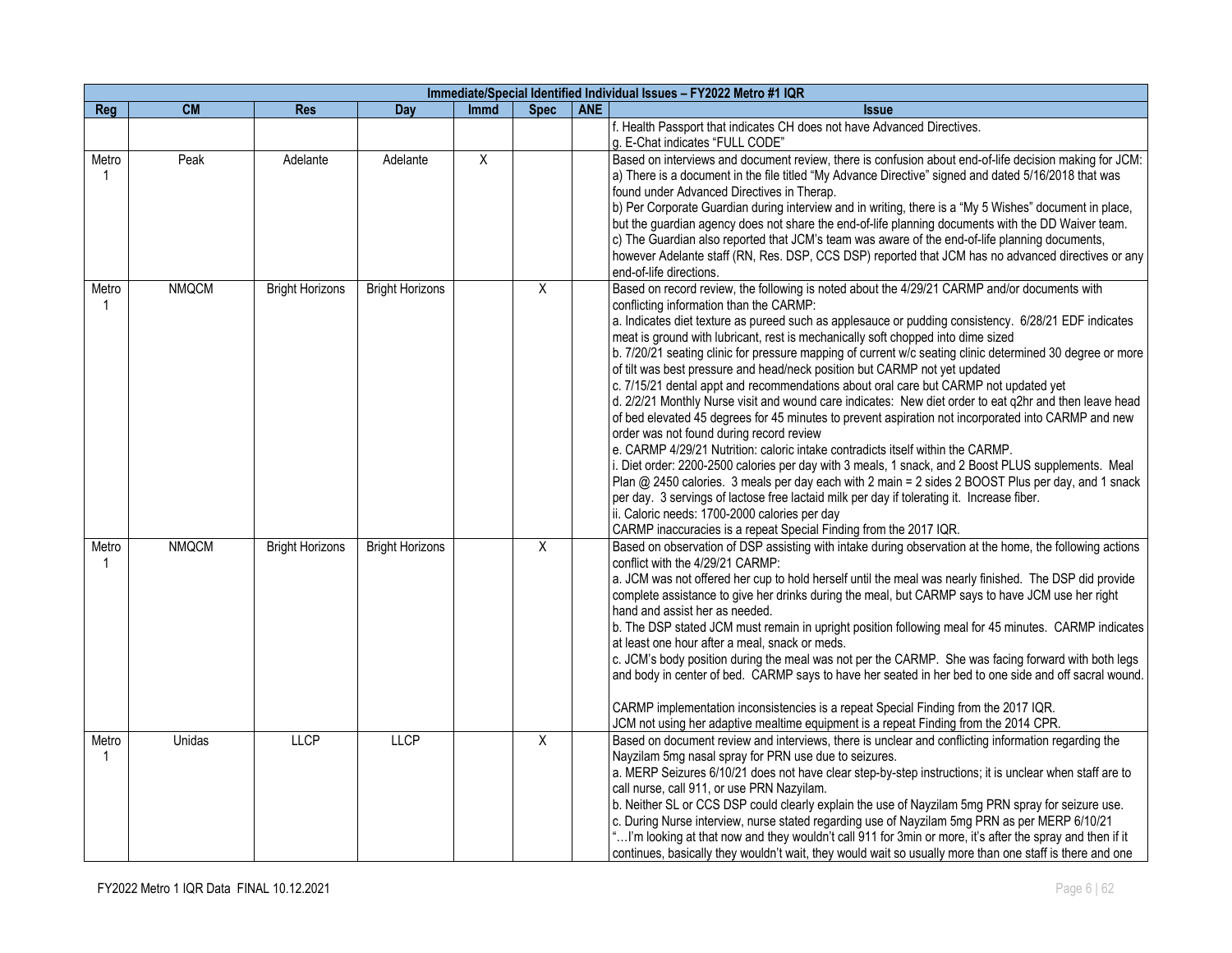|       | Immediate/Special Identified Individual Issues - FY2022 Metro #1 IQR |            |         |             |             |       |                                                                                                                                                                                                                                                                                                                                                                                                                                                                                                                                               |  |  |  |  |
|-------|----------------------------------------------------------------------|------------|---------|-------------|-------------|-------|-----------------------------------------------------------------------------------------------------------------------------------------------------------------------------------------------------------------------------------------------------------------------------------------------------------------------------------------------------------------------------------------------------------------------------------------------------------------------------------------------------------------------------------------------|--|--|--|--|
| Reg   | <b>CM</b>                                                            | <b>Res</b> | Day     | <b>Immd</b> | <b>Spec</b> | ANE I | <b>Issue</b>                                                                                                                                                                                                                                                                                                                                                                                                                                                                                                                                  |  |  |  |  |
|       |                                                                      |            |         |             |             |       | would call and get the meds and one would keep him safe and time him and if he does not respond to<br>the med. then call 911".                                                                                                                                                                                                                                                                                                                                                                                                                |  |  |  |  |
| Metro | Unidas                                                               | Maxcare    | Maxcare |             | X           |       | Based on review of the Constipation Health Care Plan 1/5/2021 and response from the ADRF seen in<br>the SComm of 8/17/2021, no tracking of bowel movements is occurring for JCM who has a diagnosis of<br>Constipation. (e-CHAT 3/9/2021) The HCP states:<br>"Recommended Tracking: Bowel Movements via health tracking in therap." "Bristol Stool Chart to be<br>lused for tracking purposes." "If no BM after 3 days notify nurse and follow BM protocol"                                                                                   |  |  |  |  |
|       |                                                                      |            |         |             |             |       | <b>Adequacy of Planning</b>                                                                                                                                                                                                                                                                                                                                                                                                                                                                                                                   |  |  |  |  |
| Metro | A Step Above                                                         | Onyx       | Onyx    |             |             |       | Based on document review, the SLP Discharge Report (due to business closure) 4/6/21: "It is<br>recommended that JCM continue to receive SLP services in the areas of aspiration risk management,<br>communication support language stimulation." JCM did not receive SLP support from April 2021 until<br>July 2021.<br>. SLP is listed on the Face Sheet of the 21/22 ISP as Juntos Therapy Services, Carlos Bustamante,<br>however this is not indicated on the budget reviewed.<br>• Current SLP evaluations were not provided for review. |  |  |  |  |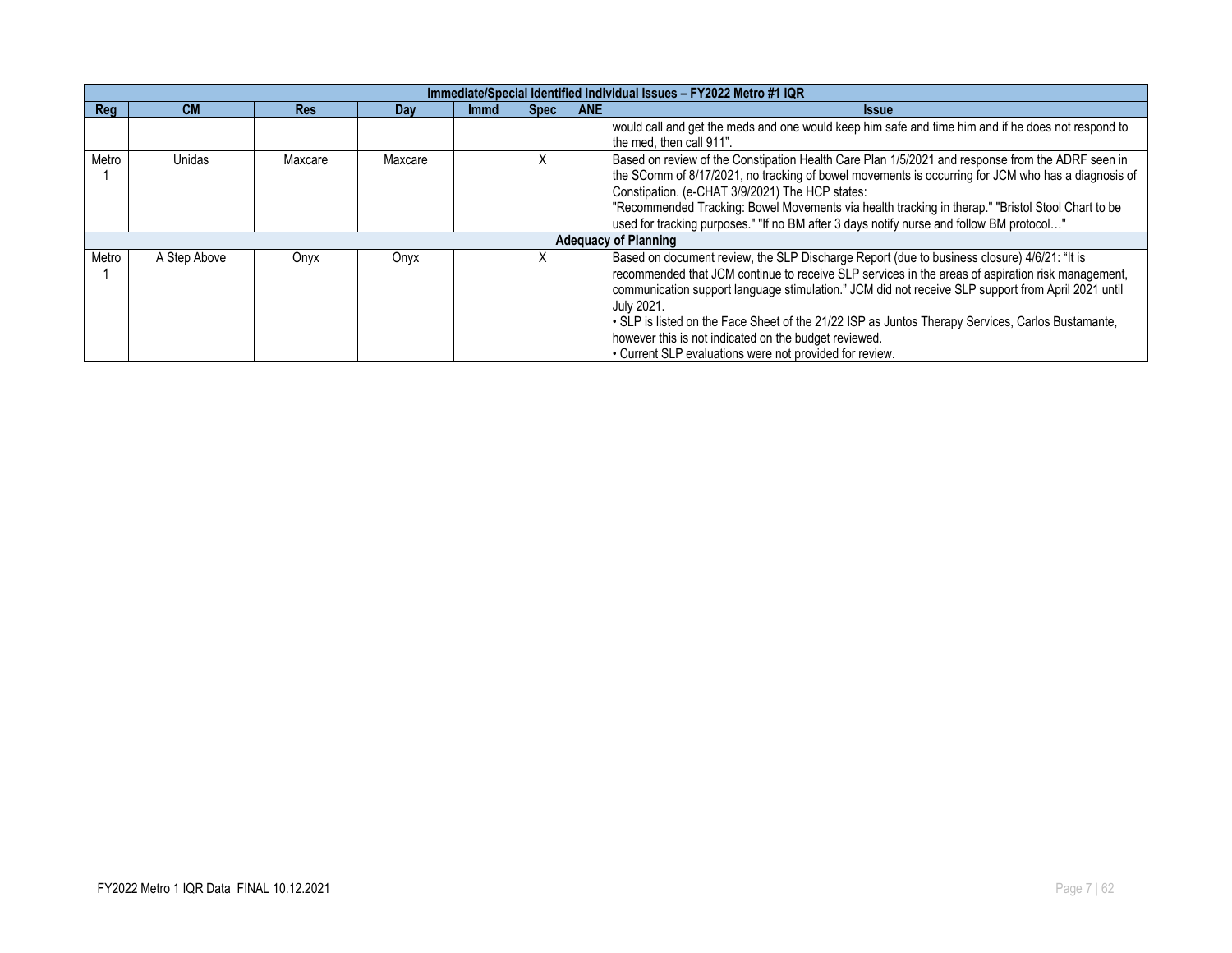#### **E. Health, Assessments and Overall Wellness**

There is a series of scored questions in the IQR protocol that specifically relate to the medical attention received by class members. The charts which follow detail the findings based on the specific questions asked, those questions are listed prior to each chart.

Question #51. Are all of the individual's needed medical treatments, including routine, scheduled and chronic needs, timely received? Question #52. Has the individual received … appropriate health screening/immunizations in accordance with national best practice and/or as recommended Question #53: Does the individual receive medication as prescribed?

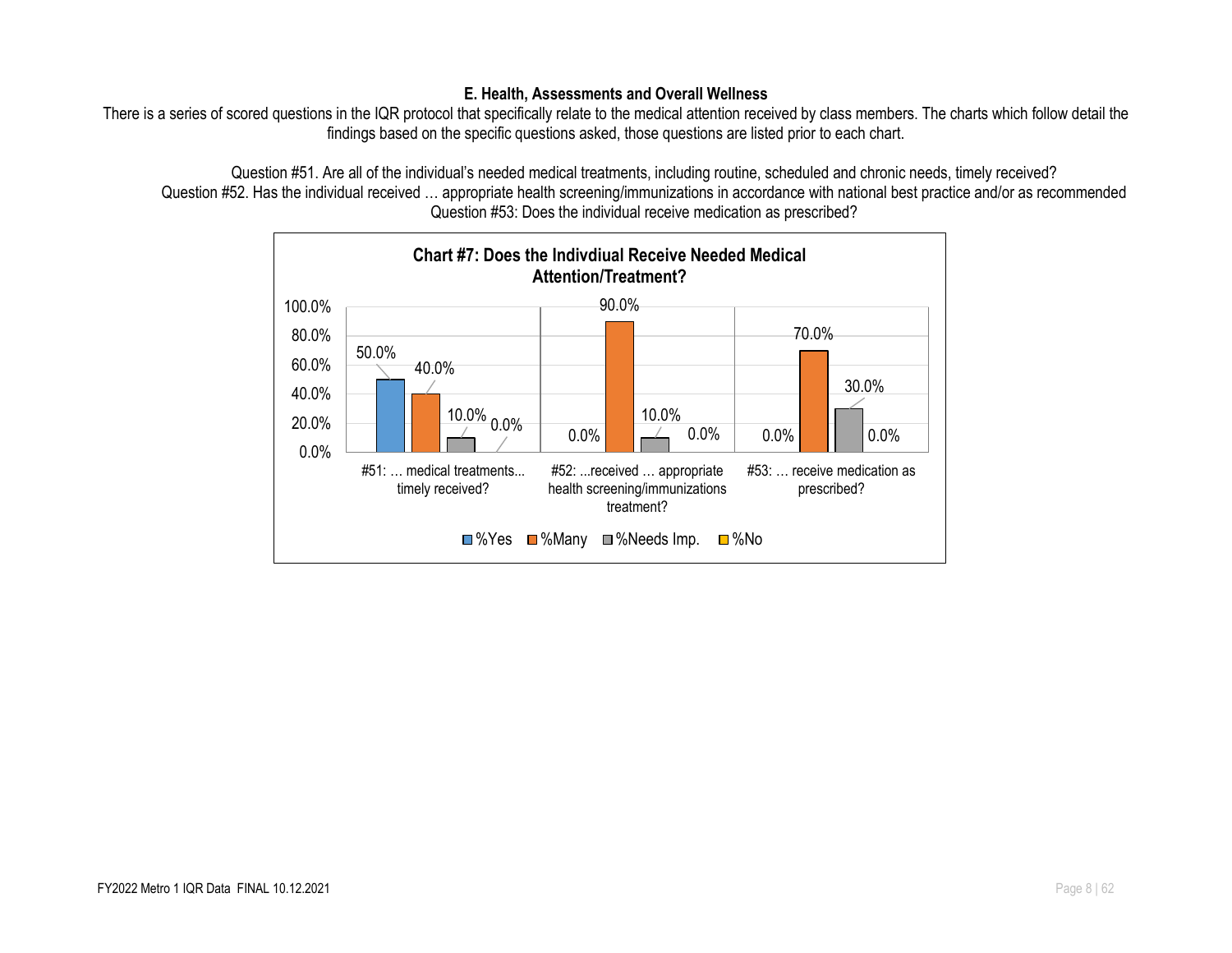Ensuring individuals have the medical treatment they require includes scheduling and obtaining needed assessments and using information from those assessments to influence treatment and inform future planning. The IQR also evaluates the assessments needed by the individual and whether or not those assessments are obtained by the teams as summarized below.

> Question #58: Did the team arrange for and obtain the needed, relevant assessments? Question #59: Are the assessments adequate for planning? Question #60: Were the recommendation from assessments used in planning?



Beyond the protocol questions, a letter of Findings is issued for each class member. This letter is developed by the Surveyor, reviewed by the Case Judge, IQR Supervisor Regional and State DDSD and DHI staff prior to becoming final. The table below summarizes some of the issues which were identified. It is important to note that the information below identifies the number of issues found; not the number of findings. For example, if one individual was found to have a Medication Administration Record (MAR) which called for the administration of a medication for which a doctors order was not found AND was also found to have been given a medication twice a day when the doctor's order called for one time a day, that might be ONE finding regarding medication but TWO different issues.

As the numbers in the following chart show, the following issues were identified most:

- 1. The Medication Administration Record (MAR), the Medication label and the Doctor's orders do not match (75 issues);
	- 2. Recommended screenings/vaccination not completed or discussed (36 issues).

*Dungarvin and Onyx had the most issues on average.*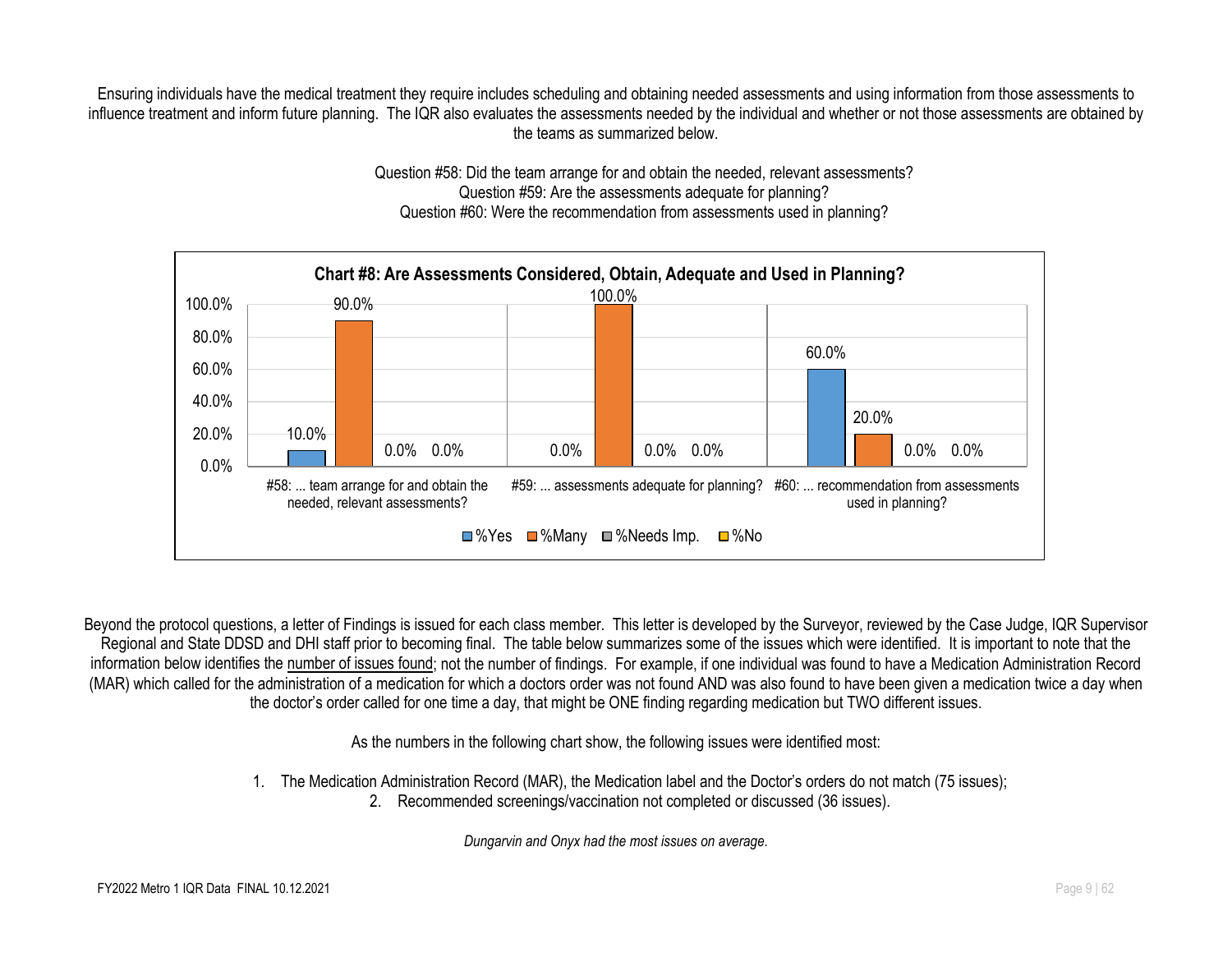| Chart #9: Type of Issues identified by Residential Agency                                       |                |                               |                        |                |                |                 |                |  |  |
|-------------------------------------------------------------------------------------------------|----------------|-------------------------------|------------------------|----------------|----------------|-----------------|----------------|--|--|
| <b>PROVIDER</b><br>(# IN SAMPLE)<br><b>ISSUE</b>                                                | Adelante (4)   | <b>Bright Horizons</b><br>(2) | Dungarvin (1)          | LLCP(1)        | Maxcare (1)    | <b>Onyx (1)</b> | <b>TOTAL</b>   |  |  |
| <b>APPOINTMENTS</b>                                                                             |                |                               |                        |                |                |                 |                |  |  |
| Audiology: not completed                                                                        | $\overline{1}$ | $\pmb{0}$                     | $\pmb{0}$              | $\mathbf 0$    | $\pmb{0}$      | $\mathbf 0$     | $\mathbf{1}$   |  |  |
| Dental: follow up not completed /<br>not timely                                                 | $\overline{2}$ | $\mathbf{1}$                  | $\mathbf{1}$           | $\pmb{0}$      | $\mathbf{1}$   | $\pmb{0}$       | 5              |  |  |
| Neurology: follow up not<br>completed / not timely                                              | 0              | $\pmb{0}$                     | $\mathbf{1}$           | $\pmb{0}$      | $\pmb{0}$      | $\mathbf{1}$    | $\mathbf{2}$   |  |  |
| Psych: follow up not<br>completed/not timely                                                    | 0              | $\pmb{0}$                     | $\pmb{0}$              | $\pmb{0}$      | $\pmb{0}$      | $\overline{1}$  | $\mathbf{1}$   |  |  |
| Specialists: follow up not<br>completed / not timely                                            | $\overline{1}$ | $\mathsf{3}$                  | $\overline{2}$         | $\pmb{0}$      | $\pmb{0}$      | 3               | 9              |  |  |
| Vision: not completed / not<br>current                                                          | $\overline{1}$ | $\mathbf{1}$                  | 0                      | 0              | $\pmb{0}$      | $\overline{1}$  | 3              |  |  |
|                                                                                                 |                |                               | <b>MAR/MEDICATIONS</b> |                |                |                 |                |  |  |
| MAR/Medication/Dr. Orders do<br>not match (med strength,<br>delivery method, purpose of<br>med) | 21             | 19                            | 19                     | $\overline{2}$ | $\overline{4}$ | 10              | 75             |  |  |
| MAR needs updating                                                                              | $\pmb{0}$      | $\pmb{0}$                     | $\pmb{0}$              | $\pmb{0}$      | $\pmb{0}$      | $\overline{1}$  | $\mathbf{1}$   |  |  |
| Meds not stored properly                                                                        | $\overline{1}$ | $\pmb{0}$                     | $\pmb{0}$              | $\pmb{0}$      | $\pmb{0}$      | $\pmb{0}$       | $\mathbf{1}$   |  |  |
|                                                                                                 |                |                               | <b>Screenings</b>      |                |                |                 |                |  |  |
| No evidence of Hep B/HepC<br>screening or team discussion<br>thereof                            | $\overline{2}$ | $\sqrt{2}$                    | $\mathbf 1$            | $\overline{1}$ | $\pmb{0}$      | $\overline{1}$  | $\overline{7}$ |  |  |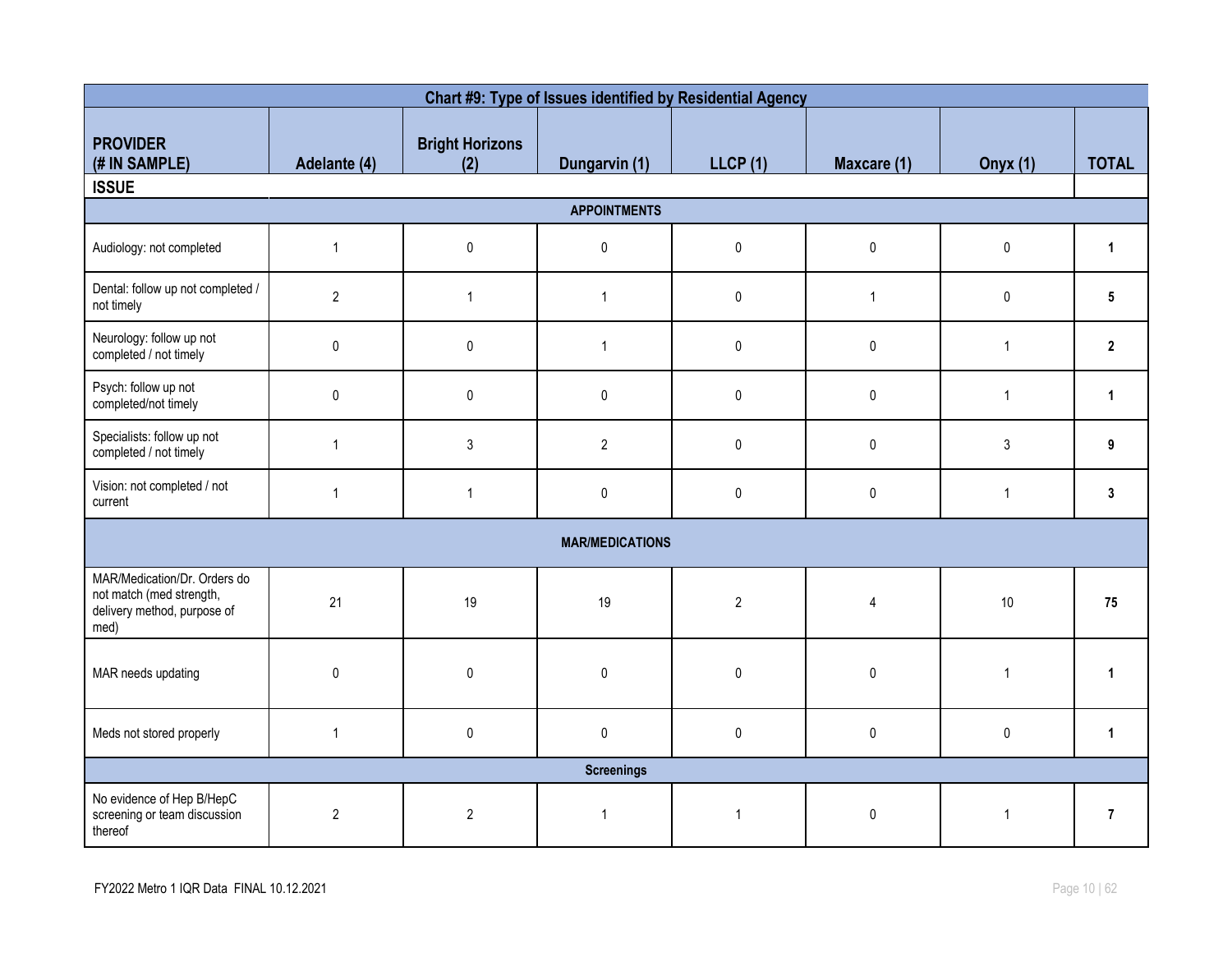|                                                                           |                |                               | Chart #9: Type of Issues identified by Residential Agency |                 |                |                 |                |  |
|---------------------------------------------------------------------------|----------------|-------------------------------|-----------------------------------------------------------|-----------------|----------------|-----------------|----------------|--|
| <b>PROVIDER</b><br>(# IN SAMPLE)                                          | Adelante (4)   | <b>Bright Horizons</b><br>(2) | Dungarvin (1)                                             | <b>LLCP (1)</b> | Maxcare (1)    | <b>Onyx (1)</b> | <b>TOTAL</b>   |  |
| No evidence of shingles vaccine<br>or team discussion thereof             | $\overline{2}$ | $\mathbf{1}$                  | $\mathbf{1}$                                              | 0               | 0              | $\mathbf{1}$    | 5              |  |
| No evidence of HIV screening or<br>team discussion thereof                | $\overline{2}$ | $\mathbf{1}$                  | $\pmb{0}$                                                 | $\mathbf{1}$    | $\pmb{0}$      | $\mathbf{1}$    | 5              |  |
| No evidence of TD/Tdap<br>immunizations or team<br>discussion thereof     | $\overline{1}$ | $\mathbf{0}$                  | $\overline{1}$                                            | $\mathbf 0$     | 0              | $\mathbf{0}$    | $\overline{2}$ |  |
| No evidence of colorectal<br>screening or team discussion<br>thereof      | $\overline{1}$ | $\mathbf{1}$                  | $\overline{1}$                                            | 0               | 0              | $\pmb{0}$       | 3              |  |
| No evidence of flu or pneumonia<br>vaccine or team discussion<br>thereof  | $\mathbf 0$    | $\sqrt{3}$                    | $\sqrt{2}$                                                | 0               | $\pmb{0}$      | 0               | 5              |  |
| No evidence of mammogram or<br>team discussion thereof                    | $\mathbf{0}$   | $\mathbf{1}$                  | 0                                                         | $\mathbf 0$     | 0              | $\mathbf{0}$    | $\mathbf{1}$   |  |
| No evidence of cervical cancer<br>screening or team discussion<br>thereof | $\Omega$       | $\overline{1}$                | $\pmb{0}$                                                 | $\mathbf{0}$    | $\mathbf{0}$   | $\mathbf{0}$    |                |  |
| No evidence of AIMS or other<br>TD screening                              | $\mathbf 0$    | $\mathbf 0$                   | $\pmb{0}$                                                 | 0               | $\pmb{0}$      | $\mathbf{1}$    | 1              |  |
| No evidence of test / lab<br>screening or alt. option<br>discussed.       | $\mathbf{0}$   | $\mathbf{0}$                  | $\overline{1}$                                            | $\mathbf{1}$    | $\mathbf{0}$   | 3               | 5              |  |
| No evidence of recommended<br>bone density scan                           | $\overline{1}$ | 0                             | $\pmb{0}$                                                 | 0               | $\pmb{0}$      | 0               | $\mathbf{1}$   |  |
| <b>Other</b>                                                              |                |                               |                                                           |                 |                |                 |                |  |
| DNR: confusion about status                                               | $\mathbf{1}$   | $\pmb{0}$                     | $\pmb{0}$                                                 | $\pmb{0}$       | 0              | $\mathbf{1}$    | $\mathbf{2}$   |  |
| <b>Totals</b>                                                             | 37             | 34                            | 30                                                        | $5\phantom{.0}$ | $5\phantom{1}$ | 25              | 136            |  |
| Average                                                                   | 9.25           | 17                            | 30                                                        | $5\phantom{.0}$ | $5\phantom{1}$ | 25              | 13.6           |  |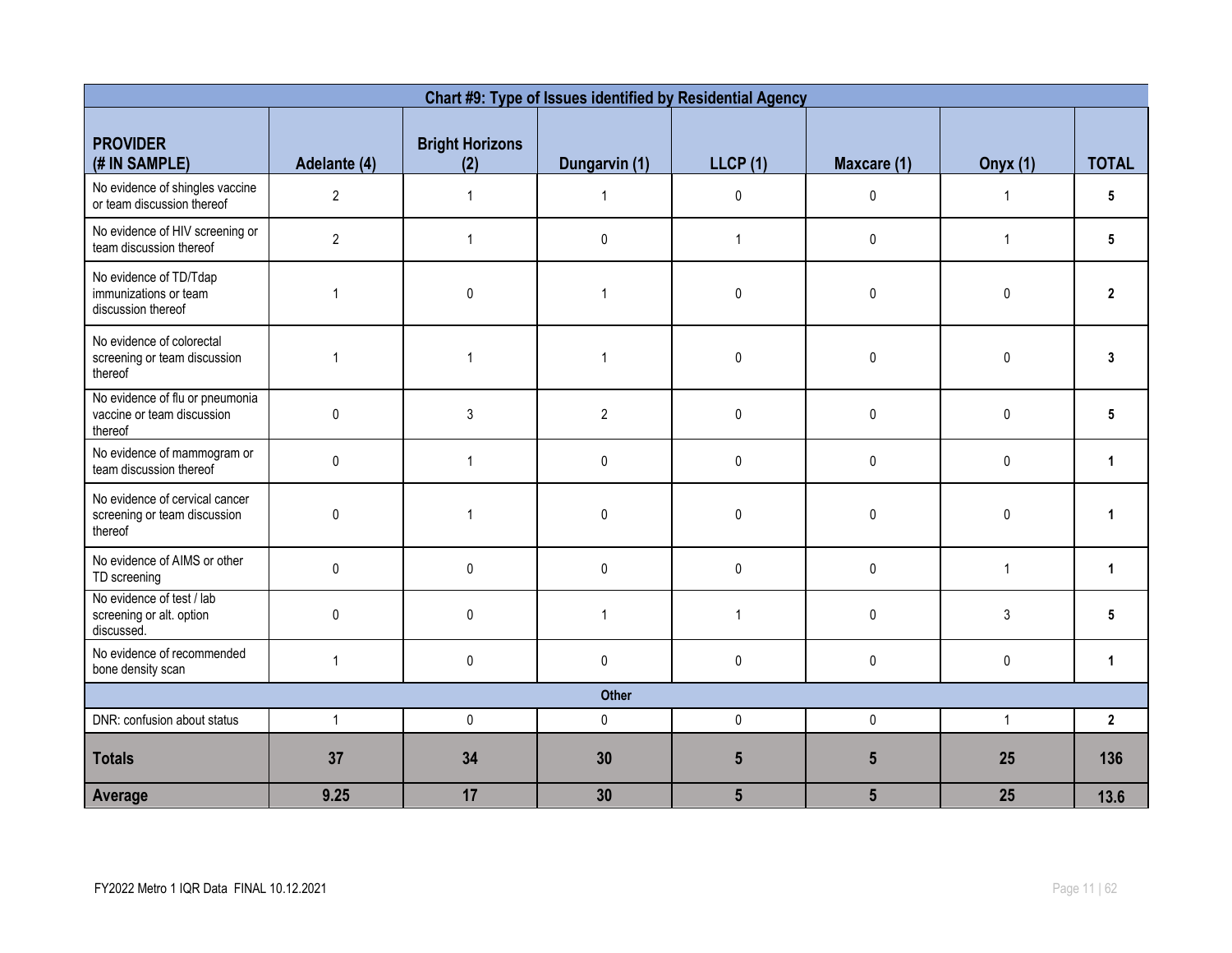For health care coordination, oversight and monitoring, I/DD services rely heavily on nurses, primary care physicians and referrals to needed specialists. Nurses and the supports they can provide are essential for the protection and healthy living of class members. Relevant scored protocol questions related directly to nursing include:

> Question #50a: Was the eCHAT updated timely? Question #50b: Is the eCHAT complete? Question #50c: Is the eCHAT accurate? Question #54: Are nursing services provided as needed by the individual? Question #55: Is the CARMP consistent with recommendations in other healthcare documents? Question #56: Is the CARMP consistently implemented as intended?



Oversight provided by nurses is a critical safeguard for Jackson Class Members, direct support personnel and their supervisors. The table below provides specific details, by Residential provider, of nursing related issues identified during the FY2022 Metro 1 IQR. Again, this represents the number of issues found; not the number of findings.

As the numbers in the following chart show, the following issues were identified most frequently:

- 1. Inconsistences around diagnoses/conditions (30 issues)
	- 2. Nursing reports not adequate (15 issues)
- 3. CARMP inaccurate / incomplete / not current (14 issues)

*Bright Horizons and Onyx had the most issues on average.*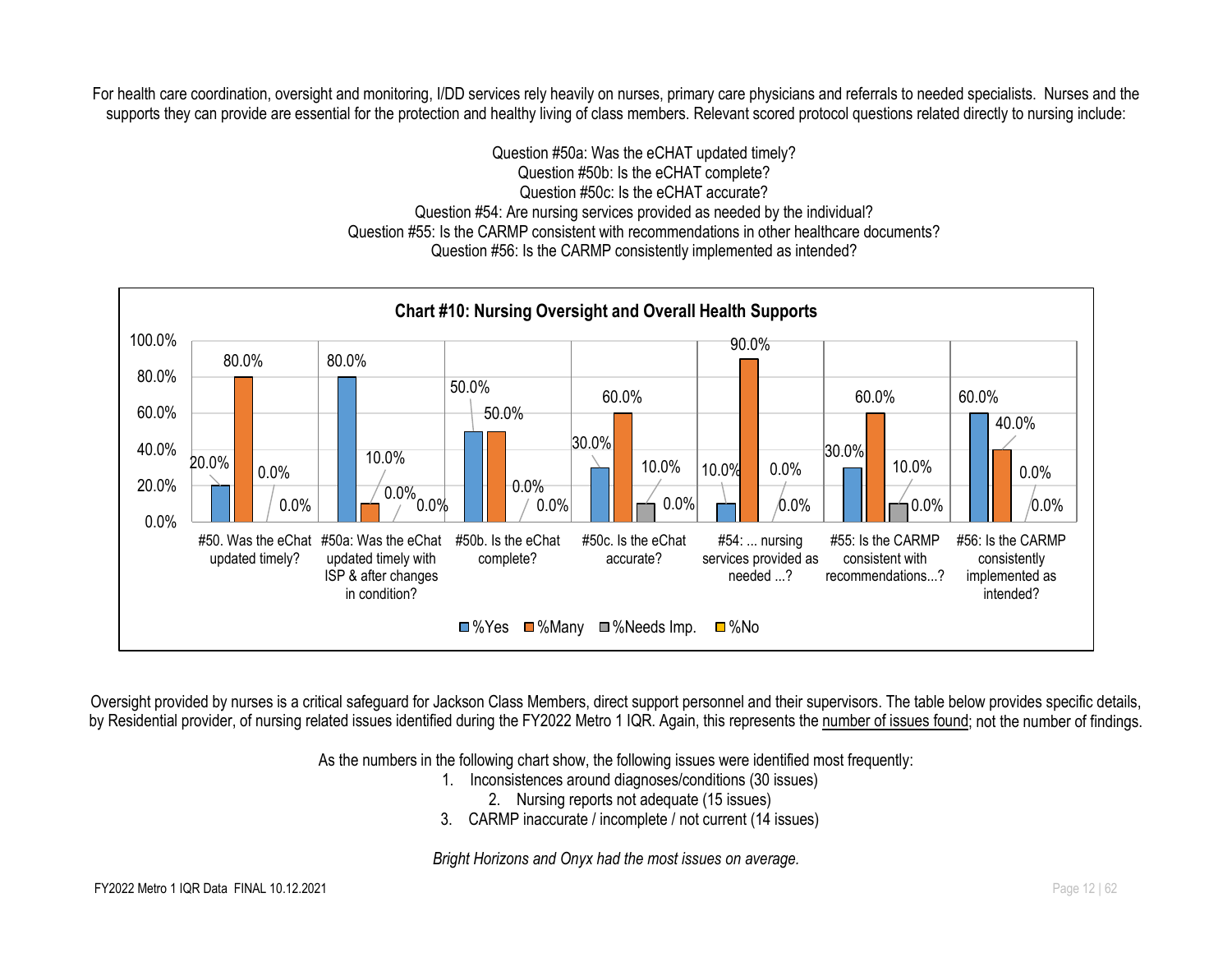|                                                                           |                |                            | Chart #11: Type of Nursing Related Issues Identified by Residential Provider |                |              |              |                |  |  |
|---------------------------------------------------------------------------|----------------|----------------------------|------------------------------------------------------------------------------|----------------|--------------|--------------|----------------|--|--|
|                                                                           |                |                            |                                                                              |                |              |              |                |  |  |
| <b>PROVIDER (# IN SAMPLE)</b>                                             | Adelante (4)   | <b>Bright Horizons (2)</b> | Dungarvin (1)                                                                | LLCP(1)        | Maxcare (1)  | Onyx $(1)$   | <b>TOTAL</b>   |  |  |
| <b>ISSUE</b>                                                              |                |                            |                                                                              |                |              |              |                |  |  |
| <b>Nursing Assessments</b>                                                |                |                            |                                                                              |                |              |              |                |  |  |
| CARMP inaccurate/<br>incomplete/not current                               | $\overline{2}$ | 6                          | $\pmb{0}$                                                                    | $\mathbf{1}$   | $\pmb{0}$    | 5            | 14             |  |  |
| CARMP not timely                                                          | $\mathbf{1}$   | $\pmb{0}$                  | $\pmb{0}$                                                                    | $\pmb{0}$      | $\mathbf 0$  | $\pmb{0}$    | $\mathbf{1}$   |  |  |
| CARMP not implemented<br>properly                                         | $\pmb{0}$      | $\mathbf{1}$               | $\pmb{0}$                                                                    | 0              | $\pmb{0}$    | 0            | $\mathbf{1}$   |  |  |
| CARMP conflicts with dental<br>recommendations                            | $\mathbf{1}$   | 0                          | $\pmb{0}$                                                                    | $\mathbf 0$    | 0            | 0            | $\mathbf{1}$   |  |  |
| e-CHAT incorrect/inconsistent<br>/not updated timely                      | $\overline{2}$ | 0                          | $\pmb{0}$                                                                    | 0              | $\mathbf{1}$ | 4            | $\overline{7}$ |  |  |
| e-CHAT inconsistencies with<br>diagnoses/conditions in other<br>documents | 3              | 23                         | $\pmb{0}$                                                                    | 3              | 0            | $\mathbf{1}$ | 30             |  |  |
| HCPs inaccurate/incomplete                                                | $\mathfrak{Z}$ | $\mathbf{1}$               | $\pmb{0}$                                                                    | $\mathbf{1}$   | $\mathbf 0$  | $\mathbf 0$  | $5^{\circ}$    |  |  |
| HCPs need<br>review/updating/more detail                                  | $\mathbf{1}$   | $\pmb{0}$                  | $\pmb{0}$                                                                    | $\mathbf 0$    | 0            | $\pmb{0}$    | 1              |  |  |
| MAAT: incorrect/inconsistent<br>information                               | $\mathbf{1}$   | $\pmb{0}$                  | $\pmb{0}$                                                                    | $\mathbf 0$    | 0            | 0            | $\mathbf{1}$   |  |  |
| MERPs inaccurate/incomplete                                               | $\overline{4}$ | $\mathbf{1}$               | $\pmb{0}$                                                                    | $\mathbf{1}$   | $\mathbf 0$  | 0            | 6              |  |  |
| MERPs need review, updating,<br>more detail                               | 0              | 0                          | $\mathbf 0$                                                                  | $\overline{1}$ | 0            | $\pmb{0}$    | 1              |  |  |
| Inconsistency between HCP/<br>CARMP/MERP/e-<br>CHAT/MARS/Plans            | 1              | 4                          | 5                                                                            | 0              | $\mathbf{0}$ | 3            | 13             |  |  |
| <b>Nursing Documentation</b>                                              |                |                            |                                                                              |                |              |              |                |  |  |
| Nursing reports not timely<br>completed                                   | $\overline{2}$ | $\mathsf{O}$               | $\pmb{0}$                                                                    | $\overline{1}$ | $\mathbf 0$  | $\mathbf{0}$ | $\mathbf{3}$   |  |  |
| Nursing reports not provided for<br>review                                | 0              | 1                          | $\mathbf{0}$                                                                 |                | $\mathbf{0}$ | $\Omega$     | $\mathbf{2}$   |  |  |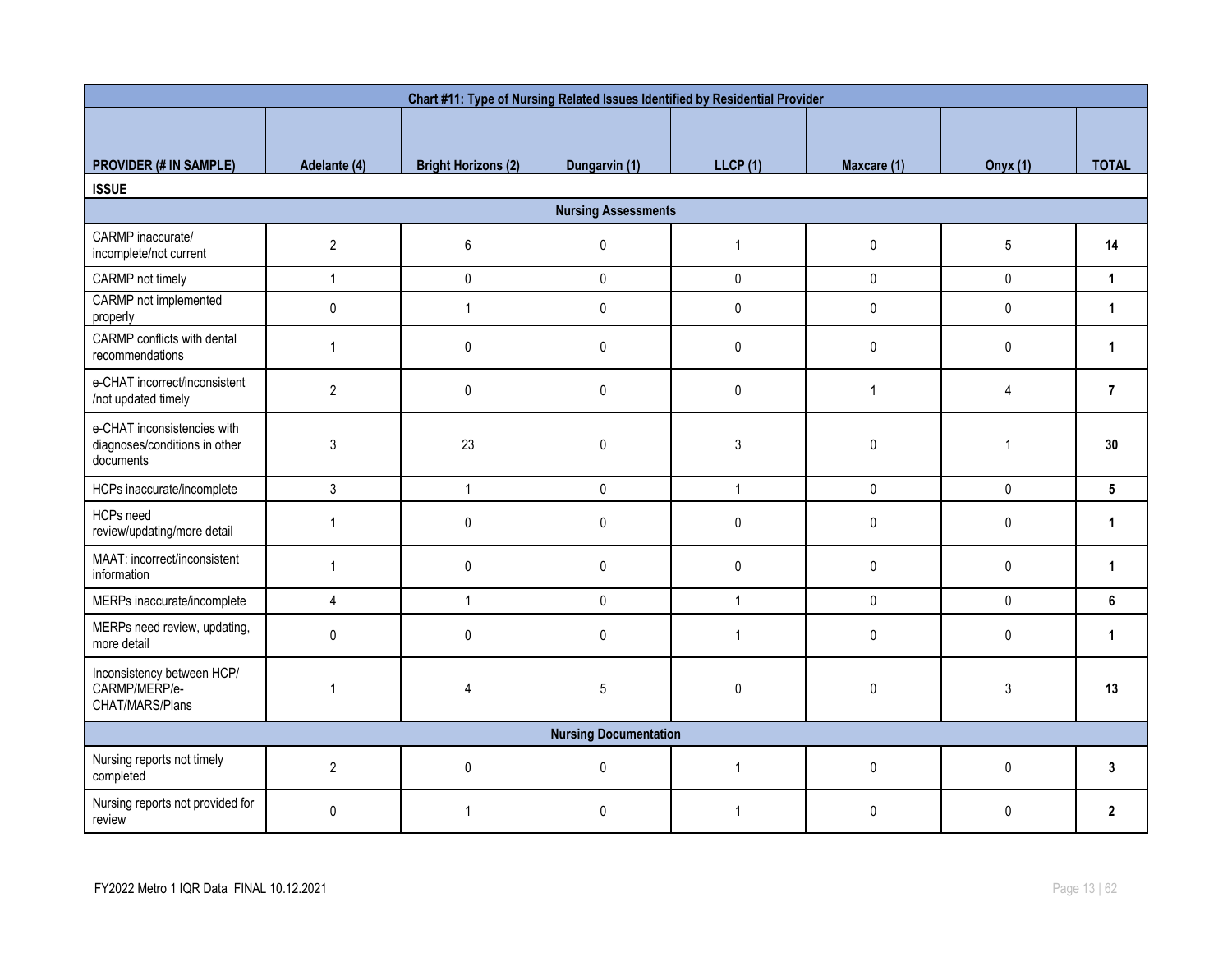| Chart #11: Type of Nursing Related Issues Identified by Residential Provider            |              |                            |                |          |              |                 |              |  |  |
|-----------------------------------------------------------------------------------------|--------------|----------------------------|----------------|----------|--------------|-----------------|--------------|--|--|
| <b>PROVIDER (# IN SAMPLE)</b>                                                           | Adelante (4) | <b>Bright Horizons (2)</b> | Dungarvin (1)  | LLCP(1)  | Maxcare (1)  | <b>Onyx</b> (1) | <b>TOTAL</b> |  |  |
| Nursing reports not<br>accurate/missing<br>information/inadequate                       | 8            |                            |                |          | $\Omega$     |                 | 15           |  |  |
| No evidence of nursing face-to-<br>face visits as required                              |              |                            | $\mathfrak{p}$ |          | $\mathbf{0}$ | $\Omega$        |              |  |  |
| Nurse not familiar with health-<br>related needs/recommendations                        |              | $\Omega$                   | 0              | $\Omega$ | $\mathbf{0}$ | $\mathbf{0}$    |              |  |  |
| Staff needs more training on<br>health-related needs                                    |              | 0                          | 0              | $\Omega$ | 0            | $\mathbf{0}$    |              |  |  |
| Nurse not monitoring as<br>required, e.g., tracking, plans,<br>meds, appointments, etc. | $\mathbf 0$  |                            |                |          | $\Omega$     | 0               |              |  |  |
| <b>Totals</b>                                                                           | 32           | 39                         | 10             | 9        |              | 17              | 108          |  |  |
| Average                                                                                 | 8            | 19.5                       | 10             | 9        |              | 17              | 10.8         |  |  |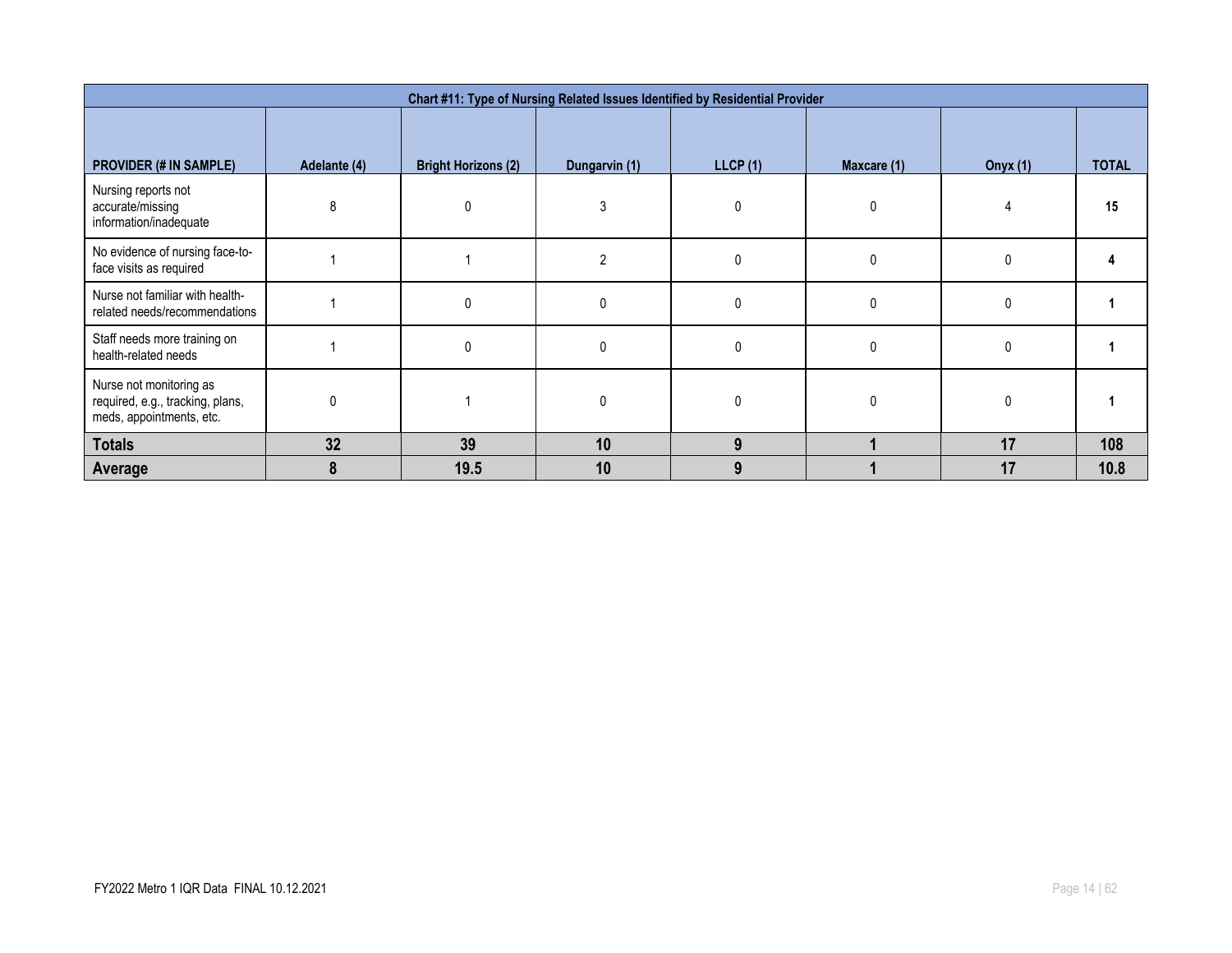In addition to the issues and questions noted above, the individual's nurse is responsible, with the assistance of the rest of the Team, to assure that the documents presented and created for planning, such as the ISP, are accurate and thorough and contain the needed plans and information required. The protocol questions related to ensuring this is done include:

> Question #80: If needed, does the ISP contain a specific MERP? Question #81: Does the ISP contain information regarding primary health (medical) care? Question #81a: Does the ISP face sheet contain contact information listed in the ISP? Question #81b: Is the Health Care Coordinator's name and contact information listed in the ISP?

Overall, 80% of the ISP's in the sample did contain correct contact information on the face sheet, 60% of the ISP's in the sample contained information regarding primary health care and 70% had the individuals Health Care Coordinator's name and contact information listed in the ISP.

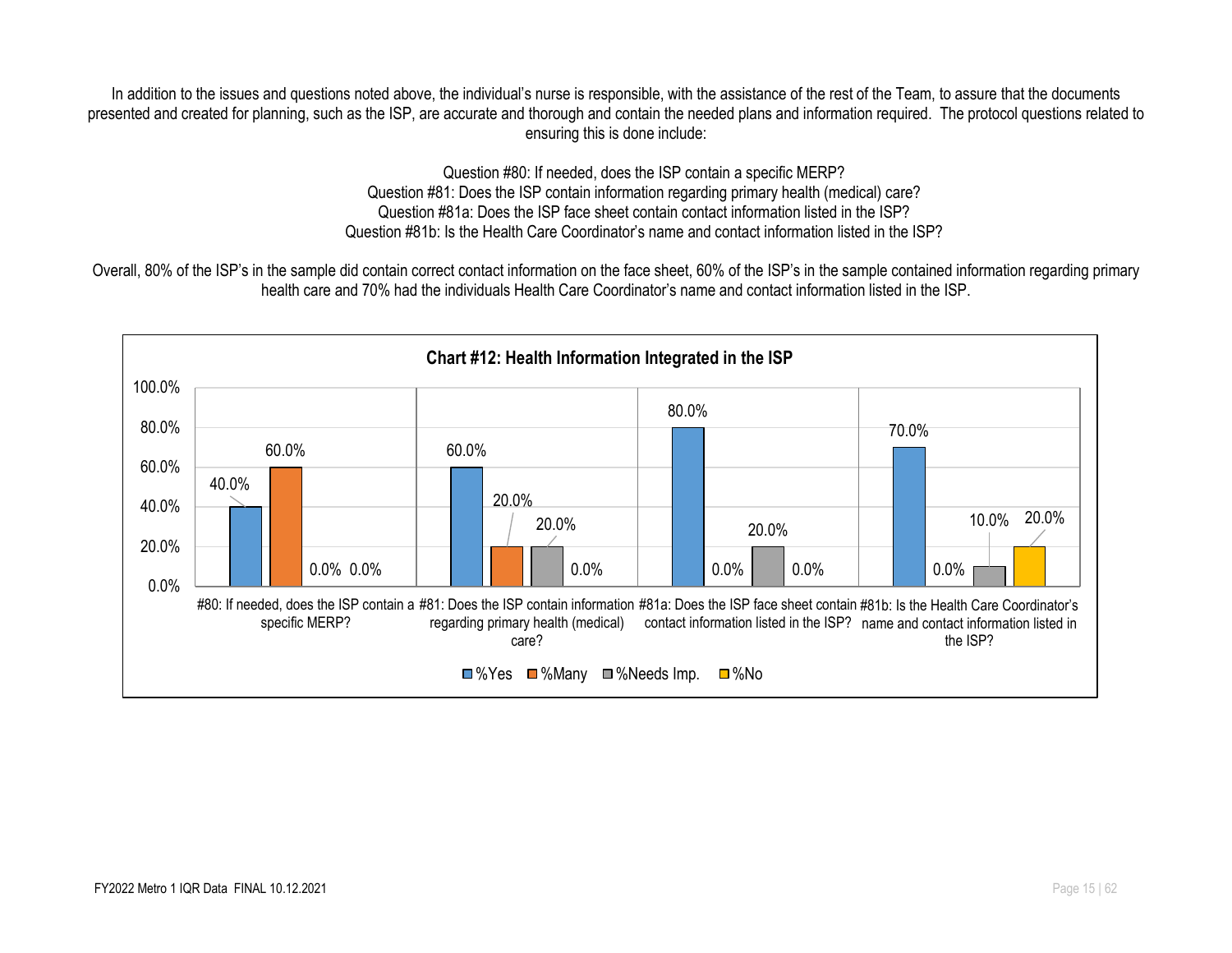While the scored protocol questions cannot encompass each and every issue, it does allow for a general score that measures the adequacy of response to the individual's overall health needs. That question is: #57: Are the person's health supports/needs being adequately addressed?





As noted earlier, beyond the scored protocol questions, the Findings Letters issued for each class member in a review provides person-specific detail about the issues which impact the answer to protocol question #57. This includes the adequacy and incorporation of needed tracking, ancillary support services, and other areas to ensure the health and safety of the individual being reviewed. Again, it is important to note that the indications are number of issues found; not the number of findings in the Findings letters. For example, if one individual had a finding that noted four different inconsistencies in that person's seizure tracking, that would be counted as a "4", for the number of issues, not just a "1" for the individual to whom the findings apply.

*Dungarvin and Bright Horizons had the most issues on average.*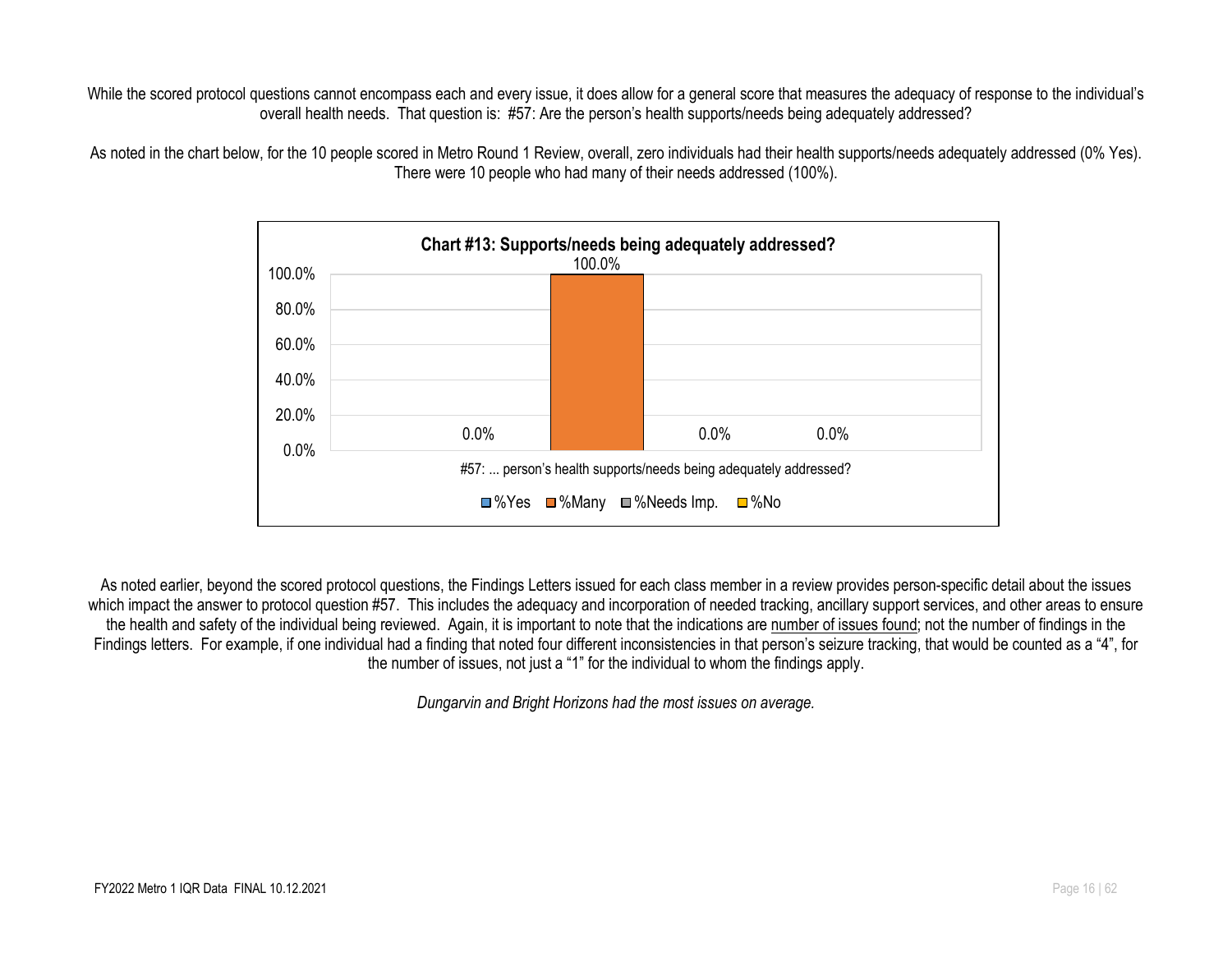|                                                            |                            | Chart #14: Issues Found Which Affect the Adequacy of Health Care Provision, by Residential Provider |                                      |                |                 |                 |                |  |  |  |
|------------------------------------------------------------|----------------------------|-----------------------------------------------------------------------------------------------------|--------------------------------------|----------------|-----------------|-----------------|----------------|--|--|--|
| <b>PROVIDER (# IN SAMPLE)</b>                              | Adelante (4)               | <b>Bright Horizons (2)</b>                                                                          | Dungarvin (1)                        | LLCP(1)        | Maxcare (1)     | <b>Onyx</b> (1) | <b>TOTAL</b>   |  |  |  |
| <b>ISSUE</b>                                               |                            |                                                                                                     |                                      |                |                 |                 |                |  |  |  |
|                                                            | <b>Healthcare Tracking</b> |                                                                                                     |                                      |                |                 |                 |                |  |  |  |
| Fluid Input/Urine Output/Bowel<br>Movement Tracking issues | $\pmb{0}$                  | 1                                                                                                   | $\overline{2}$                       | $\pmb{0}$      | $\mathbf{1}$    | -1              | 5              |  |  |  |
| Seizure Tracking issues                                    | $\pmb{0}$                  | $\pmb{0}$                                                                                           | 0                                    | $\mathbf{1}$   | $\pmb{0}$       | $\pmb{0}$       | $\mathbf{1}$   |  |  |  |
| Weight Tracking issues                                     | $\pmb{0}$                  | 4                                                                                                   | $\Omega$                             | $\mathbf{1}$   | $\mathbf 0$     | $\mathbf{0}$    | 5              |  |  |  |
|                                                            |                            |                                                                                                     | <b>Nutrition</b>                     |                |                 |                 |                |  |  |  |
| Nutrition: Inadequate/inconsistent                         | $\mathbf 0$                | 4                                                                                                   | 0                                    | $\pmb{0}$      | $\pmb{0}$       | 0               | 4              |  |  |  |
| Nutrition: Not timely                                      | $\pmb{0}$                  | $\overline{2}$                                                                                      | $\mathbf 0$                          | $\mathbf 0$    | $\mathbf 0$     | 0               | $\overline{2}$ |  |  |  |
|                                                            |                            |                                                                                                     | <b>Physical Therapy</b>              |                |                 |                 |                |  |  |  |
| PT Report/Eval not available/timely<br>for planning/use    | $\pmb{0}$                  | 1                                                                                                   | $\mathbf{1}$                         | $\pmb{0}$      | 1               | 0               | 3              |  |  |  |
| PT Report/Eval not adequate                                | $\mathbf{0}$               | $\overline{2}$                                                                                      | $\overline{2}$                       | $\mathsf{O}$   | $\mathbf{1}$    | $\mathbf{0}$    | 5              |  |  |  |
| PT WDSI not updated                                        | $\pmb{0}$                  | $\pmb{0}$                                                                                           | $\overline{2}$                       | $\pmb{0}$      | $\pmb{0}$       | 0               | $\overline{2}$ |  |  |  |
| PT Report/Eval/WDSI not provided<br>for review             | $\pmb{0}$                  | $\mathbf 0$                                                                                         | $\mathbf{1}$                         | $\pmb{0}$      | $\mathbf{0}$    | 0               | $\mathbf 1$    |  |  |  |
|                                                            |                            |                                                                                                     | <b>Occupational Therapy</b>          |                |                 |                 |                |  |  |  |
| OT Report/Eval not adequate                                | $\sqrt{3}$                 | $\sqrt{2}$                                                                                          | $\overline{2}$                       | $\overline{2}$ | $\pmb{0}$       | $\pmb{0}$       | 9              |  |  |  |
| OT WDSI not timely                                         | $\pmb{0}$                  | 3                                                                                                   | $\mathbf{1}$                         | $\pmb{0}$      | $\mathbf 0$     | $\mathbf 0$     | 4              |  |  |  |
| OT Report/Eval/WDSI not provided<br>for review             | $\pmb{0}$                  | $\pmb{0}$                                                                                           | $\overline{2}$                       | $\pmb{0}$      | $\mathbf 0$     | 0               | $\overline{c}$ |  |  |  |
|                                                            |                            |                                                                                                     | <b>Speech Language Pathology</b>     |                |                 |                 |                |  |  |  |
| SLP Report/Eval not adequate                               | $\overline{2}$             | $\overline{2}$                                                                                      | 1                                    | $\pmb{0}$      | $\mathbf 0$     | 0               | 5              |  |  |  |
| SLP Report/Eval inaccurate                                 | $\overline{2}$             | $\pmb{0}$                                                                                           | $\pmb{0}$                            | $\pmb{0}$      | $\mathbf{1}$    | 0               | 3              |  |  |  |
| SLP WDSI not specific/timely                               | $\pmb{0}$                  | $\overline{2}$                                                                                      | $\Omega$                             | $\pmb{0}$      | $\mathbf{1}$    | $\mathbf 0$     | 3              |  |  |  |
|                                                            |                            |                                                                                                     | <b>Behavior Support Consultation</b> |                |                 |                 |                |  |  |  |
| Behavior Report/Eval not adequate                          | $\pmb{0}$                  | $\pmb{0}$                                                                                           | $\mathbf{0}$                         | $\mathfrak{Z}$ | 0               | $\mathbf 0$     | 3              |  |  |  |
| <b>Behavior Report</b><br>inaccurate/inadequate            | $\pmb{0}$                  | $\mathbf 0$                                                                                         | $5\phantom{.0}$                      | $\pmb{0}$      | $\mathbf 0$     | 3               | 8              |  |  |  |
| <b>Totals</b>                                              | $\overline{7}$             | 23                                                                                                  | 19                                   | $\overline{7}$ | $5\phantom{.0}$ | 4               | 65             |  |  |  |
| Average                                                    | 1.75                       | 11.5                                                                                                | 19                                   | $\overline{7}$ | $5\overline{5}$ | 4               | 6.5            |  |  |  |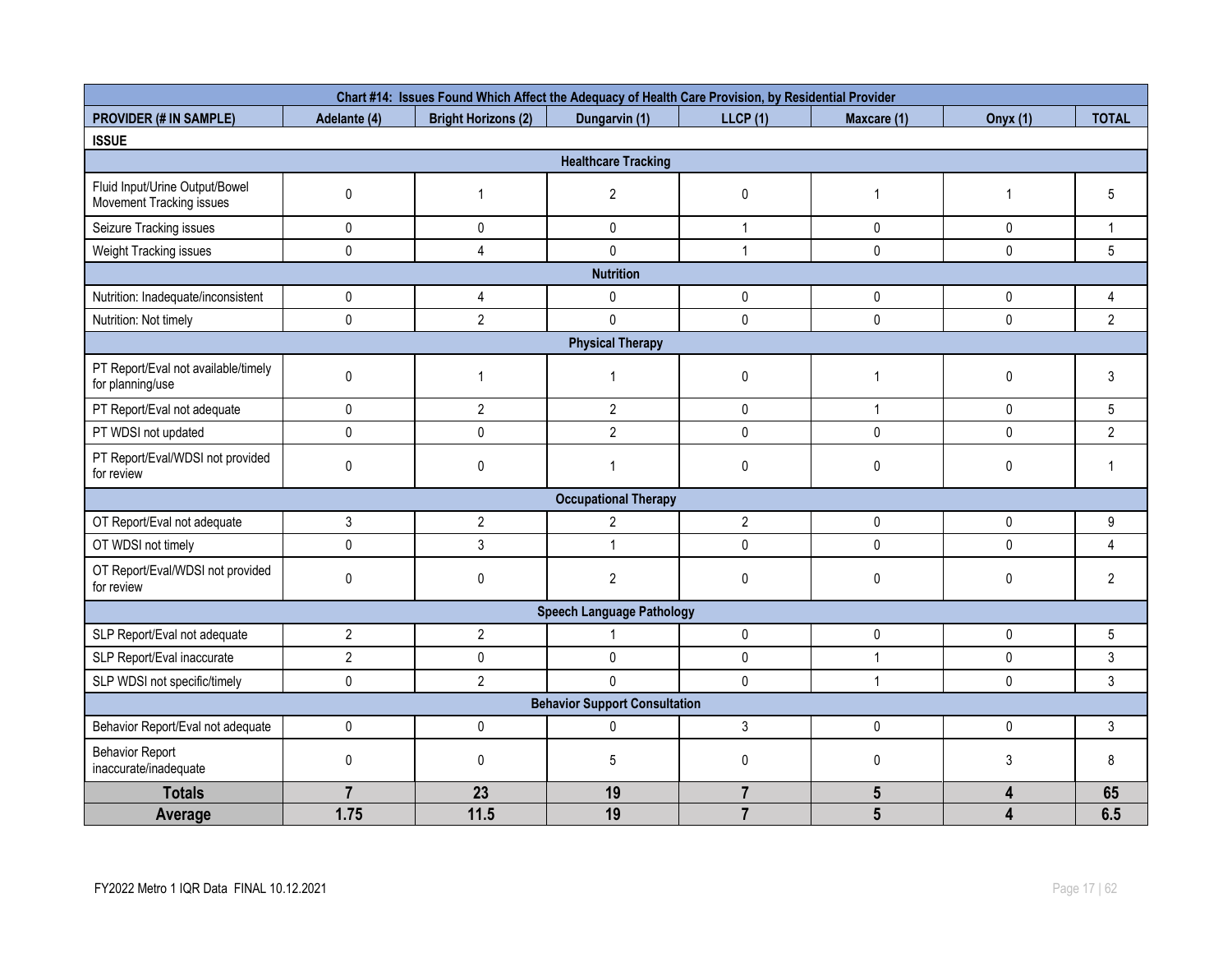#### **F. Adequacy of Planning, Adequacy of Services, Individual Service Plan**

The ISP provides details regarding the individuals' visions and outcomes and are developed by an Interdisciplinary Team that includes the Individual and those who know and provide supports to that person. This includes the Class Member, Case Manager, Guardian, the Direct Support Staff, Therapists, Nurse, any additional person invited by the class member and persons who are needed to ensure the implementation of the Plan. The FY2021 IQR protocol specifically asks questions regarding many of the aspects of the planning process, including detail of who participates in plan creation. The chart below lists answers to related questions in the FY2021 Metro1 & 2 reviews.

Question #63: Was the ISP developed by an appropriately constituted IDT? Question #64: For any team members not physically present at the IDT meeting, is there evidence of their participation in the development of the ISP? Question #32: Did the [day/employment] direct service staff have input into the person's ISP?

Question #40: Did the [residential] staff have input into the person's ISP?

Question #92: Was the person provided the assistance and support needed to participate meaningfully in the planning process?

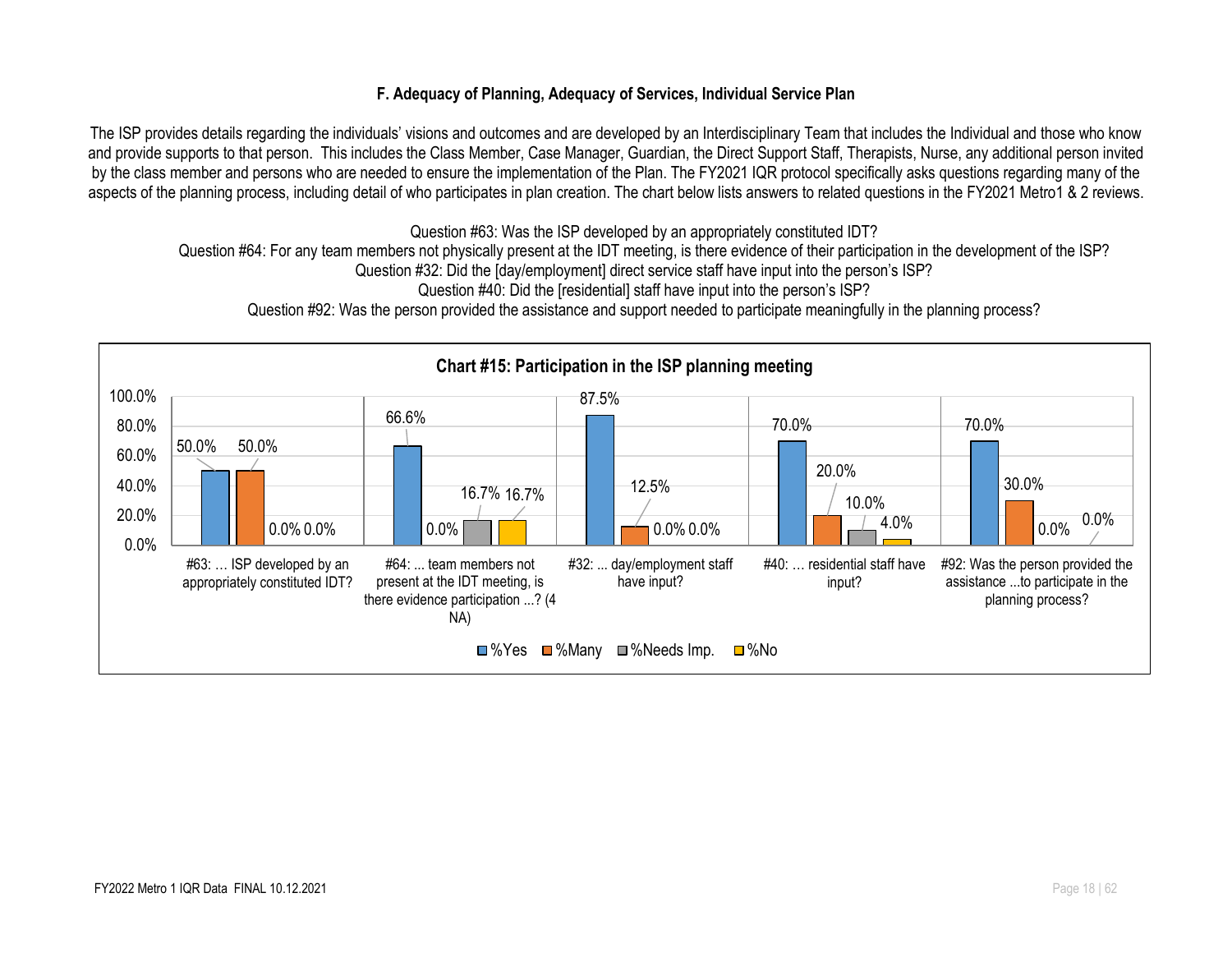### **Chart #16: ISP Development Participation, by Residential Provider**

|                                     |                             |                                                               | <b>Question</b>             |                                    |                             |
|-------------------------------------|-----------------------------|---------------------------------------------------------------|-----------------------------|------------------------------------|-----------------------------|
| <b>Res. Agency</b><br>(# in sample) | #63                         | #64                                                           | #32                         | #40                                | #92                         |
| Adelante (4)                        | 25% Yes(1)<br>75% Many (3)  | 33.4% Yes (1)<br>33.3% Needs Impv (1)<br>33.3% No (1)<br>1 NA | 75% Yes (3)<br>25% Many (1) | 75% Yes (3)<br>250% Needs Impv (1) | 50% Yes (2)<br>50% Many (2) |
| Bright Horizons (2)                 | 50% Yes (1)<br>50% Many (1) | 100% Yes (1)<br>1 NA                                          | 2 <sub>NA</sub>             | 50% Yes (1)<br>50% Many (1)        | 100% Yes (2)                |
| Dungarvin (1)                       | 0% Yes<br>100% Many (1)     | 100% Yes (1)                                                  | 100% Yes (1)                | 100% Yes (1)                       | 100% Yes (1)                |
| LLCP(1)                             | 100% Yes (1)                | 1 NA                                                          | 100% Yes (1)                | 0% Yes<br>100% Many (1)            | 100% Yes (1)                |
| Maxcare (1)                         | 100% Yes (1)                | 100% Yes (1)                                                  | 100% Yes (1)                | 100% Yes (1)                       | 100% Yes (1)                |
| Onyx $(1)$                          | 100% Yes (1)                | 1 NA                                                          | 100% Yes (1)                | 100% Yes (1)                       | 100% Yes (1)                |

The number in the parenthesis next to the agencies name represents the number of individuals that agency had in this review.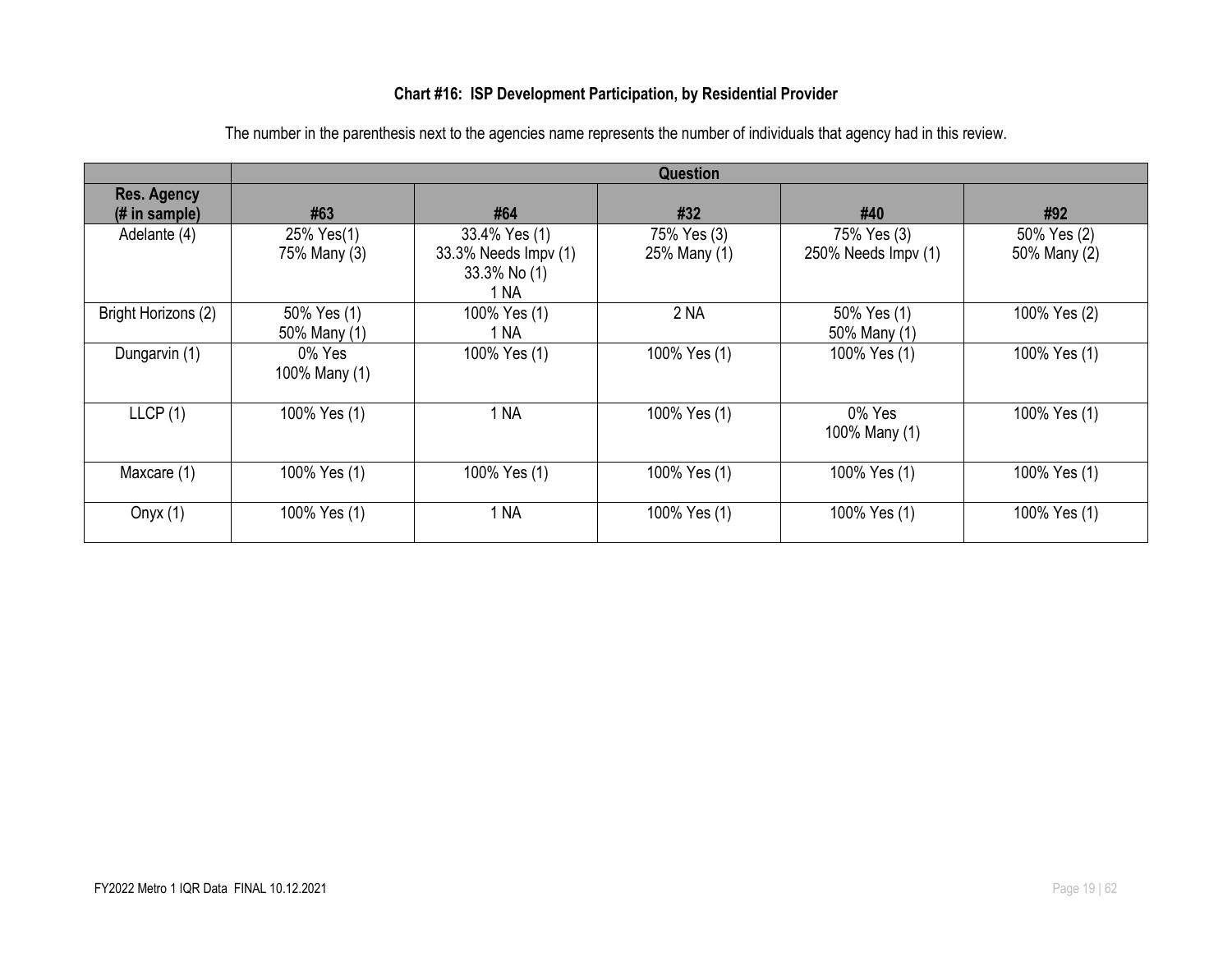|                                                     |                             |                               | Question                |                                 |                                 |
|-----------------------------------------------------|-----------------------------|-------------------------------|-------------------------|---------------------------------|---------------------------------|
| <b>CM Agency</b><br>$(H \in \mathbb{R})$ in sample) | #63                         | #64                           | #32                     | #40                             | #92                             |
| A New Vision (1)                                    | 0% Yes<br>100% Many (1)     | 0% Yes<br>100% No (1)         | 100% Yes (1)            | 100% Yes (1)                    | $0\%$ Yes<br>100% Many (1)      |
| A Step Above (2)                                    | 50% Yes (1)<br>50% Many (1) | 100% Yes (1)                  | 100% Yes (1)            | 50% Yes (1)<br>50% Many (1)     | 50% Yes (1)<br>50% Many (1)     |
| Amigo (1)                                           | 0% Yes<br>100% Many (1)     | 100% Yes (1)                  | 0% Yes<br>100% Many (1) | 100% Yes (1)                    | 100% Yes (1)                    |
| NMQCM (1)                                           | 100% Yes (1)                | 1 NA                          | 1 NA                    | 100% Yes (1)                    | 100% Yes (1)                    |
| PCCS(1)                                             | 0% Yes<br>100% Many (1)     | 100% Yes (1)                  | 100% Yes (1)            | 100% Yes (1)                    | 100% Yes (1)                    |
| Peak $(1)$                                          | 0% Yes<br>100% Many (1)     | 0% Yes<br>100% Needs Impv (1) | 100% Yes (1)            | 0% Yes<br>100% Needs $Impv(1)$  | 100% Yes (1)                    |
| Unidas (3)                                          | 100% Yes (3)                | 100% Yes (1)<br>2 NA          | 100% Yes (3)            | 66.7% Yes (2)<br>33.3% Many (1) | 66.7% Yes (2)<br>33.3% Many (1) |

# **Chart #17: ISP Development Participation, by Case Management Agency**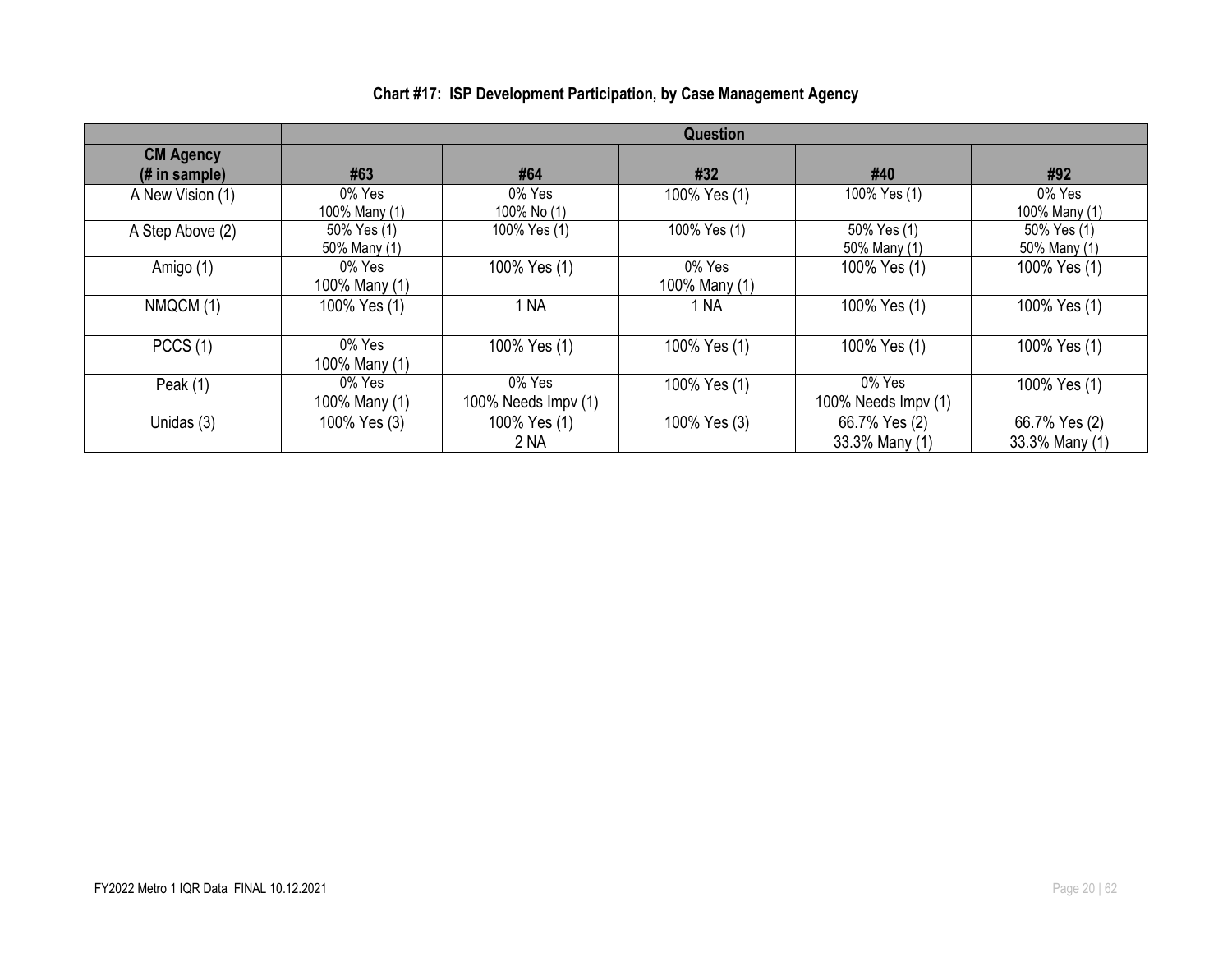The individual's ISP must contain the Long-Term Vision, which summarizes what the individual wants to accomplish in the near future (3 to 5 years) in each life area. Then outcomes are to be developed by the Team to create a path to accomplish their vision. The FY2022 IQR protocol specifically asks the content of identified visions as well as the content and clarity of related outcomes. The chart below details the findings related to the following identified questions related to class members ISP in the FY2022 Metro 1 Review.

> Question #66: Overall, does the long-term vision show expectations for growth and skill building? Question #160: Does the person have an ISP that contains a complete Vision Section that is based on a long term view? Question #67: Overall, does the ISP give adequate guidance to achieving the person's long-term vision? Question #75: Overall, are the ISP outcomes related to achieving the person's long-term vision? Question #76: Overall, do the ISP outcomes, action plans and T&SS address the person's major needs?

Question #74: Overall, do the outcomes in the ISP include criteria by which the team can determine when the outcomes have been achieved?

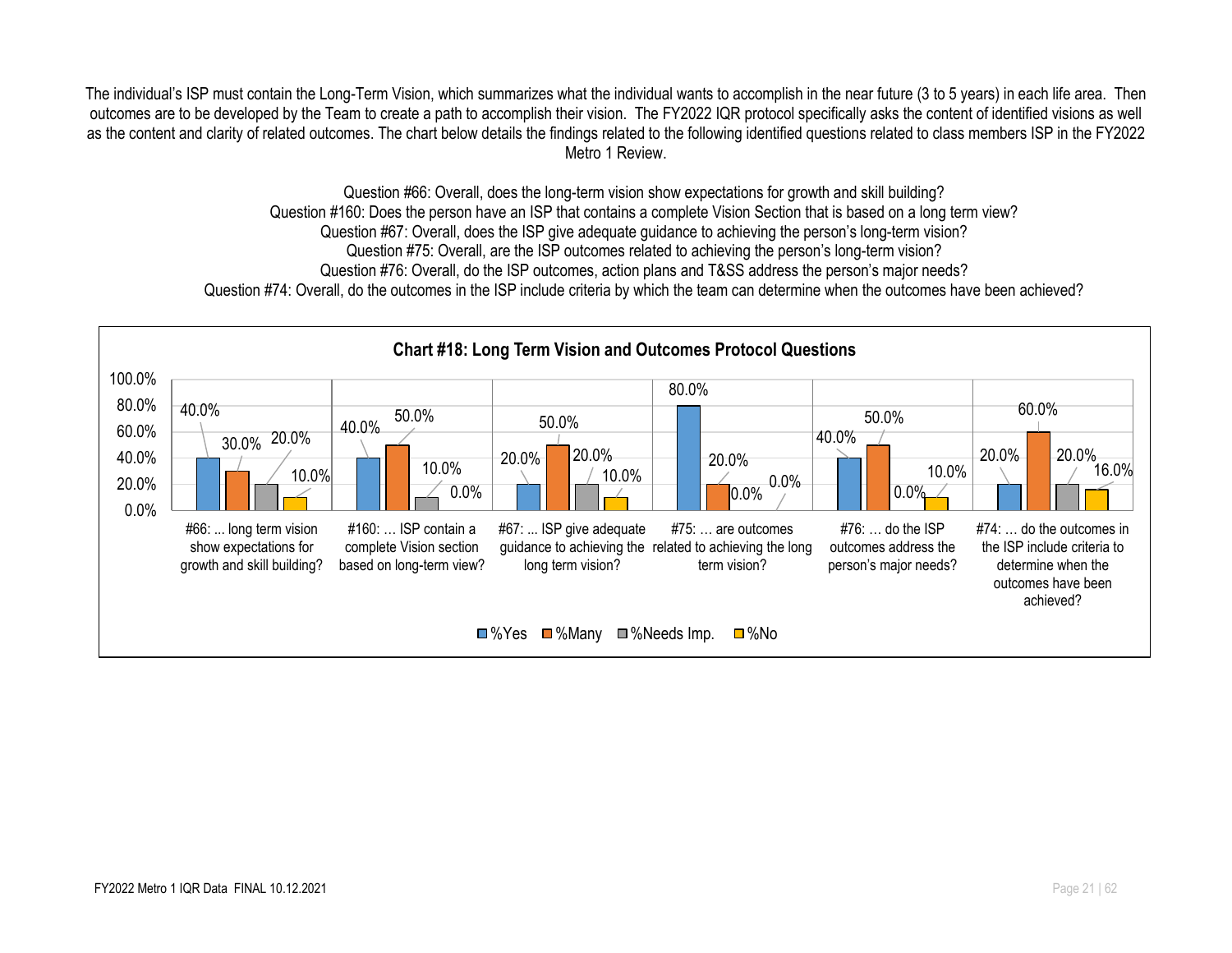|                                     | <b>Question</b>                  |                            |                            |              |                             |                     |  |
|-------------------------------------|----------------------------------|----------------------------|----------------------------|--------------|-----------------------------|---------------------|--|
| <b>Res Agency</b><br>$#$ in sample) | #66                              | #160                       | #67                        | #75          | #76                         | #74                 |  |
| Adelante (4)                        | 25% Yes (1)                      | 25% Yes (1)                | 0% Yes                     | 50% Yes (2)  | 25% Yes (1)                 | 50% Yes (2)         |  |
|                                     | 50% Needs Impv (2)<br>25% No (1) | 50% Many (2)<br>25% No (1) | 75% Many (3)<br>25% No (1) | 50% Many (2) | 50% Many (2)<br>25 % No (1) | 50% Many (2)        |  |
| Bright Horizons (2)                 | 50% Yes (1)                      | 50% Yes (1)                | 50% Yes (1)                | 100% Yes (2) | 50% Yes (1)                 | 0%Yes               |  |
|                                     | 50% Many (1)                     | 50% Many (1)               | 50% Need Impv (1)          |              | 50% Many (1)                | 100% Many (2)       |  |
| Dungarvin (1)                       | 100% Yes (1)                     | 100% Yes (1)               | 0%Yes                      | 100% Yes (1) | 100% Yes (1)                | 0% Yes              |  |
|                                     |                                  |                            | 100% Many (1)              |              |                             | 100% Needs Impv (1) |  |
| LLCP(1)                             | 0%Yes                            | 0%Yes                      | 0% Yes                     | 100% Yes (1) | 0%Yes                       | 0%Yes               |  |
|                                     | 100% Many (1)                    | 100% Many (1)              | 100% Needs Impv (1)        |              | 100% Many (1)               | 100% Many (1)       |  |
| Maxcare (1)                         | 0%Yes                            | 0%Yes                      | 0%Yes                      | 100% Yes (1) | 0%Yes                       | 0% Yes              |  |
|                                     | 100% Many (1)                    | 100% Many (1)              | 100% Many (1)              |              | 100% Many (1)               | 100% Needs Impv (1) |  |
| Onyx $(1)$                          | 100% Yes (1)                     | 100% Yes (1)               | 100% Yes (1)               | 100% Yes (1) | 100% Yes (1)                | 0%Yes               |  |
|                                     |                                  |                            |                            |              |                             | 100% Many (1)       |  |

### **Chart #19: Vision and Outcome Scores, by Residential Agency**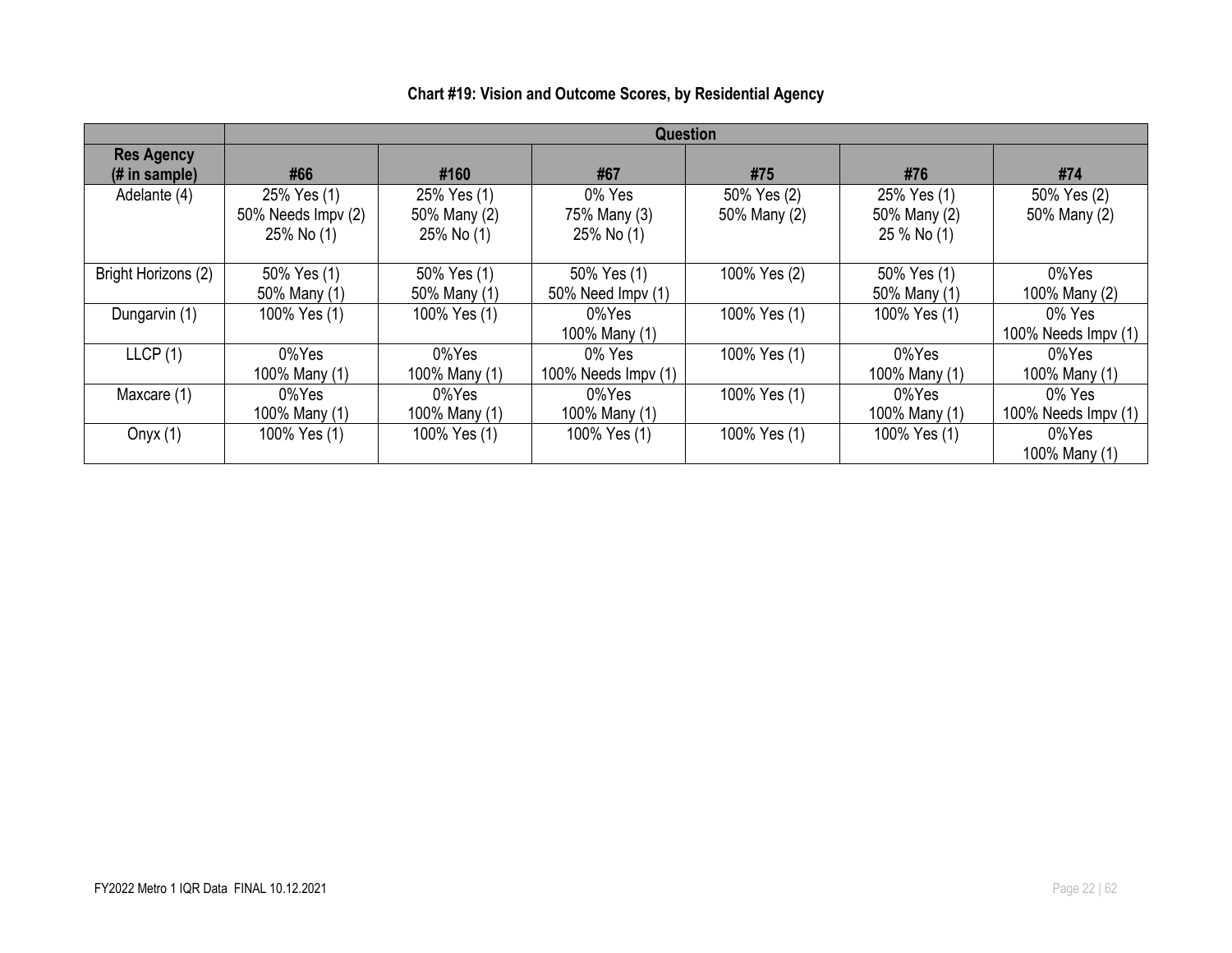|                                                     | <b>Question</b>                                 |                                              |                                                                  |                                 |                                          |                                                         |  |  |
|-----------------------------------------------------|-------------------------------------------------|----------------------------------------------|------------------------------------------------------------------|---------------------------------|------------------------------------------|---------------------------------------------------------|--|--|
| <b>CM Agency</b><br>$(H \in \mathbb{R})$ in sample) | #66                                             | #160                                         | #67                                                              | #75                             | #76                                      | #74                                                     |  |  |
| A New Vision (1)                                    | 0% Yes<br>100% No (1)                           | 100% Yes (1)                                 | 0% Yes<br>100% Many (1)                                          | 100% Yes (1)                    | 100% Yes (1)                             | 100% Yes (1)                                            |  |  |
| A Step Above (2)                                    | 100% Yes (2)                                    | 100% Yes (2)                                 | 100% Yes (2)                                                     | 100% Yes (2)                    | 100% Yes (2)                             | 0% Yes<br>100% Many (2)                                 |  |  |
| Amigo (1)                                           | 0% Yes<br>100% Needs $Impv(1)$                  | 0% Yes<br>100% Many (1)                      | 0% Yes<br>100% Many (1)                                          | 100% Yes (1)                    | 0% Yes<br>100% Many (1)                  | 0% Yes<br>100% Many (1)                                 |  |  |
| NMQCM (1)                                           | $0\%$ Yes<br>100% Many (1)                      | 0% Yes<br>100% Many (1)                      | 0% Yes<br>100% Needs Impv (1)                                    | 100% Yes (1)                    | 0% Yes<br>100% Many (1)                  | 0% Yes<br>100% Many (1)                                 |  |  |
| PCCS(1)                                             | 100% Yes (1)                                    | 100% Yes (1)                                 | 0% Yes<br>100% Many (1)                                          | 100% Yes (1)                    | 100% Yes (1)                             | 0% Yes<br>100% Needs Impv (1)                           |  |  |
| Peak $(1)$                                          | 100% Yes (1)                                    | 0% Yes<br>100% Many (1)                      | 0% Yes<br>100% Many (1)                                          | 0% Yes<br>100% Many (1)         | 0% Yes<br>100% Many (1)                  | 0% Yes<br>100% Many (1)                                 |  |  |
| Unidas (3)                                          | $0\%$ Yes<br>66.7% Many (2)<br>33.3% Needs Impv | 0% Yes<br>66.7% Many (2)<br>33.3% Needs Impv | 0% Yes<br>33.4% Many (1)<br>33.3% Needs Impv (1)<br>33.3% No (1) | 66.7% Yes (2)<br>33.3% Many (1) | 0% Yes<br>66.7% Many (2)<br>33.3% No (1) | 33.3% Yes (1)<br>33.4% Many (1)<br>33.3% Needs Impv (1) |  |  |

# **Chart #20: Vision and Outcome Scores by Case Management Agency**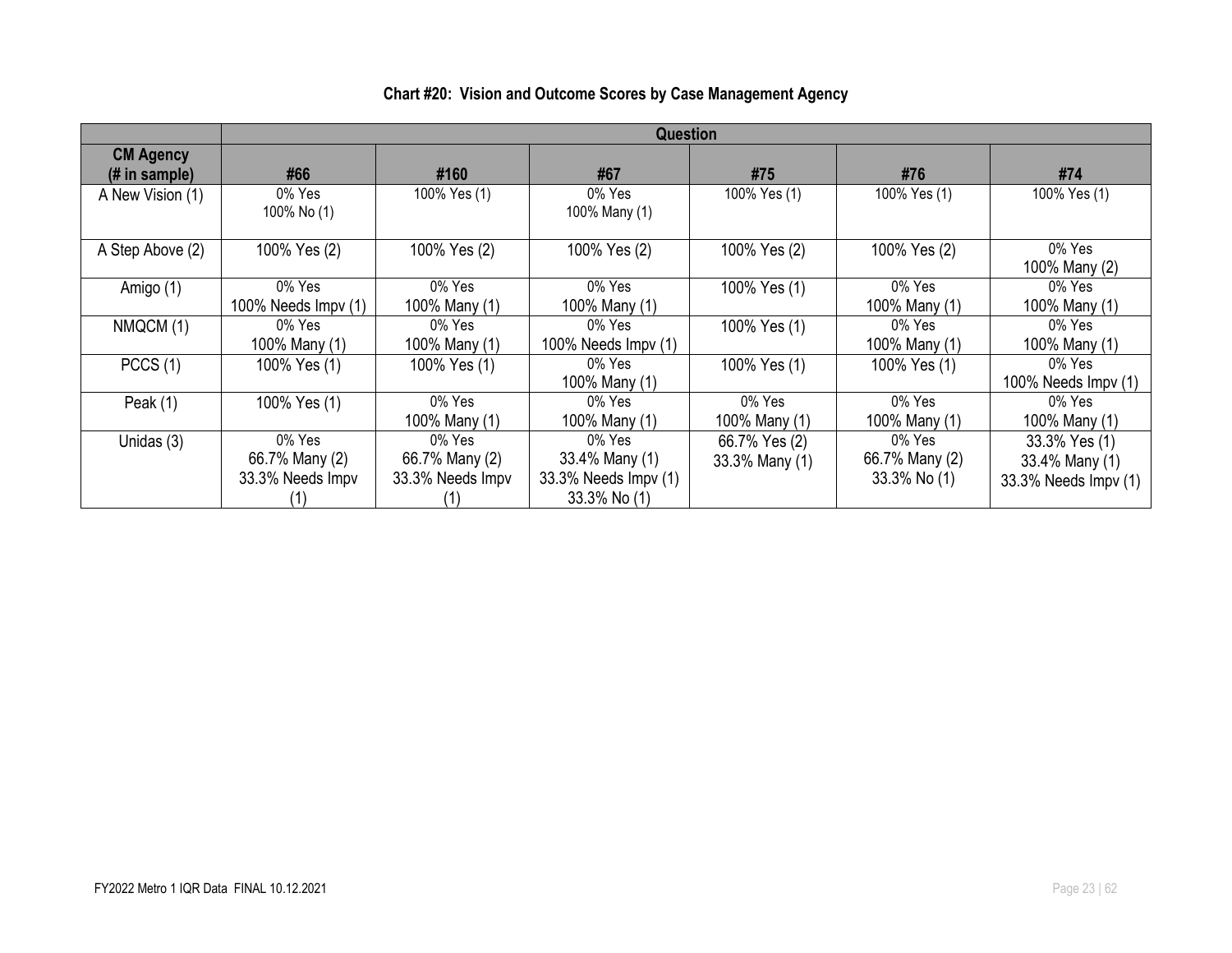The individual's ISP also contains Action Steps, which should be written in measurable terms, and in a way which leads to the achievement of the related outcome. The data gathered during the implementation of the Action Steps should also be written in measurable terms, so team members can review them and determine if measurable progress toward the outcome is being made. The chart below details the findings related to specific questions which asks about the action steps and data collection intended to verify progress and opportunity for class members.

Question #68: Is measurable data kept which verifies the consistent implementation of each of the action steps? Question #69: Does the data kept identify what the person does so a determination can be made regarding the progress/lack of progress? Question #70: Is each action step in the ISP implemented at a frequency that enables the person to learn new skills? Question #71: If the person is not successful in achieving action steps, has the team tried to determine why, and change their approach as needed? Question #72: If the person achieves action steps, does the team move to the next in a progress of steps or develops a new one? Question #73: Has the person made measurable progress on action steps during the past year?

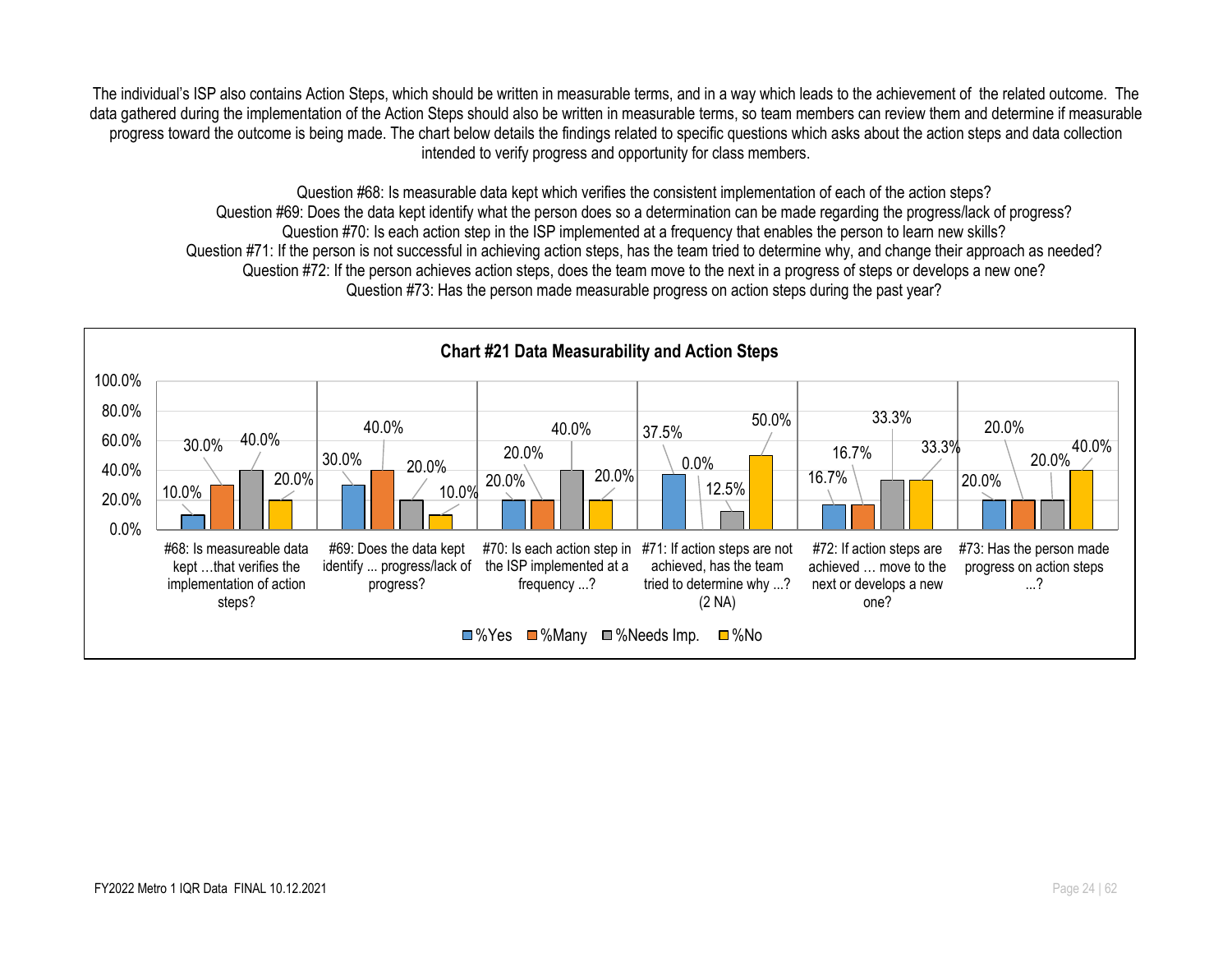The charts below identify scores related to the data tracking of the ISP outcomes and action steps (See specific questions above):

|                                    | <b>Question</b>                                                 |                                   |                                                            |                                       |                                          |                                                 |  |  |
|------------------------------------|-----------------------------------------------------------------|-----------------------------------|------------------------------------------------------------|---------------------------------------|------------------------------------------|-------------------------------------------------|--|--|
| <b>Res Agency</b><br>(# in sample) | #68                                                             | #69                               | #70                                                        | #71                                   | #72                                      | #73                                             |  |  |
| Adelante (4)                       | 25% Yes (1)<br>25% Many (2)<br>25% Needs Impv (1)<br>25% No (1) | 25% Yes (1)<br>75% Many (3)       | 0% Yes<br>25% Many (1)<br>50% Needs Impv (2)<br>25% No (1) | 66.7% Yes (2)<br>33.3% No (1)<br>1 NA | 0% Yes<br>100% Needs Impv<br>(1)<br>3 NA | 50% Yes (2)<br>25% Needs Impv (1)<br>25% No (1) |  |  |
| Bright Horizons (2)                | 0% Yes<br>50% Needs Impv (1)<br>50% No (1)                      | 50% Yes (1)<br>50% Needs Impv (1) | 50% Yes (1)<br>50% Needs Impv (1)                          | 0% Yes<br>100% No (2)                 | 0% Yes<br>50% Many (1)<br>50% No (1)     | 0%Yes<br>100% No (2)                            |  |  |
| Dungarvin (1)                      | 0%Yes<br>100% Many (1)                                          | 0%Yes<br>100% Many (1)            | 0%Yes<br>100% Many (1)                                     | 0% Yes<br>100% Needs Impv             | 100% Yes (1)                             | 0%Yes<br>100% Many (1)                          |  |  |
| LLCP(1)                            | 0% Yes<br>100% Needs Impv                                       | 0% Yes<br>100% Needs Impv         | 0% Yes<br>100% Needs Impv (1)                              | 0% Yes<br>100% No (1)                 | 0% Yes<br>100% No (1)                    | 0% Yes<br>100% No (1)                           |  |  |
| Maxcare (1)                        | 0%Yes<br>100% Many (1)                                          | 100% Yes (1)                      | 0% Yes<br>100% No (1)                                      | 100% Yes (1)                          | 1 NA                                     | 0%Yes<br>100% Many (1)                          |  |  |
| Onyx $(1)$                         | 0% Yes<br>100% Needs Impv                                       | 0% Yes<br>100% No (1)             | 100% Yes (1)                                               | 1 <sub>NA</sub>                       | 0% Yes<br>100% Needs Impv                | 0% Yes<br>100% Needs Impv (1)                   |  |  |

### **Chart #22: Data and Related ISP Action Step Scores by Residential Agency**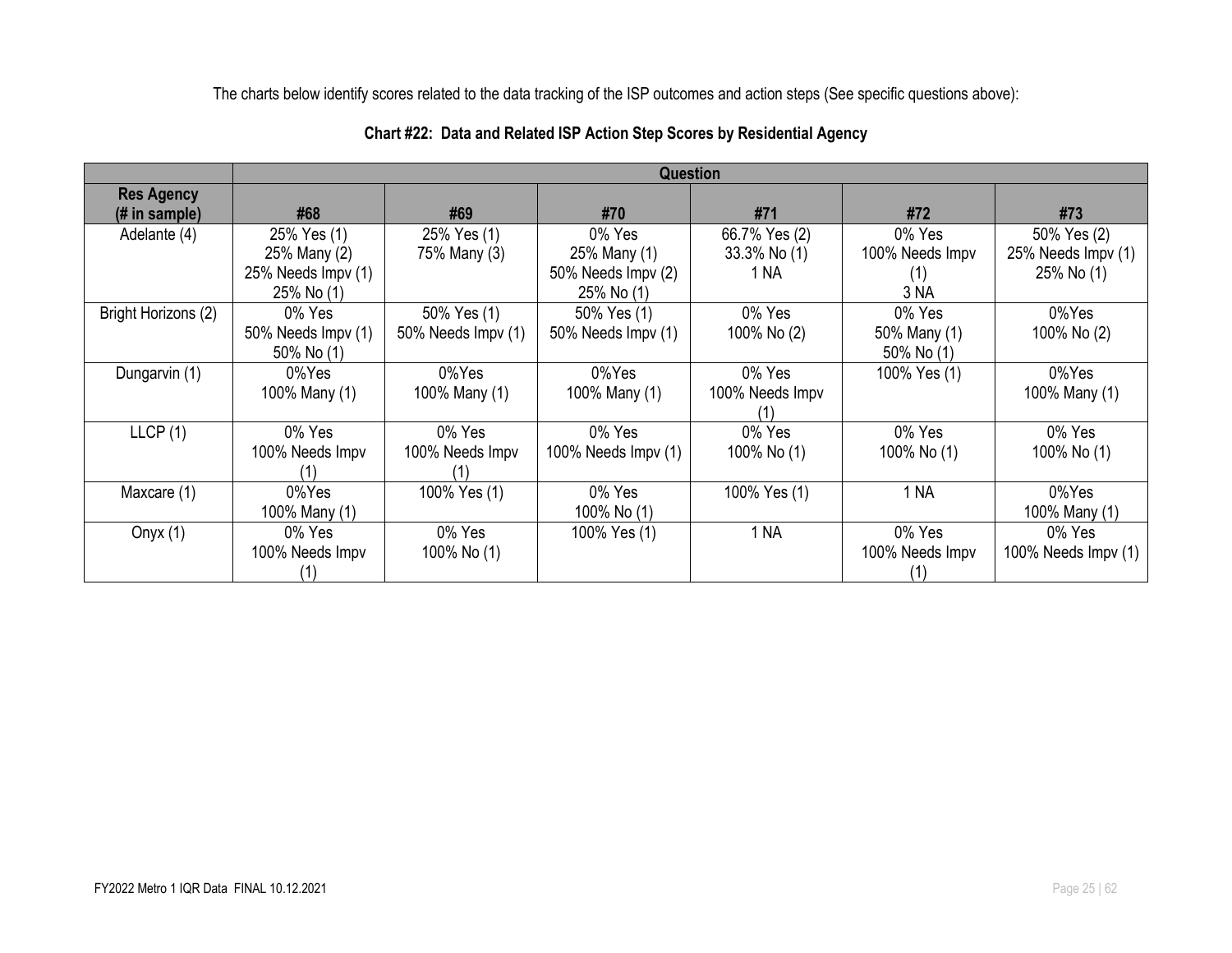|                                    |                                                            |                                                            |                                                           | Question                          |                                              |                                                 |
|------------------------------------|------------------------------------------------------------|------------------------------------------------------------|-----------------------------------------------------------|-----------------------------------|----------------------------------------------|-------------------------------------------------|
| <b>CM Agency</b><br>$#$ in sample) | #68                                                        | #69                                                        | #70                                                       | #71                               | #72                                          | #73                                             |
| A New Vision (1)                   | 0% Yes<br>100% Many (1)                                    | 0% Yes<br>100% Many (1)                                    | 0% Yes<br>100% No (1)                                     | 100% Yes (1)                      | 1 NA                                         | 100% Yes (1)                                    |
| A Step Above (2)                   | 0% Yes<br>50% Needs Impv (1)<br>50% No (1)                 | 50% Yes (1)<br>50% No (1)                                  | 100% Yes (2)                                              | 0% Yes<br>100% No (1)             | 0% Yes<br>50% Many (1)<br>50% Needs Impv (1) | 0% Yes<br>50% Needs Impv (1)<br>50% No (1)      |
| Amigo (1)                          | 0% Yes<br>100% No (1)                                      | 0% Yes<br>100% Many (1)                                    | 0% Yes<br>100% Needs Impv (1)                             | 0% Yes<br>100% No (1)             | 1 NA                                         | 0% Yes<br>100% No (1)                           |
| NMQCM (1)                          | 0% Yes<br>100% Needs Impv (1)                              | 0% Yes<br>100% Needs Impv (1)                              | $0\%$ Yes<br>100% Needs Impv (1)                          | 0% Yes<br>100% No (1)             | 0% Yes<br>100% No (1)                        | 0% Yes<br>100% No (1)                           |
| PCCS(1)                            | 0% Yes<br>100% Many (1)                                    | 0% Yes<br>100% Many (1)                                    | 0% Yes<br>100% Many (1)                                   | 0% Yes<br>100% Needs Impv (1)     | 100% Yes (1)                                 | 0% Yes<br>100% Many (1)                         |
| Peak $(1)$                         | 0% Yes<br>100% Needs Impv (1)                              | 0% Yes<br>100% Yes (1)                                     | 0% Yes<br>100% Needs Impv (1)                             | 100% Yes (1)                      | 1 NA                                         | 0% Yes<br>100% Needs Impv (1)                   |
| Unidas (3)                         | 33.4% Yes (1)<br>33.3% Many (1)<br>33.3% Needs Impv<br>(1) | 33.3% Yes (1)<br>33.4% Many (1)<br>33.3% Needs Impv<br>(1) | 33.3% Many (1)<br>33.3% Needs Impv<br>(1)<br>33.4% No (1) | 50% Yes (1)<br>50% No (1)<br>1 NA | 0% Yes<br>50% Needs Impv (1)<br>50% No (1)   | 33.4% Yes (1)<br>33.3% Many (1)<br>33.3% No (1) |

# **Chart #23: Data and Related Action Step Scores by Case Management Agency**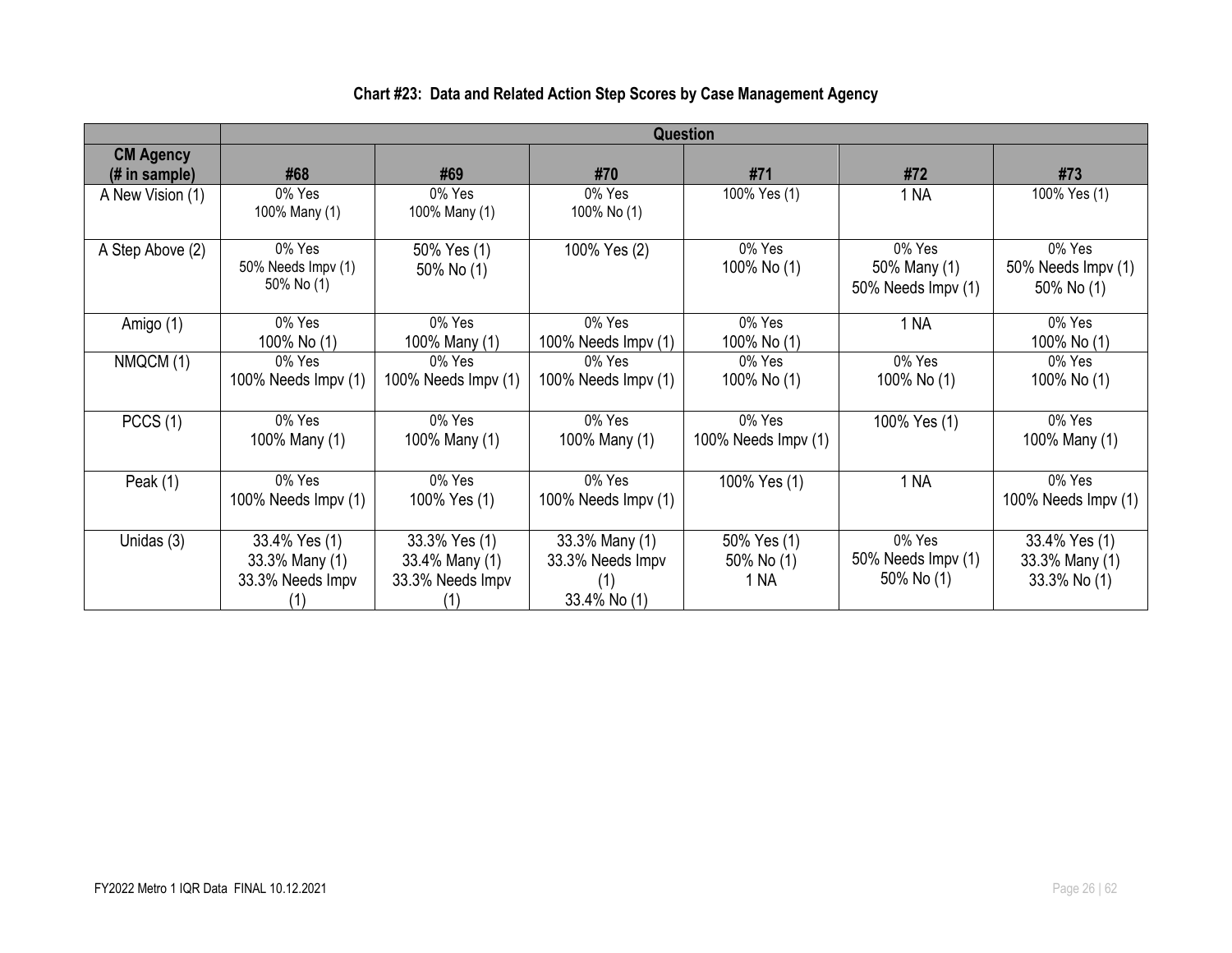Another component of the ISP is Teaching and Support Strategies (T&SS). While not always required, the T&SS is additional guidance developed by the residential and/or day provider responsible for implementing the outcome. WDSIs are developed by therapists as a complement to the T&SS. The following protocol questions in the FY2022 IQR relate to the T&SS and implementation of the ISP.

> Question #77: Are the T&SS sufficient to ensure consistent implementation of the services planned? Question #78: Are the recommendations and/or objectives/strategies of ancillary provider integrated into the ISP? Question #89: Were the direct service staff able to describe their responsibilities in providing daily care/supports to the person? Question #88: Was the direct service staff trained on the implementation of this person's ISP? Question #86/87a: Is the ISP being implemented?

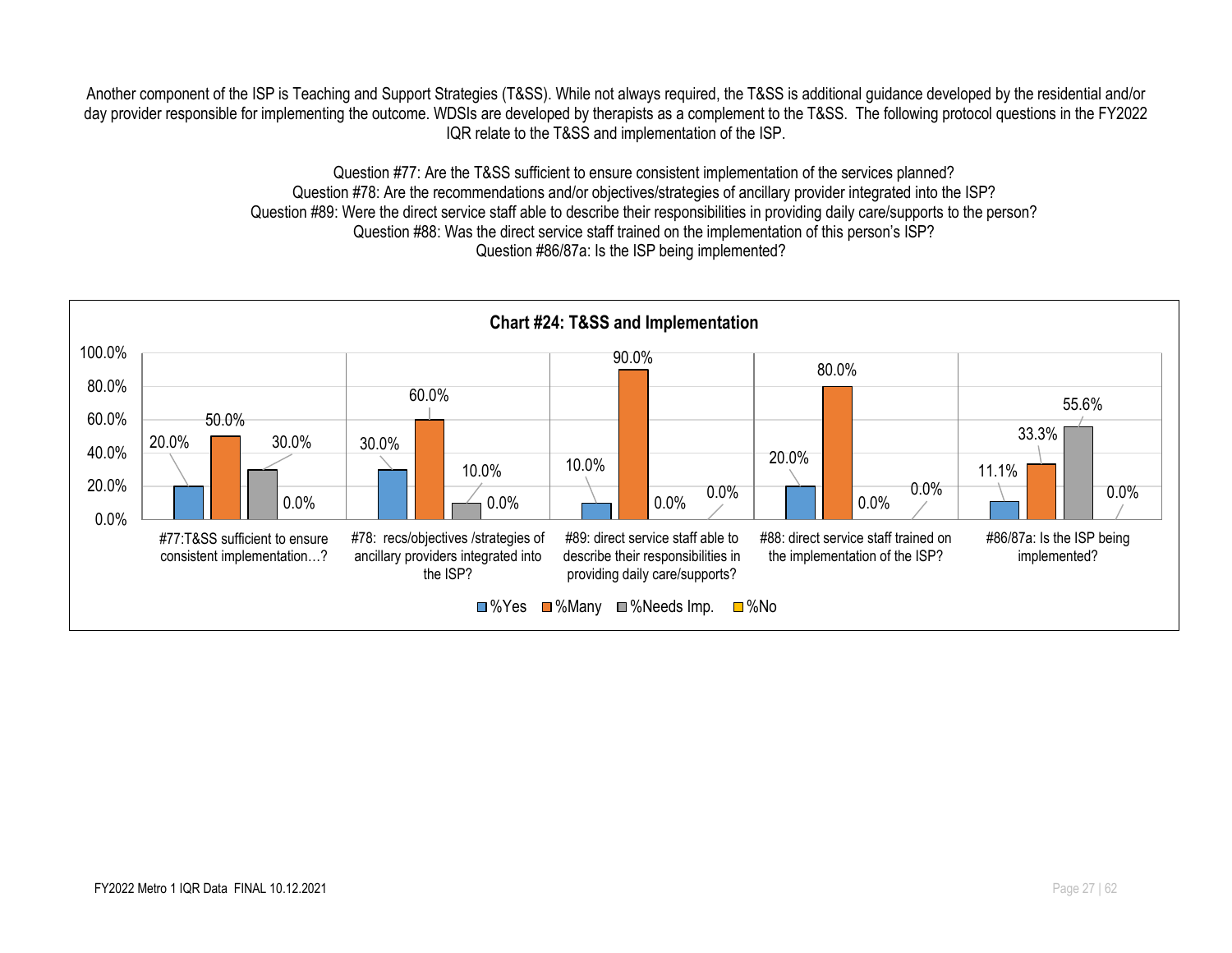|                                      | <b>Question</b>                                   |                               |                         |                             |                                                          |  |  |
|--------------------------------------|---------------------------------------------------|-------------------------------|-------------------------|-----------------------------|----------------------------------------------------------|--|--|
| <b>Res. Agency</b><br>$#$ in sample) | #77                                               | #78                           | #89                     | #88                         | #87a                                                     |  |  |
| Adelante (4)                         | 25% Yes (1)<br>50% Many (2)<br>25% Needs Impv (1) | 50% Yes (2)<br>50% Many (2)   | 0% Yes<br>100% Many (4) | 25% Yes (1)<br>75% Many (3) | 0% Yes<br>33.3% Many (1)<br>66.7% Needs Impv (2)<br>1 NA |  |  |
| Bright Horizons (2)                  | 0% Yes<br>50% Many (1)<br>50% Needs Impv (1)      | 0% Yes<br>100% Many (2)       | 0% Yes<br>100% Many (2) | 0% Yes<br>100% Many (2)     | 0% Yes<br>100% Impv (2)                                  |  |  |
| Dungarvin (1)                        | 0% Yes<br>100% Needs Impy (1)                     | 0% Yes<br>100% Needs Impv (1) | 0%Yes<br>100% Many (1)  | 0%Yes<br>100% Many (1)      | 0%Yes<br>100% Many (1)                                   |  |  |
| LLCP(1)                              | 0%Yes<br>100% Many (1)                            | 0%Yes<br>100% Many (1)        | 0%Yes<br>100% Many (1)  | 0%Yes<br>100% Many (1)      | 0% Yes<br>100% Needs $Impv(1)$                           |  |  |
| Maxcare (1)                          | 0%Yes<br>100% Many (1)                            | 100% Yes (1)                  | 0%Yes<br>100% Many (1)  | 0%Yes<br>100% Many (1)      | 100% Yes (1)                                             |  |  |
| Onyx $(1)$                           | 100% Yes (1)                                      | 0%Yes<br>100% Many (1)        | 100% Yes (1)            | 100% Yes (1)                | 0%Yes<br>100% Many (1)                                   |  |  |

# **Chart #25: T&SS and ISP Implementation Scores by Residential Agency**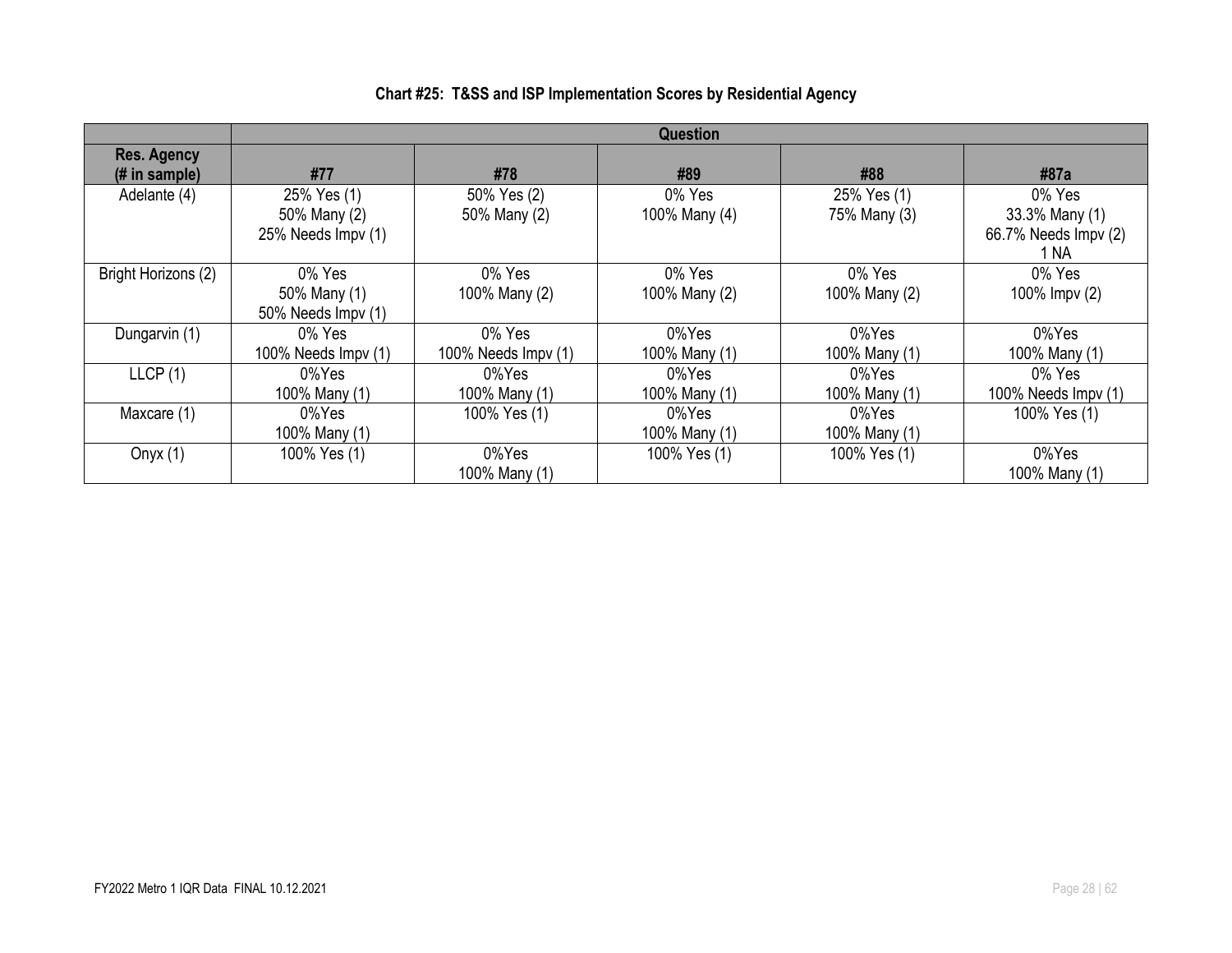|                                    | <b>Question</b>                                     |                                 |                             |                             |                                                         |  |  |  |
|------------------------------------|-----------------------------------------------------|---------------------------------|-----------------------------|-----------------------------|---------------------------------------------------------|--|--|--|
| <b>CM Agency</b><br>$#$ in sample) | #77                                                 | #78                             | #89                         | #88                         | #87a                                                    |  |  |  |
| A New Vision (1)                   | 100% Yes (1)                                        | 100% Yes (1)                    | 0% Yes<br>100% Many (1)     | 100% Yes (1)                | 1 NA                                                    |  |  |  |
| A Step Above (2)                   | 50% Yes (1)<br>50% Needs Impv (1)                   | 0% Yes<br>100% Many (2)         | 50% Yes (1)<br>50% Many (1) | 50% Yes (1)<br>50% Many (1) | 0% Yes<br>50% Many (1)<br>50% Needs Impv (1)            |  |  |  |
| Amigo (1)                          | $0\%$ Yes<br>100% Many (1)                          | 0% Yes<br>100% Many (1)         | 0% Yes<br>100% Many (1)     | $0\%$ Yes<br>100% Many (1)  | 0% Yes<br>100% Needs Impv (1)                           |  |  |  |
| NMQCM (1)                          | 0% Yes<br>100% Many (1)                             | 0% Yes<br>100% Many (1)         | 0% Yes<br>100% Many (1)     | 0% Yes<br>100% Many (1)     | 0% Yes<br>100% Needs Impv (1)                           |  |  |  |
| PCCS(1)                            | 0% Yes<br>100% Needs $Impv(1)$                      | 0% Yes<br>100% Needs Impv (1)   | 0% Yes<br>100% Many (1)     | 0% Yes<br>100% Many (1)     | 0% Yes<br>100% Many (1)                                 |  |  |  |
| Peak (1)                           | 0% Yes<br>100% Many (1)                             | 100% Yes (1)                    | 0% Yes<br>100% Many (1)     | 0% Yes<br>100% Many (1)     | 0% Yes<br>100% Needs Impv (1)                           |  |  |  |
| Unidas (3)                         | $0\%$ Yes<br>66.7% Many (2)<br>33.3% Needs Impv (1) | 33.3% Yes (1)<br>66.7% Many (2) | 0% Yes<br>100% Many (3)     | 0% Yes<br>100% Many (3)     | 33.4% Yes (1)<br>33.3% Many (1)<br>33.3% Needs Impv (1) |  |  |  |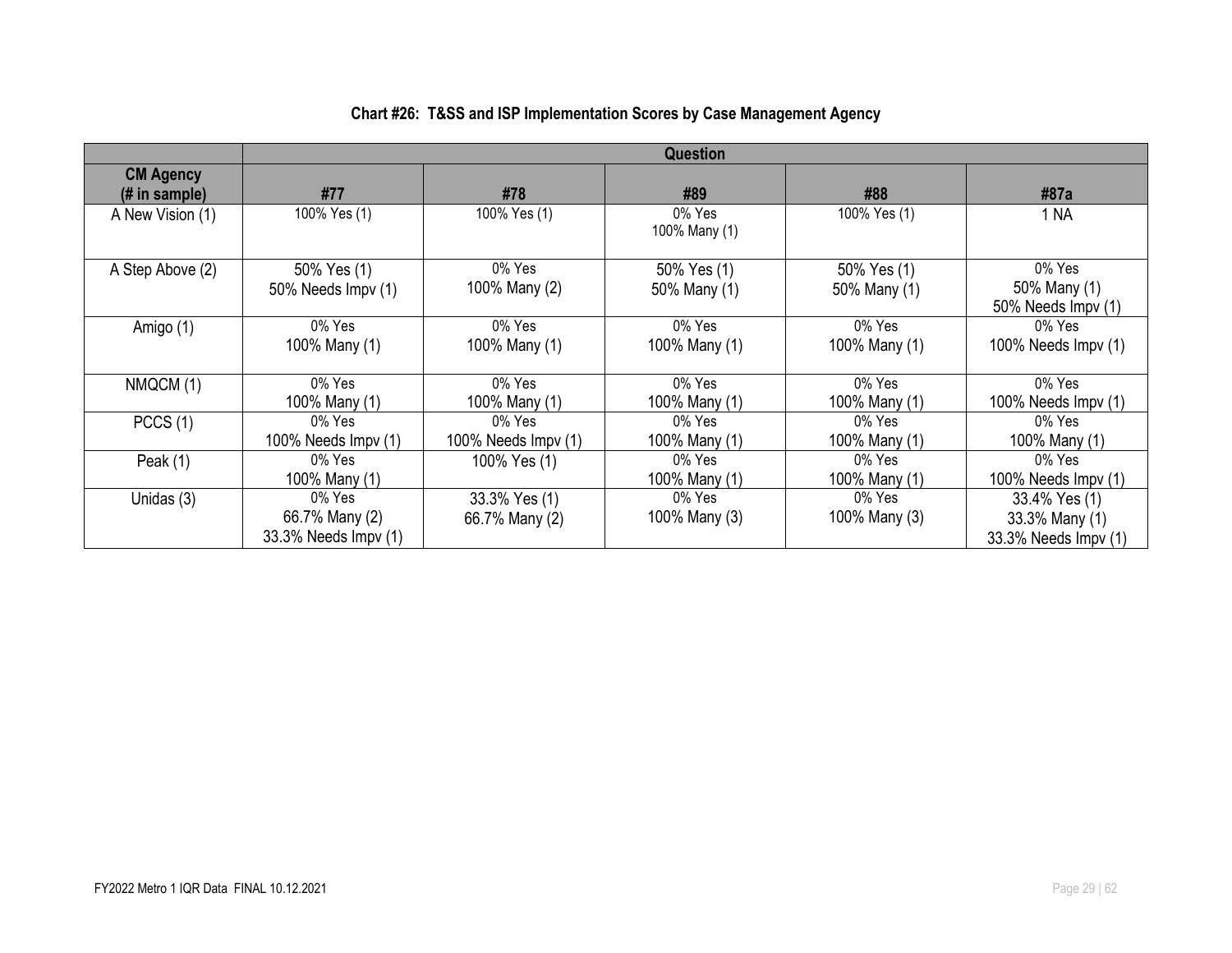An overview of the adequacy of ISP content as well as implementation and effectiveness of the ISP is evaluated by the IQR. There are multiple areas in the FY2022 IQR protocol that ask these questions, and the level of intensity of services that individuals in the review receive.

Question #65: Does my ISP contain current and accurate information?

Question #124: Overall, has the IDT process been adequate for assessing, planning, implementing and monitoring of services for this person?

Question #85: Overall, is the ISP adequate to meet the person's needs?

Question #161: Does the person receive services and supports recommended in the ISP?

Question #87b: Are current services adequate to meet the person's needs?

Question #164: Is the total program of the level of intensity adequate to meet this person's needs?

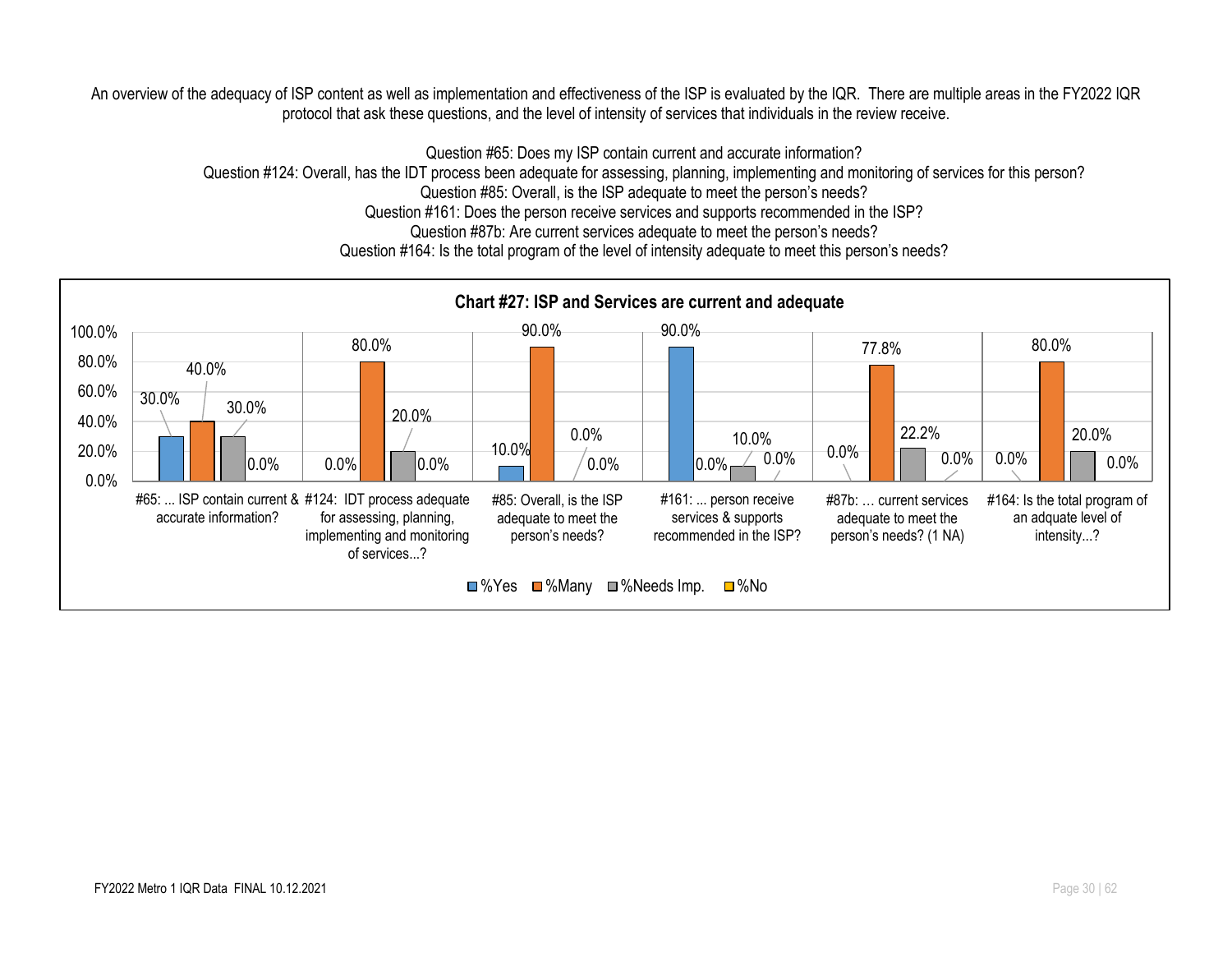|                                     | <b>Question</b>                                   |                                              |                             |                               |                                                          |                                              |
|-------------------------------------|---------------------------------------------------|----------------------------------------------|-----------------------------|-------------------------------|----------------------------------------------------------|----------------------------------------------|
| <b>Res. Agency</b><br>(# in sample) | #65                                               | #124                                         | #85                         | #161                          | #87b                                                     | #164                                         |
| Adelante (4)                        | 25% Yes (1)<br>25% Many (1)<br>50% Needs Impv (2) | 0% Yes<br>75% Many (3)<br>25% Needs Impy (1) | 25% Yes (1)<br>75% Many (3) | 100% Yes (4)                  | 0% Yes<br>66.7% Many (2)<br>33.3% Needs Impv (1)<br>1 NA | 0% Yes<br>100% Many (4)                      |
| <b>Bright Horizons</b><br>(2)       | 50% Yes (1)<br>50% Many (1)                       | 0% Yes<br>50% Many (1)<br>50% Needs Impv (1) | 0% Yes<br>100% Many (2)     | 100% Yes (2)                  | 0% Yes<br>50% Many (1)<br>50% Needs Impv (1)             | 0% Yes<br>50% Many (1)<br>50% Needs Impv (1) |
| Dungarvin (1)                       | 0%Yes<br>100% Many (1)                            | 0%Yes<br>100% Many (1)                       | 0%Yes<br>100% Many (1)      | 100% Yes (1)                  | 0%Yes<br>100% Many (1)                                   | 0%Yes<br>100% Many (1)                       |
| LLCP(1)                             | 100% Yes (1)                                      | 0%Yes<br>100% Many (1)                       | 0%Yes<br>100% Many (1)      | 100% Yes (1)                  | 0%Yes<br>100% Many (1)                                   | 0% Yes<br>100% Needs $Impv(1)$               |
| Maxcare (1)                         | 0% Yes<br>100% Needs Impv (1)                     | 0%Yes<br>100% Many (1)                       | 0%Yes<br>100% Many (1)      | 100% Yes (1)                  | 0%Yes<br>100% Many (1)                                   | 0%Yes<br>100% Many (1)                       |
| Onyx $(1)$                          | 0%Yes<br>100% Many (1)                            | 0%Yes<br>100% Many (1)                       | 0%Yes<br>100% Many (1)      | 0% Yes<br>100% Needs Impv (1) | 0%Yes<br>100% Many (1)                                   | 0%Yes<br>100% Many (1)                       |

# **Chart #28: ISP Content and Adequacy Scores, by Residential Agency**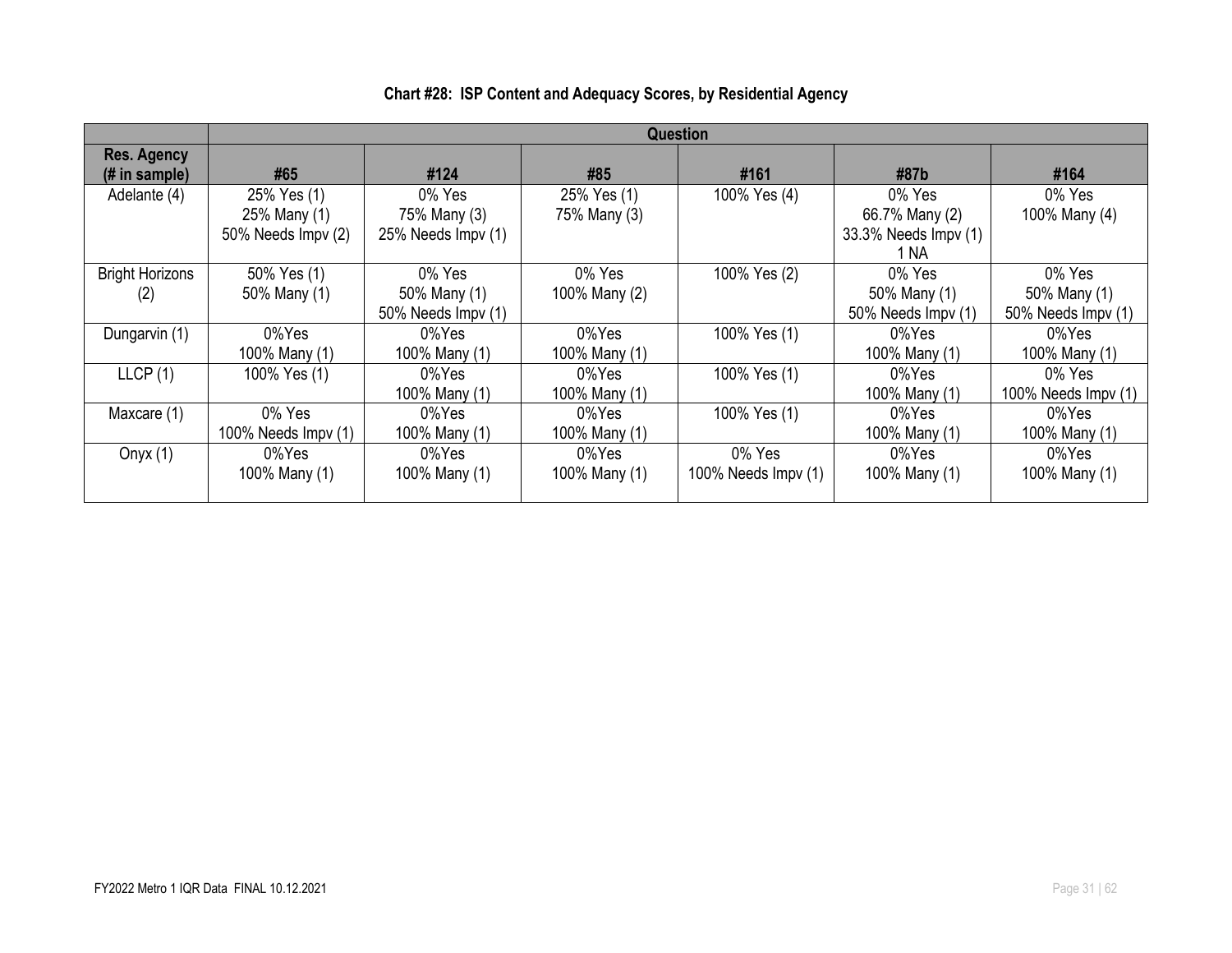|                                   | <b>Question</b>                          |                                              |                         |                                   |                                              |                                              |  |
|-----------------------------------|------------------------------------------|----------------------------------------------|-------------------------|-----------------------------------|----------------------------------------------|----------------------------------------------|--|
| <b>CM Agency</b><br>(# in sample) | #65                                      | #124                                         | #85                     | #161                              | #87b                                         | #164                                         |  |
| A New Vision (1)                  | 100% Yes (1)                             | 0% Yes<br>100% Many (1)                      | 100% Yes (1)            | 100% Yes (1)                      | 1 NA                                         | 0% Yes<br>100% Many (1)                      |  |
| A Step Above (2)                  | 0% Yes<br>100% Many (2)                  | 0% Yes<br>50% Many (1)<br>50% Needs Impv (1) | 0% Yes<br>100% Many (2) | 50% Yes (1)<br>50% Needs Impv (1) | 0% Yes<br>50% Many (1)<br>50% Needs Impv (1) | 0% Yes<br>100% Many (2)                      |  |
| Amigo (1)                         | 0% Yes<br>100% Many (1)                  | 0% Yes<br>100% Needs $\text{Impv}(1)$        | 0% Yes<br>100% Many (1) | 100% Yes (1)                      | 0% Yes<br>100% Needs Impv (1)                | 0% Yes<br>100% Many (1)                      |  |
| NMQCM (1)                         | 100% Yes (1)                             | 0% Yes<br>100% Many (1)                      | 0% Yes<br>100% Many (1) | 100% Yes (1)                      | 0% Yes<br>100% Many (1)                      | 0% Yes<br>100% Needs Impv (1)                |  |
| PCCS(1)                           | 0% Yes<br>100% Many (1)                  | 0% Yes<br>100% Many (1)                      | 0% Yes<br>100% Many (1) | 100% Yes (1)                      | 0% Yes<br>100% Many (1)                      | 0% Yes<br>100% Many (1)                      |  |
| Peak $(1)$                        | 0% Yes<br>100% Needs $\text{Impv}(1)$    | 0% Yes<br>100% Many (1)                      | 0% Yes<br>100% Many (1) | 100% Yes (1)                      | 0% Yes<br>100% Many (1)                      | 0% Yes<br>100% Many (1)                      |  |
| Unidas (3)                        | 33.3% Yes (1)<br>66.7% Needs Impv<br>(2) | 0% Yes<br>100% Many (3)                      | 0% Yes<br>100% Many (3) | 100% Yes (3)                      | 0% Yes<br>100% Many (3)                      | 0% Yes<br>66.7% Many (2)<br>33.3% Needs Impv |  |

# **Chart #29: ISP Content and Adequacy Scores, by Case Management Agency**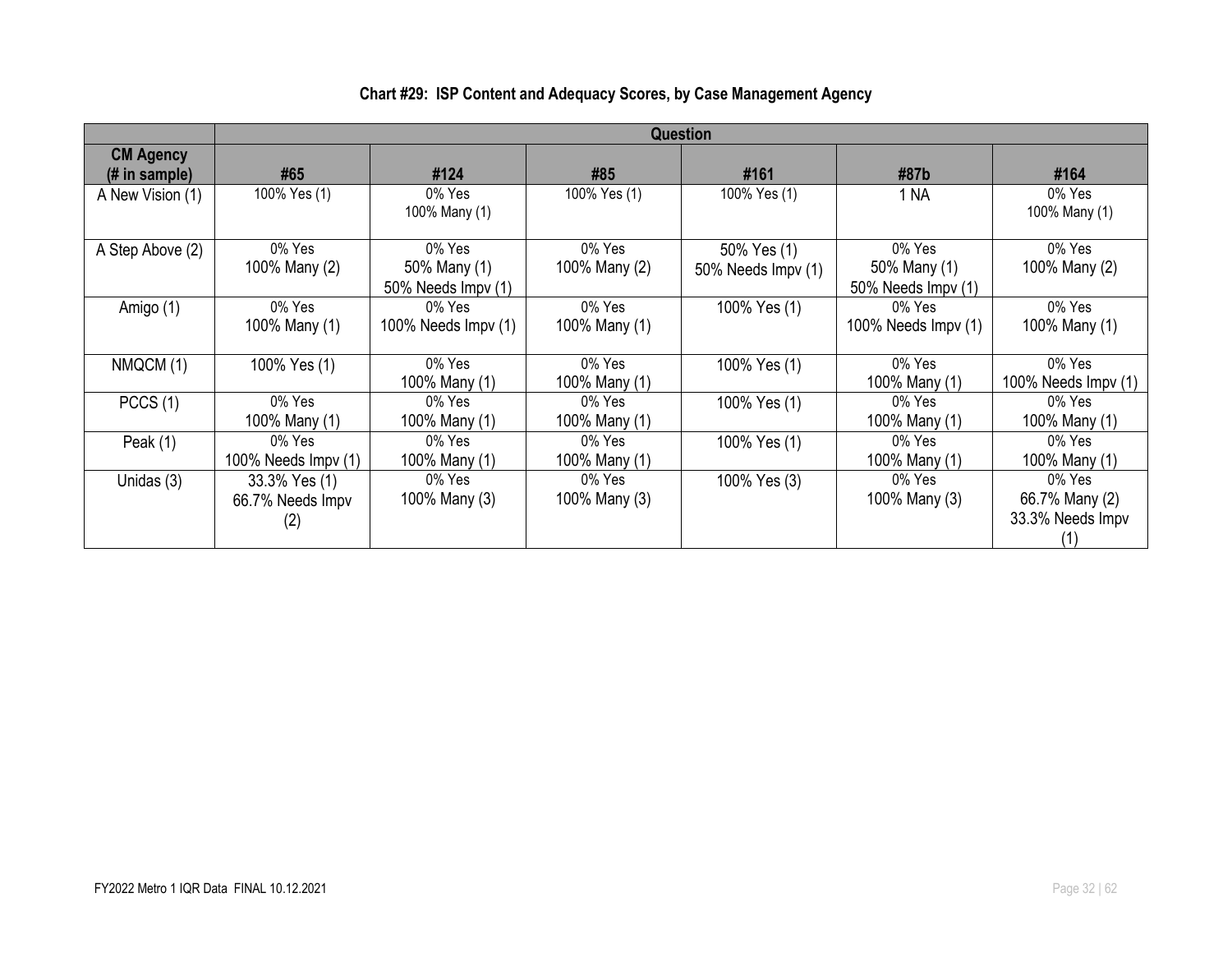### **G. Case Management**

Case Management services are intended to be person-centered and enable the individual to pursue their desired life outcomes while gaining greater independence and access to needed services and supports. While the number of findings in the FY2022 Metro 1 Review in the Case Management area are the third highest of the findings categories, the region scored better on, "does the case manager know the person" and "is the case manager available to the person" as pictured below. The charts below detail the related findings.

> Question #24: Does the case manager "know" the person? Question #25: Does the case manager understand his/her role/job? Question #26: Is the case manager available to the person?% Question #27: Was the case manager able to describe the person's health related needs?

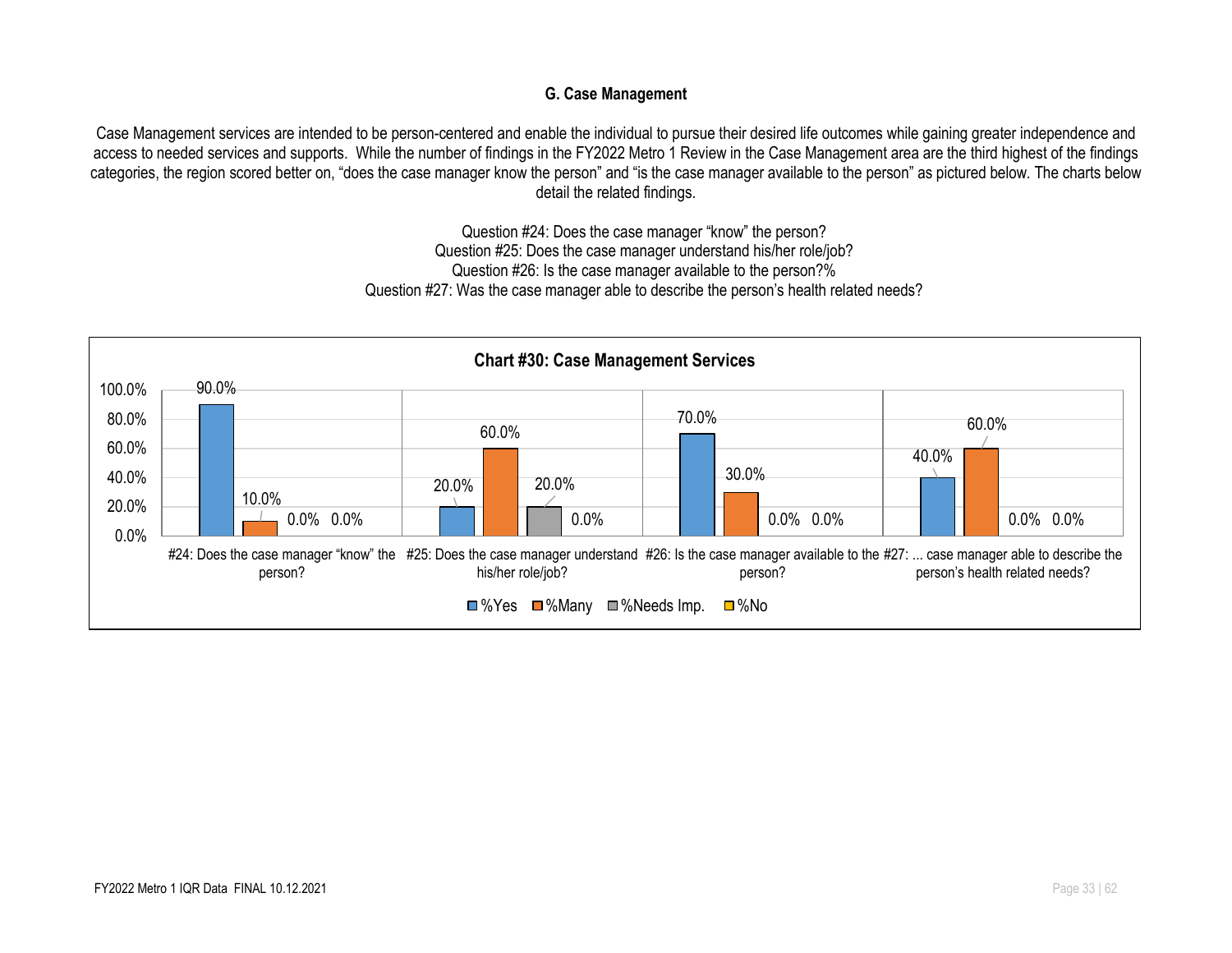|  | <b>Chart #31: Case Management Scores, by Case Management Agency</b> |
|--|---------------------------------------------------------------------|
|--|---------------------------------------------------------------------|

|                                    | <b>Question</b>         |                                                  |                         |                             |  |  |  |
|------------------------------------|-------------------------|--------------------------------------------------|-------------------------|-----------------------------|--|--|--|
| <b>CM Agency</b><br>$#$ in sample) | #24                     | #25                                              | #26                     | #27                         |  |  |  |
| A New Vision (1)                   | 100% Yes (1)            | 100% Yes (1)                                     | 100% Yes (1)            | 100% Yes (1)                |  |  |  |
| A Step Above (2)                   | 100% Yes (2)            | 0% Yes<br>50% Many (1)<br>50% Needs Impv (1)     | 100% Yes (2)            | 50% Yes (1)<br>50% Many (1) |  |  |  |
| Amigo (1)                          | 100% Yes (1)            | 0% Yes<br>100% Many (1)                          | 100% Yes (1)            | 0% Yes<br>100% Many (1)     |  |  |  |
| NMQCM (1)                          | 100% Yes (1)            | 100% Yes (1)                                     | 0% Yes<br>100% Many (1) | 100% Yes (1)                |  |  |  |
| PCCS(1)                            | 0% Yes<br>100% Many (1) | 0% Yes<br>100% Many (1)                          | 0% Yes<br>100% Many (1) | 0% Yes<br>100% Many (1)     |  |  |  |
| Peak $(1)$                         | 100% Yes (1)            | 0% Yes<br>100% Many (1)                          | 0% Yes<br>100% Many (1) | 100% Yes (1)                |  |  |  |
| Unidas (3)                         | 100% Yes (3)            | 0% Yes<br>66.7% Many (2)<br>33.3% Needs Impv (1) | 100% Yes (3)            | 0% Yes<br>100% Many (3)     |  |  |  |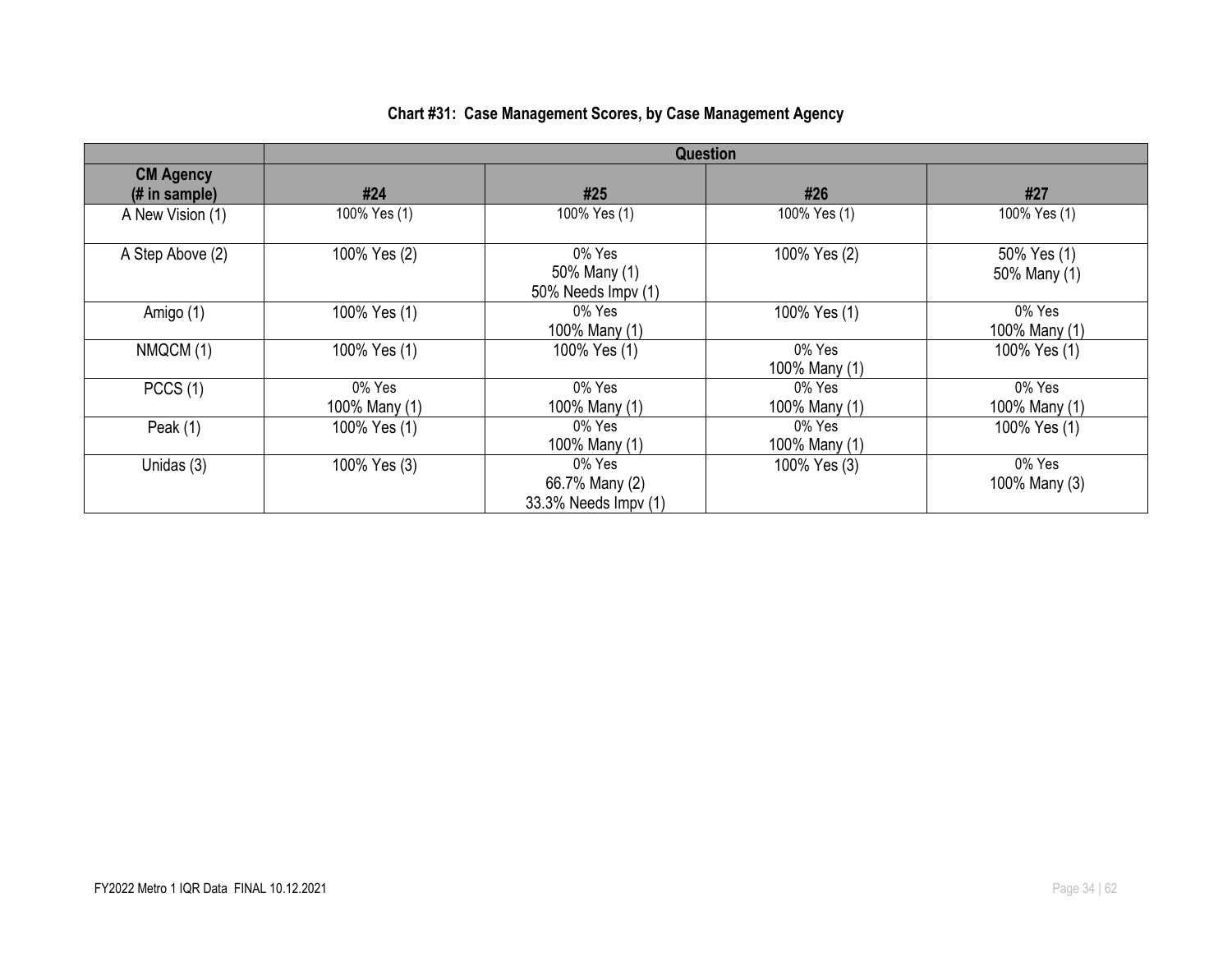Question #28: Does the case manager have an appropriate expectation of growth for this person?

Question #29: Does the case management record contain documentation that the case manager is monitoring and tracking the delivery of services as outlined in

Question #30: Does the case manager provide case management services at the level needed by this person?



the ISP?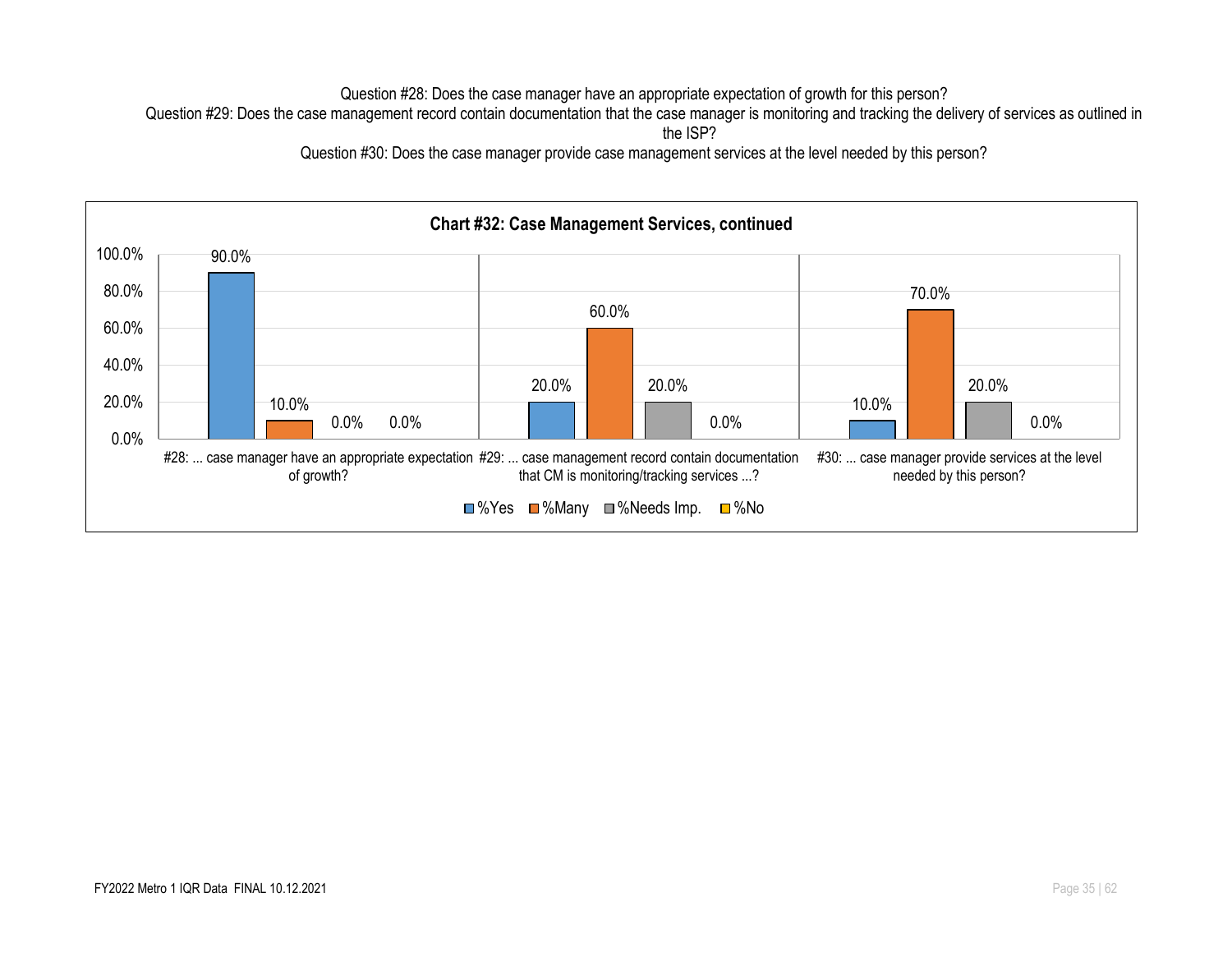|                                   |                                 | <b>Question</b>                                  |                                                  |
|-----------------------------------|---------------------------------|--------------------------------------------------|--------------------------------------------------|
| <b>CM Agency</b><br>(# in sample) | #28                             | #29                                              | #30                                              |
| A New Vision (1)                  | 100% Yes (1)                    | 100% Yes (1)                                     | 100% Yes (1)                                     |
| A Step Above (2)                  | 100% Yes (2)                    | 0% Yes<br>50% Many (1)<br>50% Needs Impv (1)     | 0% Yes<br>50% Many (1)<br>50% Needs Impv (1)     |
| Amigo (1)                         | 100% Yes (1)                    | 0% Yes<br>100% Many (1)                          | 0% Yes<br>100% Many (1)                          |
| NMQCM (1)                         | 100% Yes (1)                    | 100% Yes (1)                                     | 0% Yes<br>100% Many (1)                          |
| PCCS(1)                           | 100% Yes (1)                    | 0% Yes<br>100% Many (1)                          | 0% Yes<br>100% Many (1)                          |
| Peak $(1)$                        | 100% Yes (1)                    | 0% Yes<br>100% Many (1)                          | 0% Yes<br>100% Many (1)                          |
| Unidas (3)                        | 66.7% Yes (2)<br>33.3% Many (1) | 0% Yes<br>66.7% Many (2)<br>33.3% Needs Impv (1) | 0% Yes<br>66.7% Many (2)<br>33.3% Needs Impv (1) |

# **Chart #33: Case Management Scores, by Case Management Agency**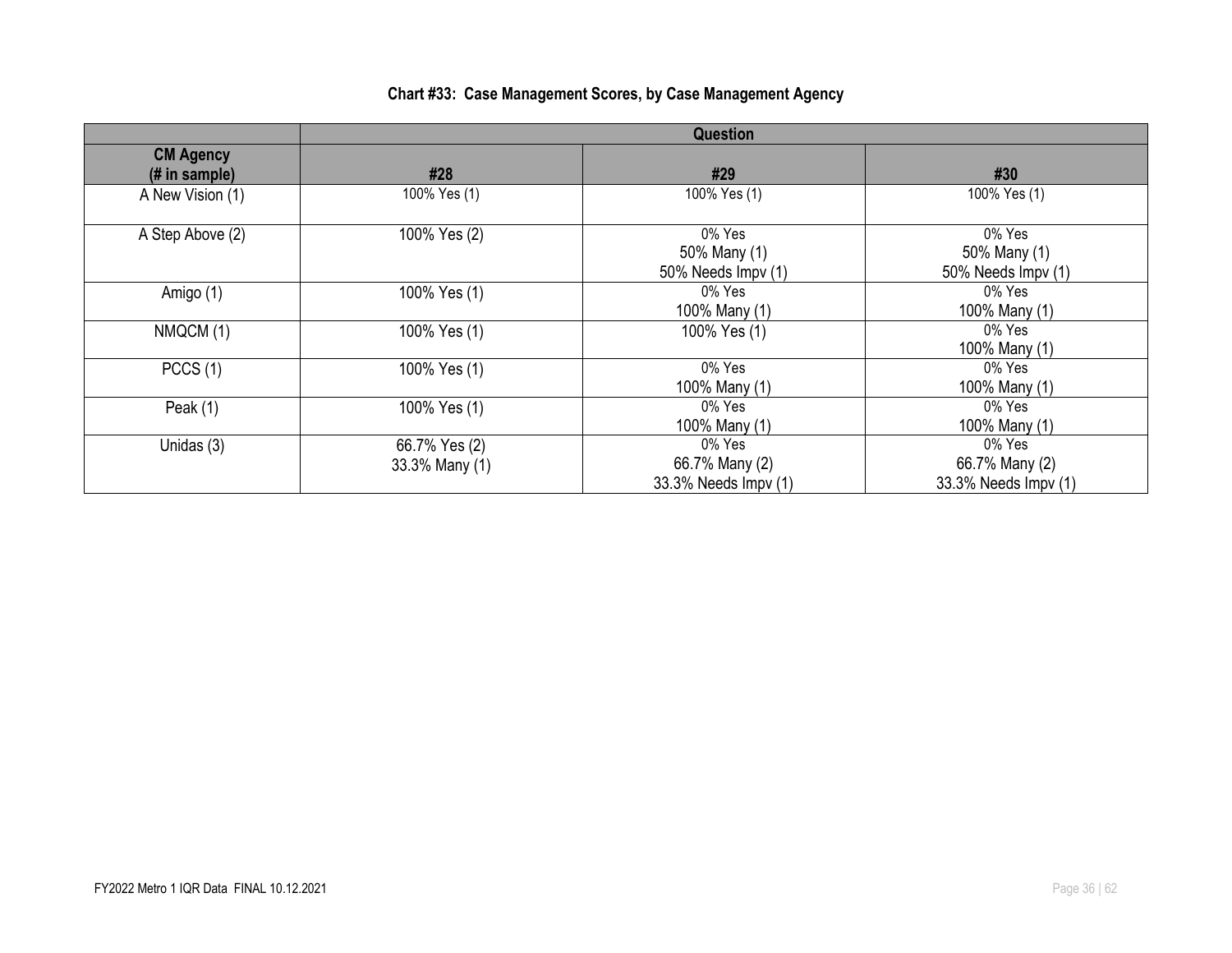#### **H. Supported Employment**

The DDSD adopted an Employment First Policy in 2016 to establish procedures for supporting working age adults to have access to valued employment opportunities as the preferred service in New Mexico. Access to competitive integrated employment enables the person to engage in community life, control personal resources, increase self-sufficiency and receive services in the community. When engaging in person-centered planning, team members must first look to community and natural supports to assist people to attain their employment goals and Desired Outcomes. As such, supported employment activities are a planning priority for all working age adults. Employment should be the first consideration. If someone does not choose employment, the decision should be based on informed choice.

Making an informed choice about employment is an individualized process. All people have unique histories and backgrounds, which means that some people may have limited experiences and will require more information to make an informed decision about employment while others may have a rich and varied employment history and can make an informed choice based on that history.

#### **A. Components of Informed Choice: Assessment**

The expectation is that the Team will work together to determine and provide opportunities for activities that support making an informed choice about employment and clearly document the person's decision-making process in the ISP.

Per the 2018 DD Wavier Standards, The Person-Centered Assessment (PCA) is the process teams are expected to use. Provider Agencies must adhere to the following requirements related to a PCA and Career Development Plan:

- a. A person-centered assessment should contain, at a minimum: information about the person's background and status;
	- b. the person's strengths and interests:
- c. Conditions for success to integrate into the community, including conditions for job success (for those who are working or wish to work); and
	- d. Support needs for the individual.

Considering vocational interests, abilities and skills is optional for those who are not working and have not expressed a wish to work. If you are working or wish to work then conditions for job success can and should be explored. As we consider the aging status of the class members and note many IQR questions scored as not applicable (NA) there may be further analysis needed regarding employment services for class members.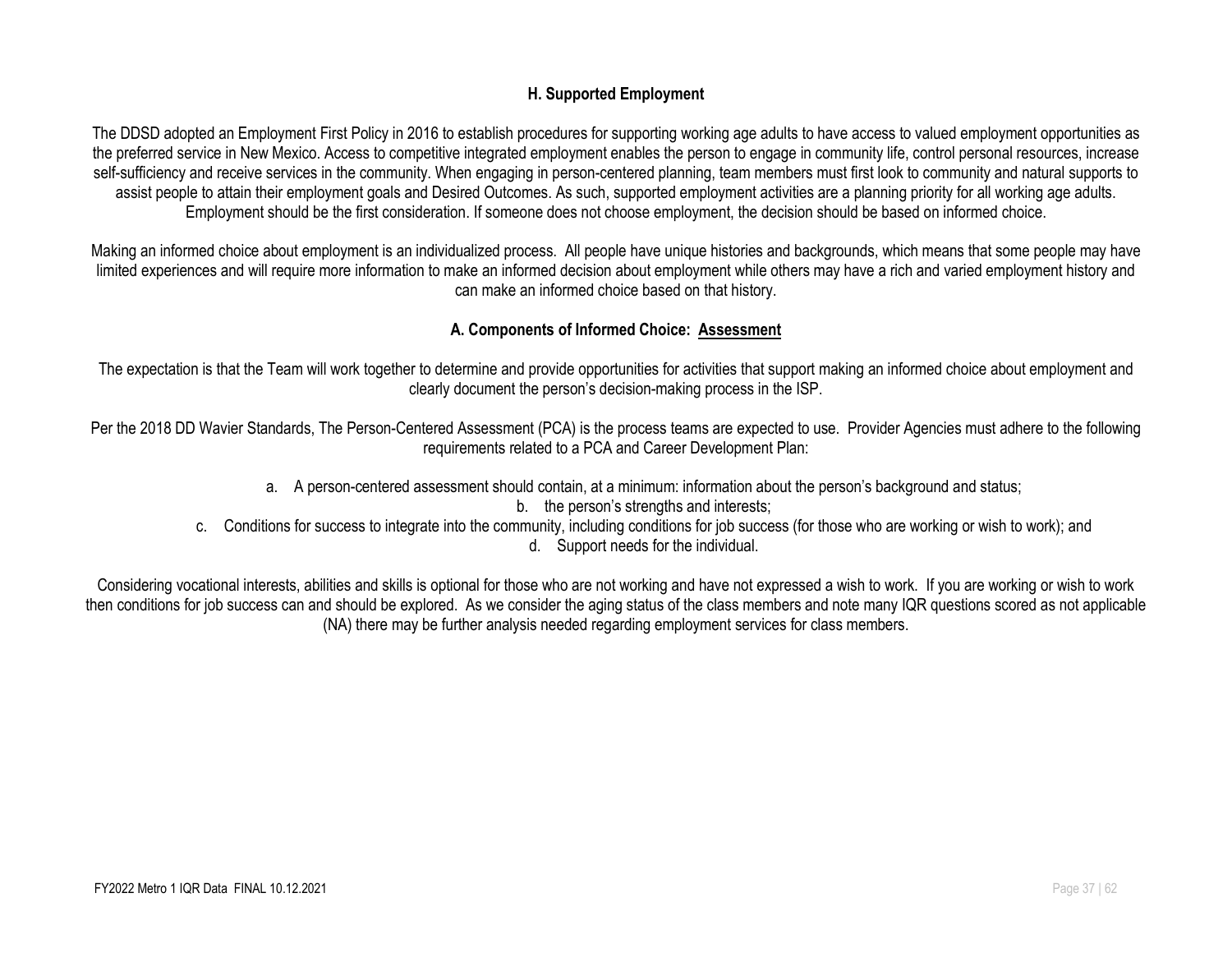The IQR asks the following questions regarding the support class members receive in assessing and determining their interests in work:

Question #125. Does (Name) have a current Person Centered Assessment? Question #126. Did this assessment address vocational interests, abilities and needs? Question #127. Did the individual participate personally in the Person Centered Assessment? Question #128. Did the Guardian participate in the Person Centered Assessment? Question #129. Is the individual engaged in the Informed Choice Project? *This Project has been discontinued and the question is no longer asked.*

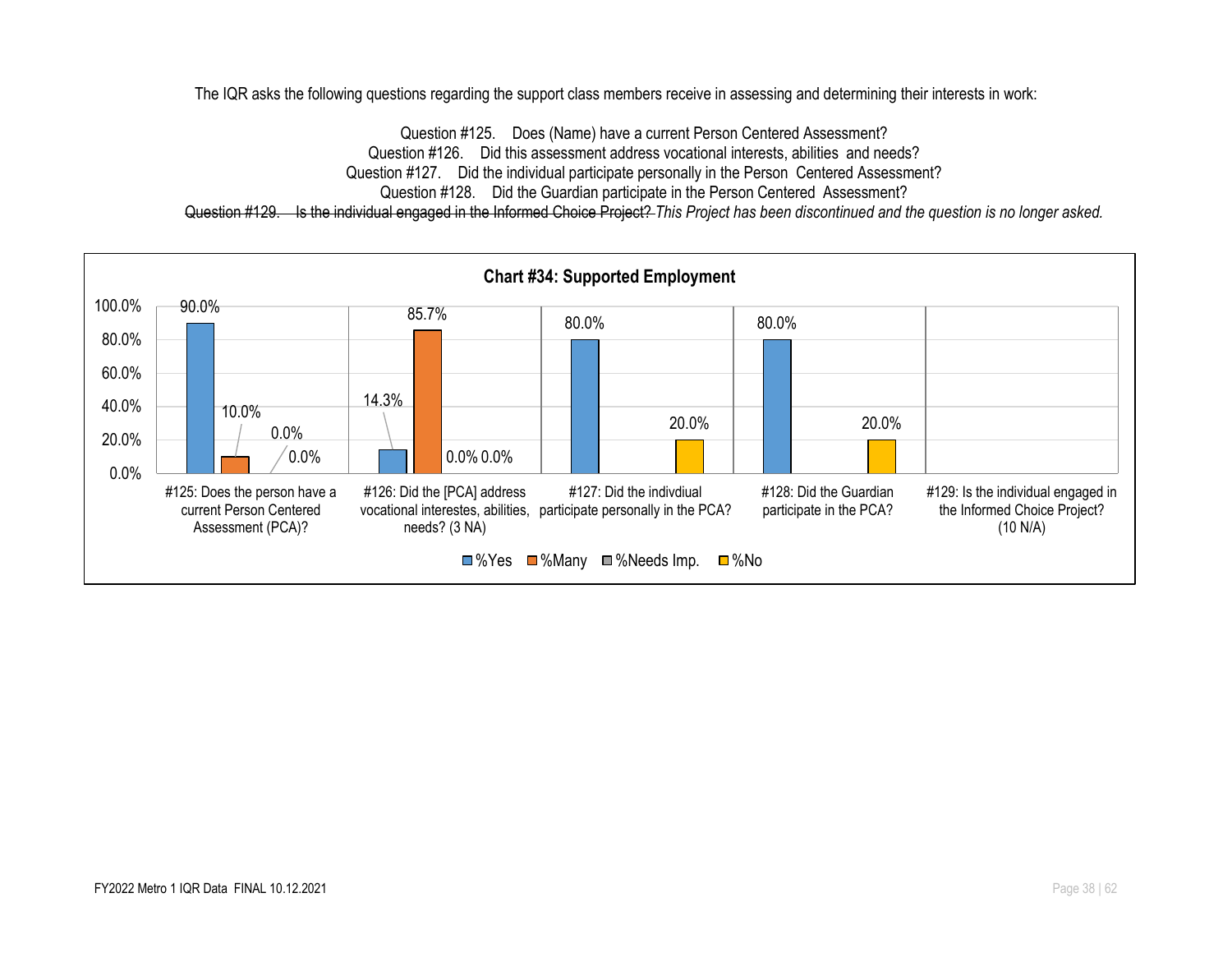|                                       | <b>Question</b>        |                                 |                            |                           |      |  |  |  |  |
|---------------------------------------|------------------------|---------------------------------|----------------------------|---------------------------|------|--|--|--|--|
| <b>Res. Agency</b><br>$(H$ in sample) | #125                   | #126                            | #127                       | #128                      | #129 |  |  |  |  |
| Adelante (4)                          | 100% Yes (4)           | 0% Yes<br>100% Many (3)<br>1 NA | 75% Yes (3)<br>25 % No (1) | 100% Yes (4)              |      |  |  |  |  |
| Bright Horizons (2)                   | 100% Yes (2)           | 50% Yes (1)<br>50% Many (1)     | 100% Yes (2)               | 50% Yes (1)<br>50% No (1) |      |  |  |  |  |
| Dungarvin (1)                         | 100% Yes (1)           | 1 NA                            | 100% Yes (1)               | 100% Yes (1)              |      |  |  |  |  |
| LLCP(1)                               | 100% Yes (1)           | 0%Yes<br>100% Many (1)          | 100% Yes (1)               | 100% Yes (1)              |      |  |  |  |  |
| Maxcare (1)                           | 100% Yes (1)           | 1 NA                            | 100% Yes (1)               | 0% Yes<br>100% No (1)     |      |  |  |  |  |
| Onyx $(1)$                            | 0%Yes<br>100% Many (1) | 0%Yes<br>100% Many (1)          | 0% Yes<br>100% No (1)      | 100% Yes (1)              |      |  |  |  |  |

# **Chart #35: Supported Employment Scores by Provider Agency**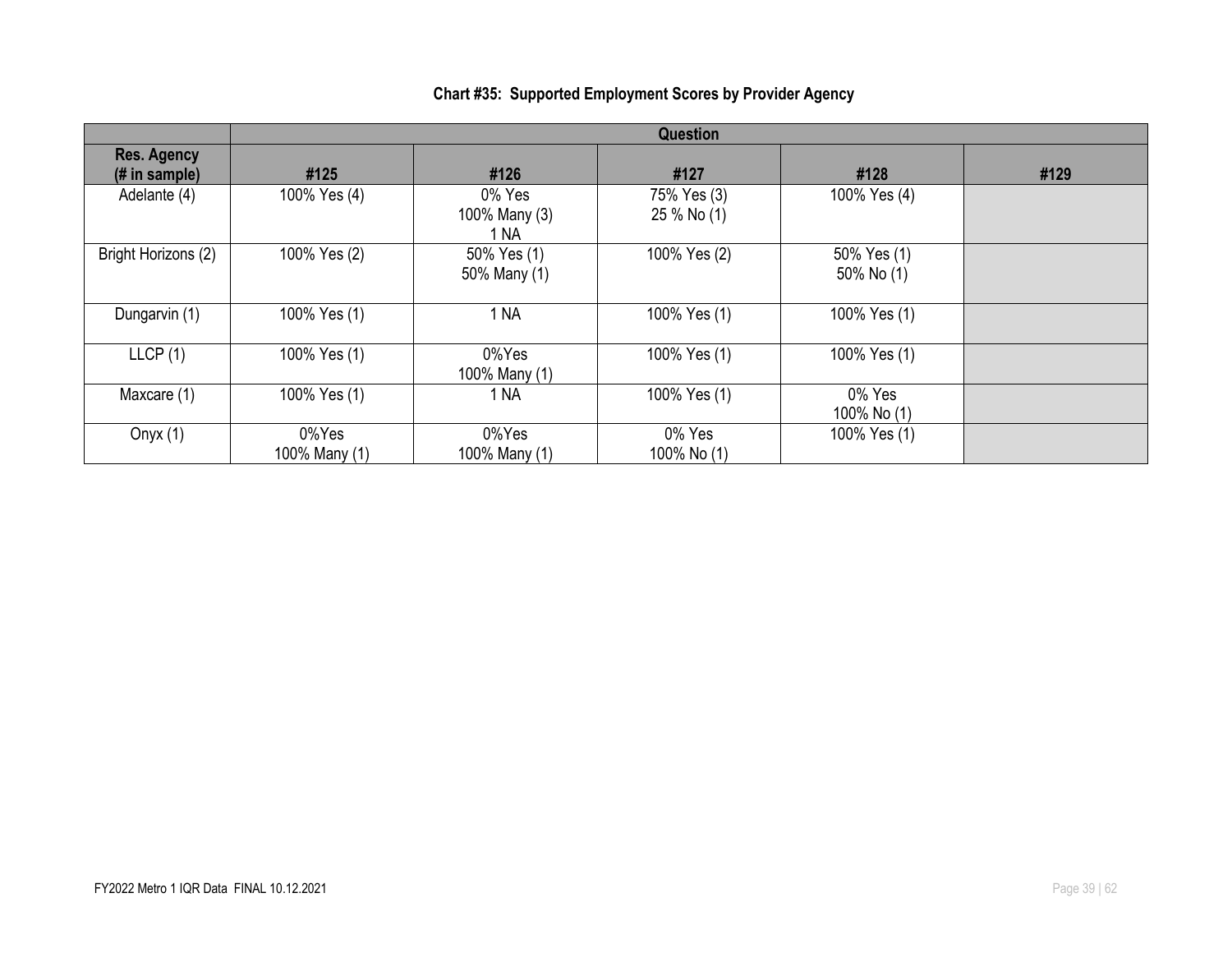|                                   | <b>Question</b>             |                                 |                           |                                |      |  |
|-----------------------------------|-----------------------------|---------------------------------|---------------------------|--------------------------------|------|--|
| <b>CM Agency</b><br>(# in sample) | #125                        | #126                            | #127                      | #128                           | #129 |  |
| A New Vision (1)                  | 100% Yes (1)                | 0% Yes<br>100% Many (1)         | 100% Yes (1)              | 100% Yes (1)                   |      |  |
| A Step Above (2)                  | 50% Yes (1)<br>50% Many (1) | 50% Yes (1)<br>50% Many (1)     | 50% Yes (1)<br>50% No (1) | 50% Yes (1)<br>$50\%$ No $(1)$ |      |  |
| Amigo (1)                         | 100% Yes (1)                | 1 NA                            | 100% No (1)               | 100% Yes (1)                   |      |  |
| NMQCM (1)                         | 100% Yes (1)                | 0% Yes<br>100% Many (1)         | 100% Yes (1)              | 100% Yes (1)                   |      |  |
| PCCS(1)                           | 100% Yes (1)                | 1 NA                            | 100% Yes (1)              | 100% Yes (1)                   |      |  |
| Peak $(1)$                        | 100% Yes (1)                | 0% Yes<br>100% Many (1)         | 100% Yes (1)              | 100% Yes (1)                   |      |  |
| Unidas (3)                        | 100% Yes (3)                | 0% Yes<br>100% Many (2)<br>1 NA | 100% Yes (3)              | 66.7% Yes (2)<br>33.3% No (1)  |      |  |

# **Chart #36: Supported Employment Scores by Case Management Agency**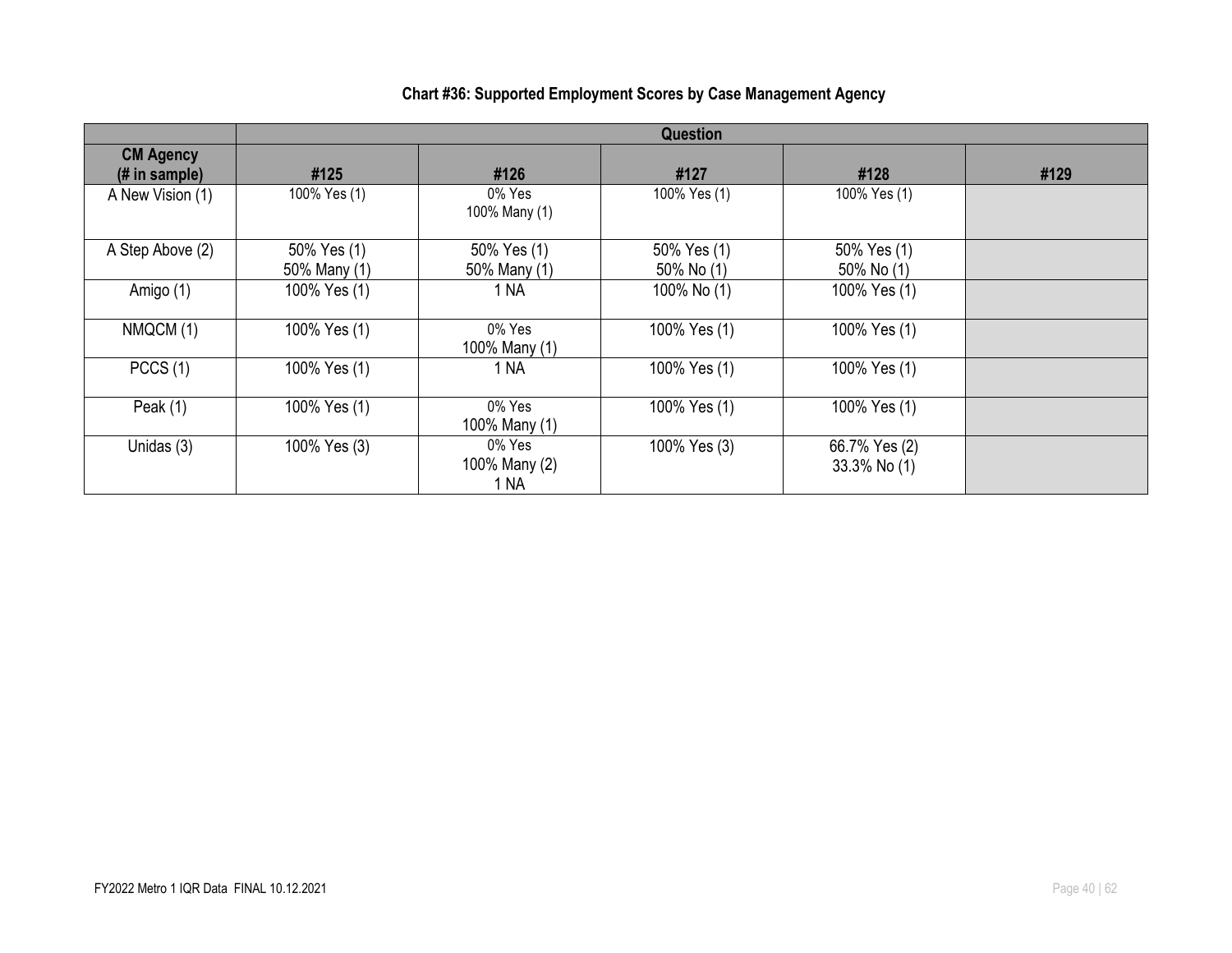#### **Components of Informed Choice: Information and Experience:**

Question #130. Has the individual been offered the opportunity to participate in work or job exploration including volunteer work and/or trial work opportunities? Question #131. If #130 is Yes, are these new experiences clearly documented in the ISP Work, Education and/or Volunteer History section? Question #132. If #130 is No, is the individual trying new discovery experiences in the community to determine interests, abilities, skills and needs? Question #133. Has the Guardian had the opportunity to gain information on how the individual responded during job exploration activities such as volunteering and/or trial work experiences?

Question #134. Has the individual received information regarding the range of employment options available to him/her? Question #135. Has the Guardian received information regarding the range of employment options available for the individual?

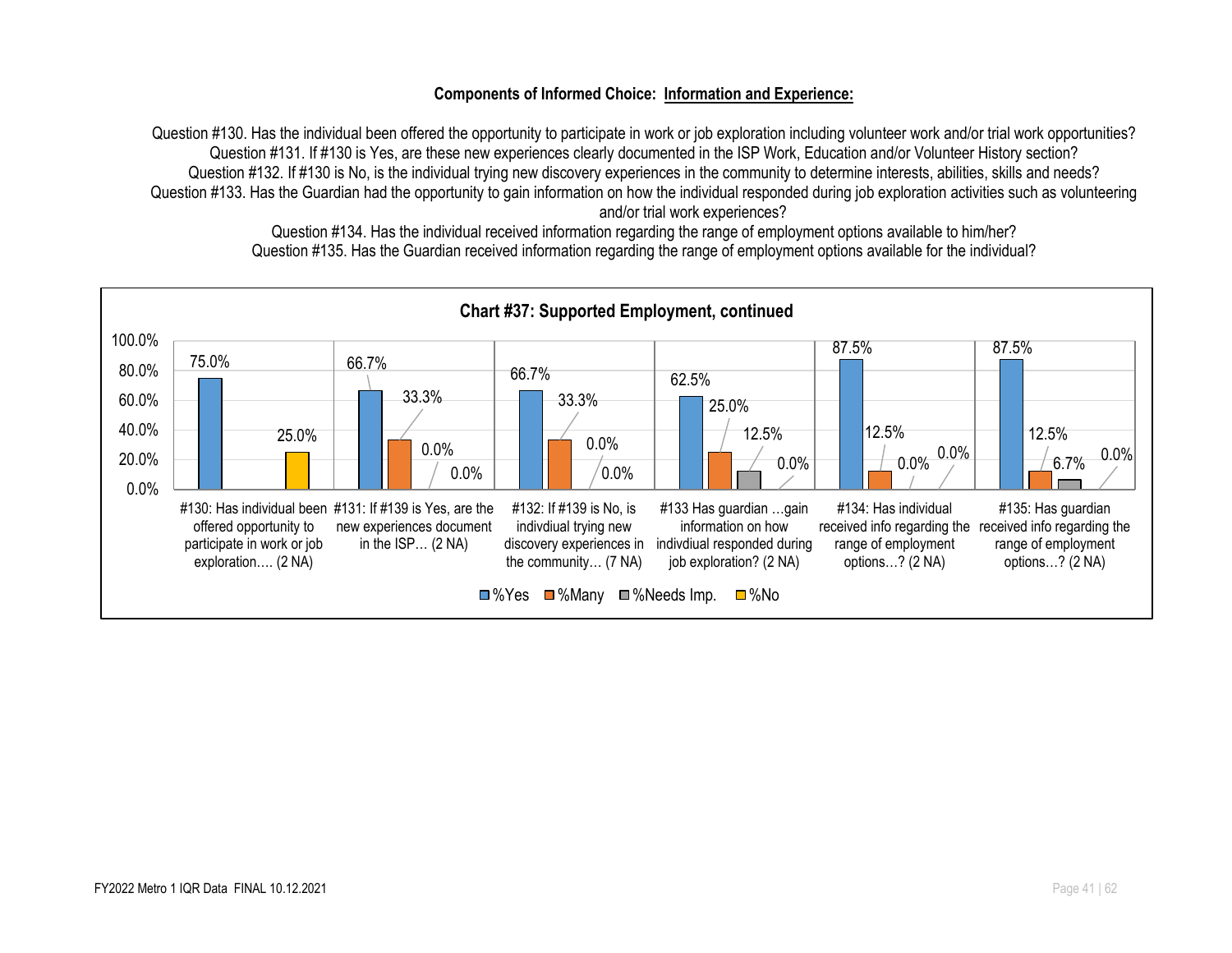|                                                       | <b>Question</b>           |                             |                                 |                                                   |                             |                                   |  |
|-------------------------------------------------------|---------------------------|-----------------------------|---------------------------------|---------------------------------------------------|-----------------------------|-----------------------------------|--|
| <b>Res. Agency</b><br>$(H \in \mathbb{R})$ in sample) | #130                      | #131                        | #132                            | #133                                              | #134                        | #135                              |  |
| Adelante (4)                                          | 75% Yes (3)<br>25% No (1) | 100% Yes (3)<br>1 NA        | 0% Yes<br>100% Many (1)<br>3 NA | 50% Yes (2)<br>25% Many (1)<br>25% Needs Impv (1) | 75% Yes (3)<br>25% Many (1) | 75% Yes (3)<br>25% Needs Impv (1) |  |
| Bright Horizons (2)                                   | 100% Yes (2)              | 50% Yes (1)<br>50% Many (1) | 100% Yes (1)<br>1 NA            | 50% Yes (1)<br>50% Many (1)                       | 100% Yes (2)                | 100% Yes (2)                      |  |
| Dungarvin (1)                                         | 1 <sub>NA</sub>           | 1 NA                        | 1 NA                            | 1 NA                                              | 1 NA                        | 1 NA                              |  |
| LLCP(1)                                               | 100% Yes (1)              | 0%Yes<br>100% Many (1)      | 1 NA                            | 100% Yes (1)                                      | 100% Yes (1)                | 100% Yes (1)                      |  |
| Maxcare (1)                                           | 1 NA                      | 1 NA                        | 1 NA                            | 1 NA                                              | 1 NA                        | 1 NA                              |  |
| Onyx $(1)$                                            | 0% Yes<br>100% No (1)     | 1 NA                        | 100% Yes (1)                    | 100% Yes (1)                                      | 100% Yes (1)                | 100% Yes (1)                      |  |

# **Chart #38: Supported Employment Scores by Provider Agency**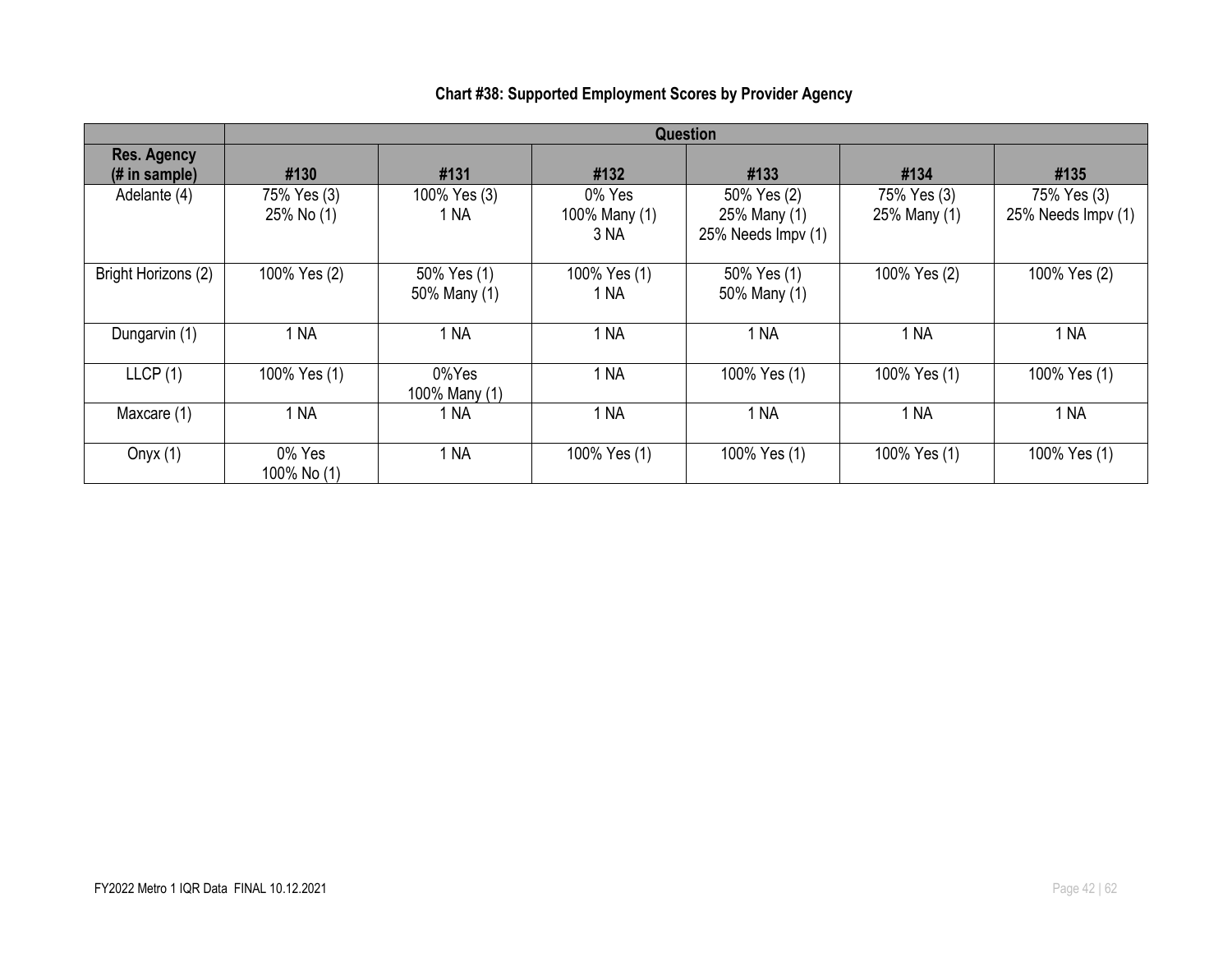|                                                     | <b>Question</b>           |                            |               |                        |              |                    |  |
|-----------------------------------------------------|---------------------------|----------------------------|---------------|------------------------|--------------|--------------------|--|
| <b>CM Agency</b><br>$(H \in \mathbb{R})$ in sample) | #130                      | #131                       | #132          | #133                   | #134         | #135               |  |
| A New Vision (1)                                    | 100% Yes (1)              | 100% Yes (1)               | 1 NA          | 0%Yes<br>100% Many (1) | 100% Yes (1) | 100% Yes (1)       |  |
| A Step Above (2)                                    | 50% Yes (1)<br>50% No (1) | 100% Yes (1)<br>1 NA       | 100% Yes (2)  | 100% Yes (2)           | 100% Yes (2) | 100% Yes (2)       |  |
| Amigo (1)                                           | 100% Yes (1)              | 100% Yes (1)               | 1 NA          | 100% Yes (1)           | 100% Yes (1) | 100% Yes (1)       |  |
| NMQCM (1)                                           | 100% Yes (1)              | $0\%$ Yes<br>100% Many (1) | 1 NA          | 100% Yes (1)           | 100% Yes (1) | 100% Yes (1)       |  |
| PCCS(1)                                             | <b>NA</b>                 | 1 NA                       | 1 NA          | 1 NA                   | 1 NA         | 1 NA               |  |
| Peak $(1)$                                          | 100% Yes (1)              | 100% Yes (1)               | 1 NA          | 100% Yes (1)           | 100% Yes (1) | 100% Yes (1)       |  |
| Unidas (3)                                          | 50% Yes (1)               | 100% Many (1)              | 0%Yes         | 50% Yes (1)            | 50% Yes (1)  | 50% Yes (1)        |  |
|                                                     | 50% No (1)                | 2 <sub>NA</sub>            | 100% Many (1) | 50% Needs Impv (1)     | 50% Many (1) | 50% Needs Impv (1) |  |
|                                                     | 1 NA                      |                            | 2 NA          | 1 NA                   | 1 NA         | 1 NA               |  |

# **Chart #39: Supported Employment Scores by Case Management Agency**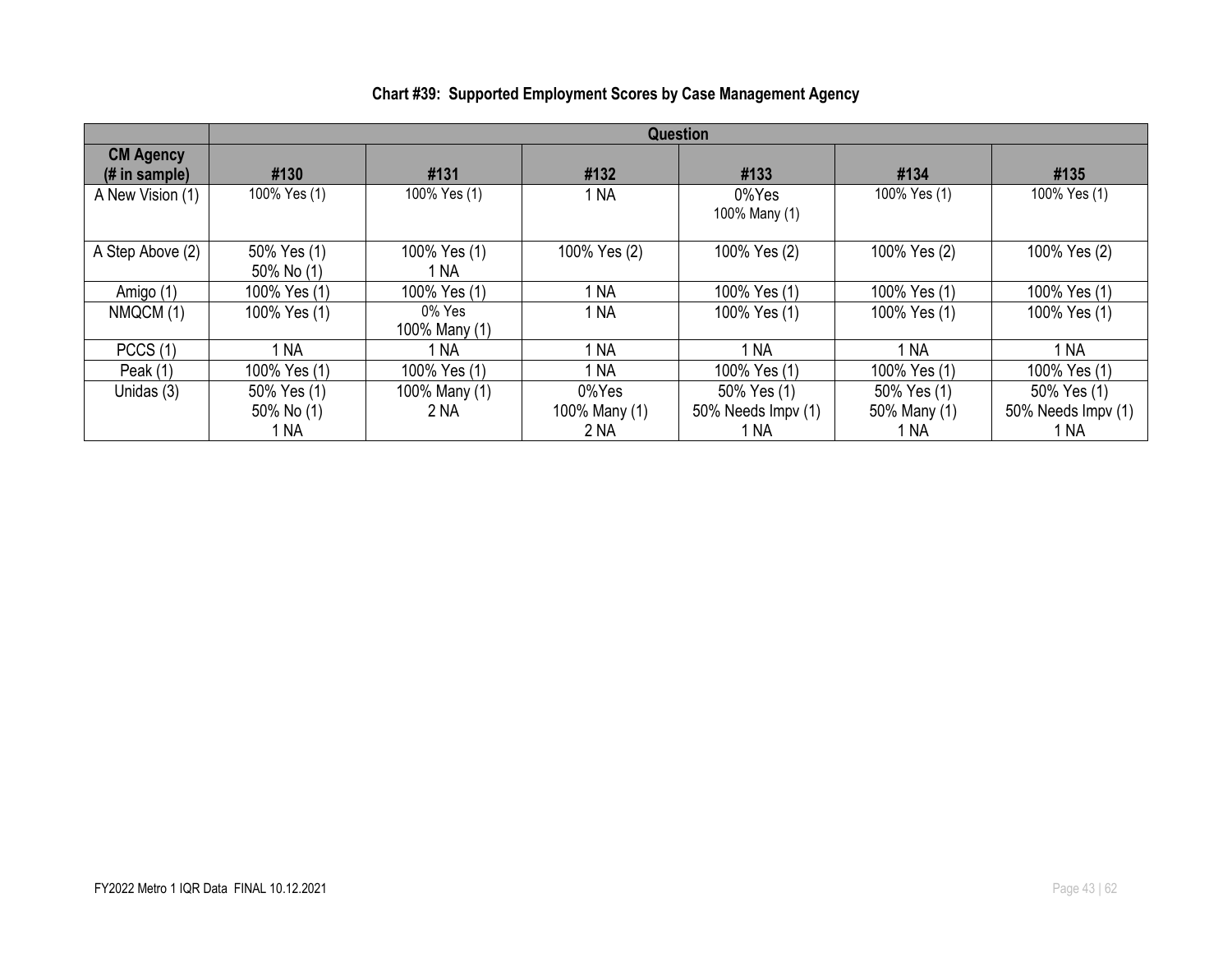#### **Components of Informed Choice**: **Identification of Employment Barriers/Issues.**

Question #136. If there are barriers to employment, has the Team, including the individual, addressed how to overcome those barriers to employment and integrating clinical info, AT, & therapies as necessary...?

Question #137. If there are barriers to employment, has the Team addressed with the Guardian how to overcome those barriers to employment and integrating clinical info, AT, & therapies as necessary...?

Question #138. Has the individual participated in work or volunteer activities during the past year?

Question #139. Has the individual identified what type of work or volunteer activities he/she would like to do?

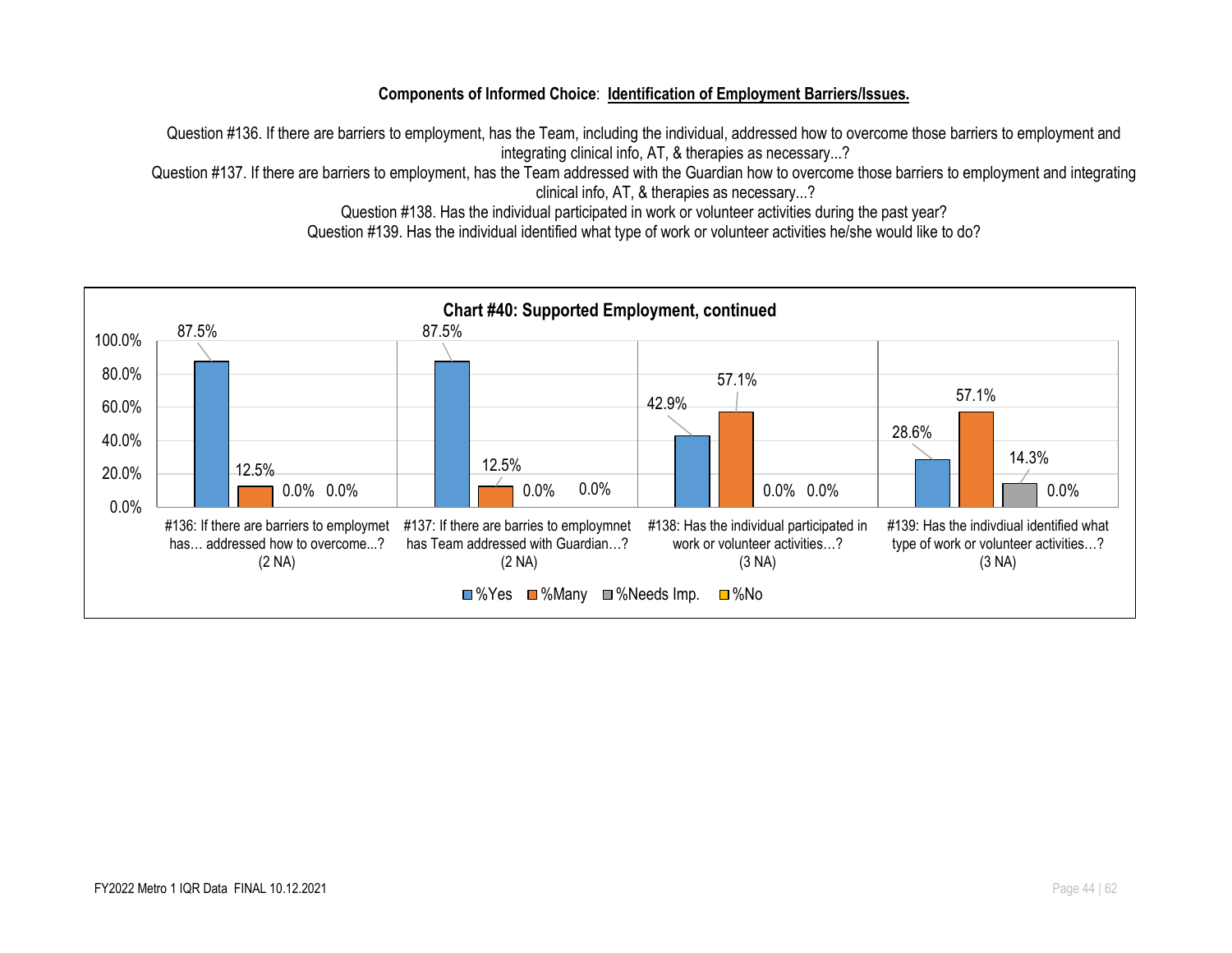# **Chart #41: Supported Employment Scores by Provider Agency**

|                                      | <b>Question</b>             |                             |                                        |                                                                |  |  |  |
|--------------------------------------|-----------------------------|-----------------------------|----------------------------------------|----------------------------------------------------------------|--|--|--|
| <b>Res. Agency</b><br>$#$ in sample) | #136                        | #137                        | #138                                   | #139                                                           |  |  |  |
| Adelante (4)                         | 75% Yes (3)<br>25% Many (1) | 75% Yes (3)<br>25% Many (1) | 66.7% Yes (2)<br>33.3% Many(1)<br>1 NA | 33.4% Yes(1)<br>33.3% Many (1)<br>33.3% Needs Impv (1)<br>1 NA |  |  |  |
| Bright Horizons (2)                  | 100% Yes (2)                | 100% Yes (2)                | 50% Yes (1)<br>50% Many (1)            | 50% Yes (1)<br>50% Many (1)                                    |  |  |  |
| Dungarvin (1)                        | 1 NA                        | 1 NA                        | 1 NA                                   | 1 <sub>NA</sub>                                                |  |  |  |
| LLCP(1)                              | 100% Yes (1)                | 100% Yes (1)                | 0%Yes<br>100% Many (1)                 | 0%Yes<br>100% Many (1)                                         |  |  |  |
| Maxcare (1)                          | 1 NA                        | 1 <sub>NA</sub>             | 1 NA                                   | 1 <sub>NA</sub>                                                |  |  |  |
| Onyx $(1)$                           | 100% Yes (1)                | 100% Yes (1)                | 0%Yes<br>100% Many (1)                 | 0%Yes<br>100% Many (1)                                         |  |  |  |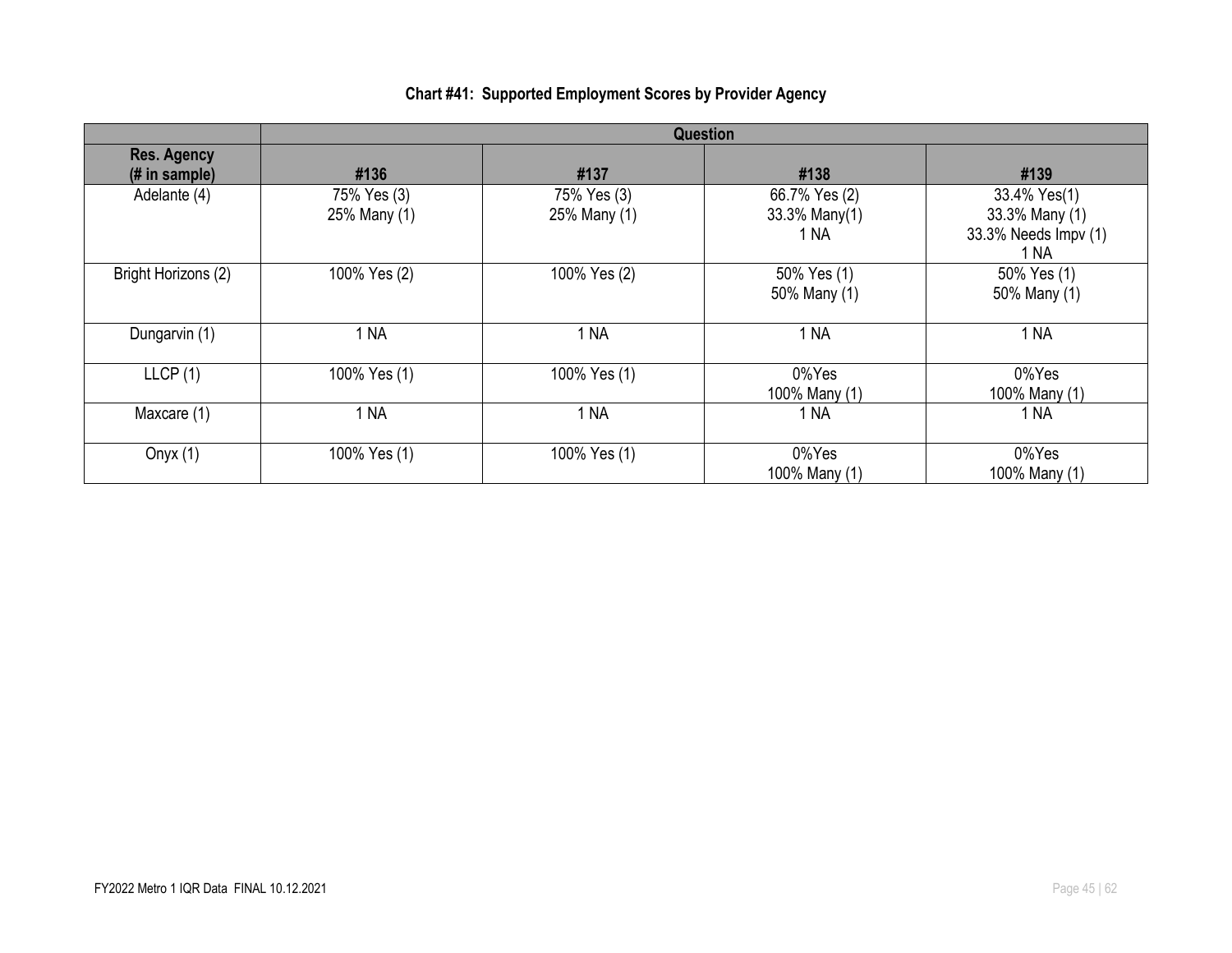|                                    | <b>Question</b>                     |                                     |                                |                                |
|------------------------------------|-------------------------------------|-------------------------------------|--------------------------------|--------------------------------|
| <b>CM Agency</b><br>$#$ in sample) | #136                                | #137                                | #138                           | #139                           |
| A New Vision (1)                   | 100% Yes (1)                        | 100% Yes (1)                        | 100% Yes (1)                   | 100% Yes (1)                   |
| A Step Above (2)                   | 100% Yes (2)                        | 100% Yes (2)                        | 50% Yes (1)<br>50% Many (1)    | 50% Yes (1)<br>50% Many (1)    |
| Amigo (1)                          | 100% Yes (1)                        | 100% Yes (1)                        | 1 NA                           | 1 NA                           |
| NMQCM (1)                          | 100% Yes (1)                        | 100% Yes (1)                        | 0%Yes<br>100% Many (1)         | 0%Yes<br>100% Many (1)         |
| PCCS(1)                            | 1 <sub>NA</sub>                     | 1 <sub>NA</sub>                     | 1 NA                           | 1 NA                           |
| Peak $(1)$                         | 100% Yes (1)                        | 100% Yes (1)                        | 100% Yes (1)                   | 0%Yes<br>100% Needs Impv (1)   |
| Unidas (3)                         | 50% Yes (1)<br>50% Many (1)<br>1 NA | 50% Yes (1)<br>50% Many (1)<br>1 NA | 0%Yes<br>100% Many (2)<br>1 NA | 0%Yes<br>100% Many (2)<br>1 NA |

# **Chart #42: Supported Employment Scores by Case Management Agency**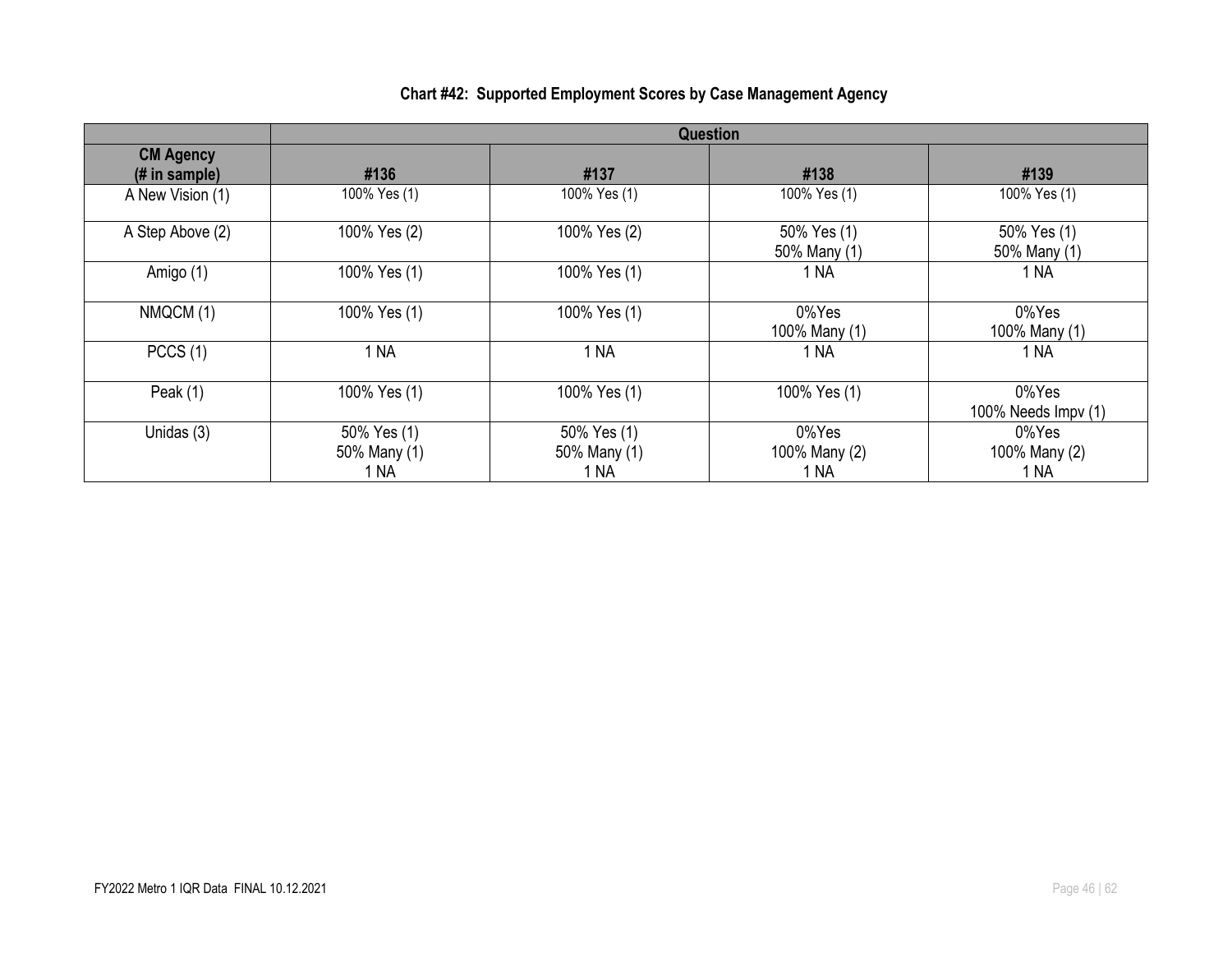### **JCMs Involved in Supported Employment**

Question #140. Does the Guardian support him/her working? Question #142. Is the individual engaged in Supported Employment? Question #144. Does the person have a Career Development Plan?

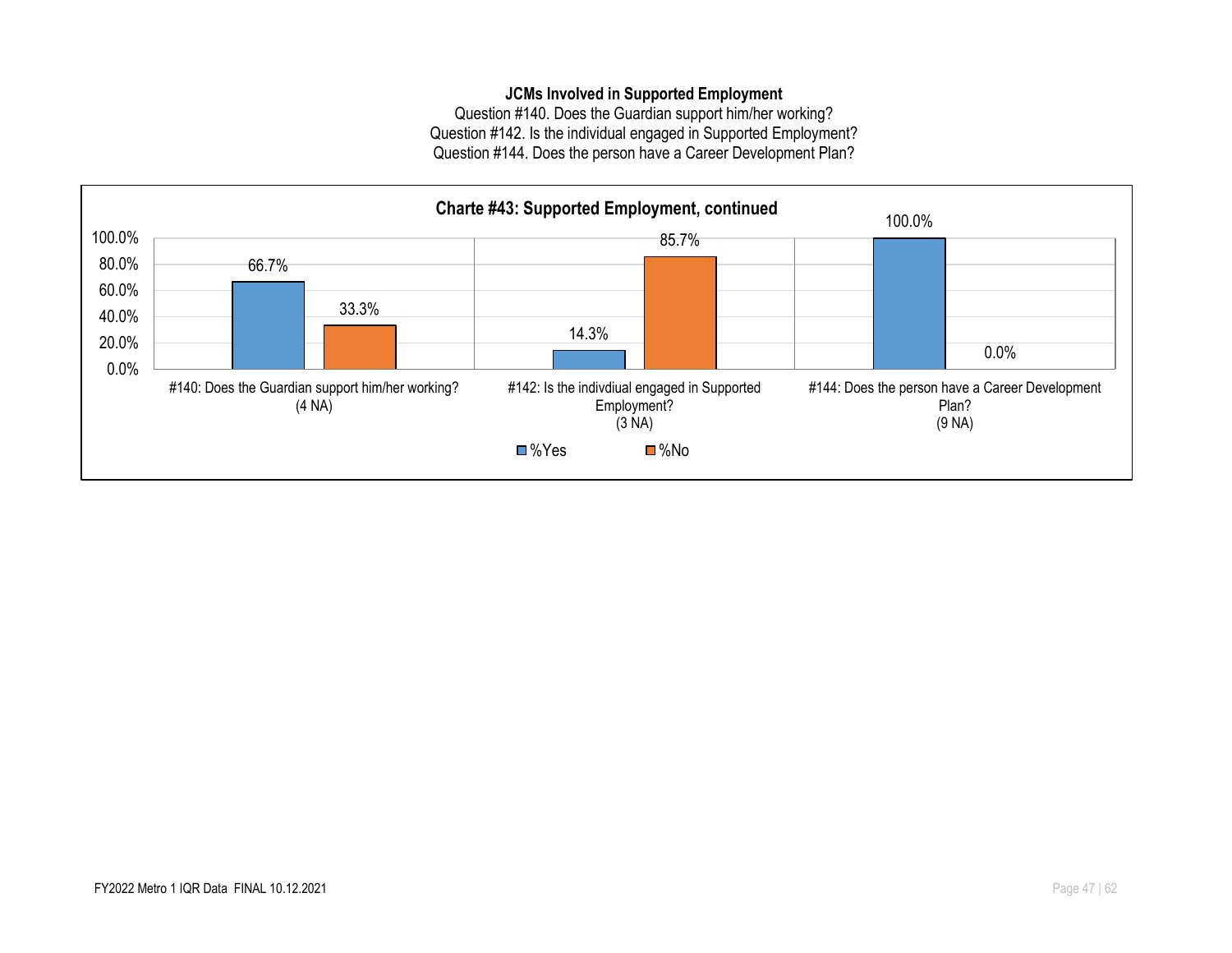### **Chart #44: Supported Employment Scores by Provider Agency**

|                                     |                                               | Question                       |                      |
|-------------------------------------|-----------------------------------------------|--------------------------------|----------------------|
| <b>Res. Agency</b><br>(# in sample) | #140                                          | #142                           | #144                 |
| Adelante (4)                        | 66.7% Yes (2)<br>33.3% Needs Impv (1)<br>1 NA | 0% Yes<br>100 % No (3)<br>1 NA | 4 <sub>NA</sub>      |
| Bright Horizons (2)                 | 100% Yes (1)<br>1 NA                          | 50% Yes (1)<br>50% No (1)      | 100% Yes (1)<br>1 NA |
| Dungarvin (1)                       | 1 NA                                          | 1 NA                           | 1 <sub>NA</sub>      |
| LLCP(1)                             | 0% Yes<br>100% No (1)                         | 0% Yes<br>100% No (1)          | 1 <sub>NA</sub>      |
| Maxcare (1)                         | 1 NA                                          | 1 NA                           | 1 <sub>NA</sub>      |
| Onyx $(1)$                          | 100% Yes (1)                                  | 0% Yes<br>100% No (1)          | 1 NA                 |

### **Chart #45: Supported Employment Scores by Case Management Agency**

|                                    |                                   | Question                  |                 |
|------------------------------------|-----------------------------------|---------------------------|-----------------|
| <b>CM Agency</b><br>$#$ in sample) | #140                              | #142                      | #144            |
| A New Vision (1)                   | 0%Yes<br>100% No (1)              | 0%Yes<br>100% No (1)      | 1 NA            |
| A Step Above (2)                   | 100% Yes (2)                      | 50% Yes (1)<br>50% No (1) | 100% Yes (1)    |
| Amigo (1)                          | NA                                | 1 NA                      | 1 NA            |
| NMQCM (1)                          | ' NA                              | 100% No (1)               | 1 <sub>NA</sub> |
| PCCS(1)                            | NA                                | 1 NA                      | 1 NA            |
| Peak $(1)$                         | 100% Yes (1)                      | 100% No (1)               | 1 <sub>NA</sub> |
| Unidas (3)                         | 50% Yes (1)<br>50% No (1)<br>1 NA | 100% No (2)<br>1 NA       | 3 NA            |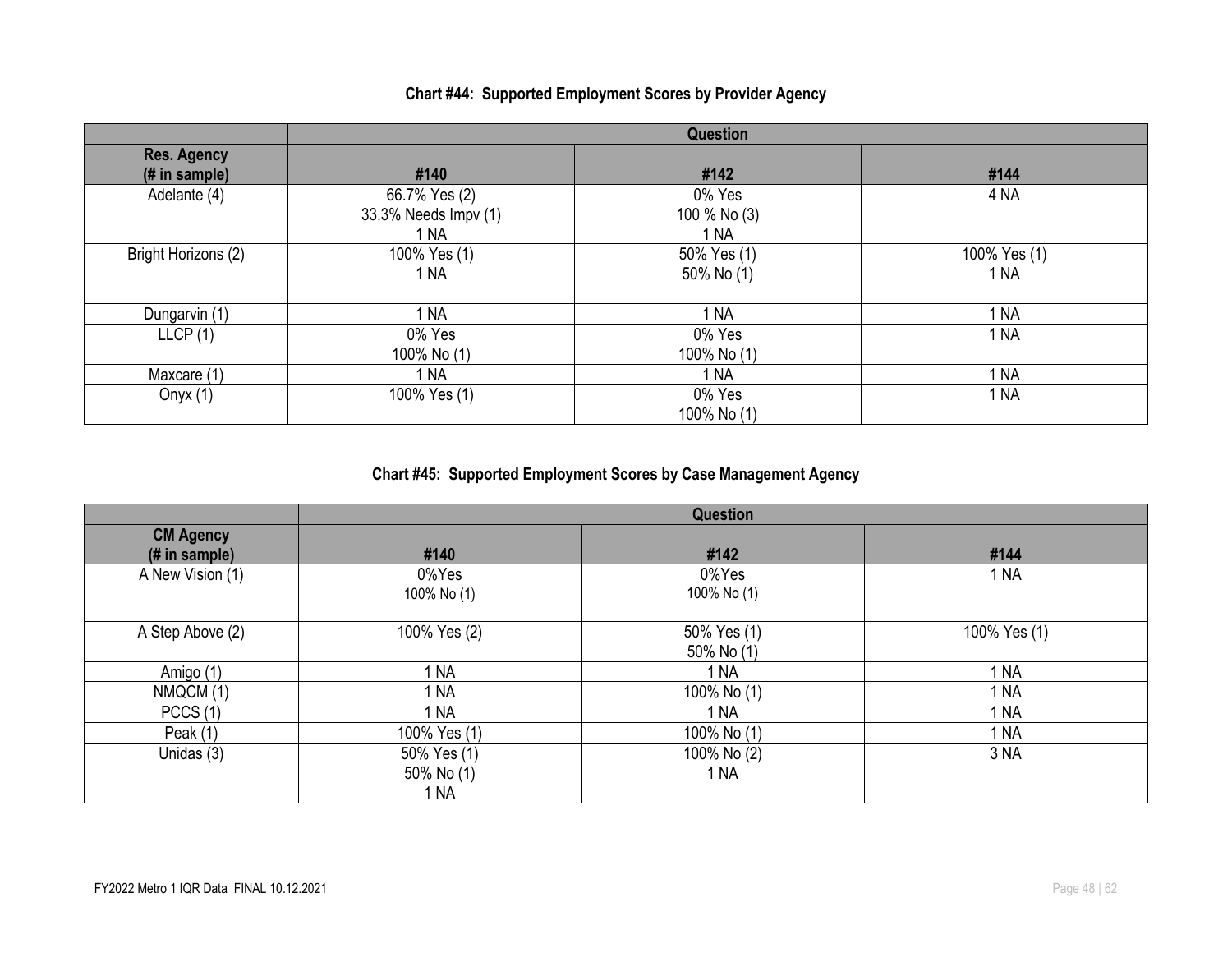### **I. IQR Scored Protocol Questions**

| Below are all of the questions in the protocol and the scores of the Metro Region Round 1 & 2 Reviews. The questions highlighted are included in the data tables above. |  |  |
|-------------------------------------------------------------------------------------------------------------------------------------------------------------------------|--|--|
|                                                                                                                                                                         |  |  |
|                                                                                                                                                                         |  |  |

| <b>Question</b>                                                                                                                                                                             | <b>FY2022 Metro 1</b><br>$(sample=10)$            |
|---------------------------------------------------------------------------------------------------------------------------------------------------------------------------------------------|---------------------------------------------------|
| <b>CASE MANAGEMENT</b>                                                                                                                                                                      |                                                   |
| 24. Does the case manager "know" the person?<br>CPRQ26; '17IQR#8c, '18IQR24                                                                                                                 | 90% Yes (9)<br>10% Many (1)                       |
| 25. Does the case manager understand his/her role/job?<br>CPRQ27 '17IQR#16, '18IQR25                                                                                                        | 20% Yes (2)<br>60% Many (6)<br>20% Needs Impv (2) |
| 26. Is the case manager available to the person? CPRQ29; '17IQR#16a, '18IQR27                                                                                                               | 70% Yes (7)<br>30% Many (3)                       |
| 27. Was the case manager able to describe the person's health related needs? CPRQ30, '18IQR28                                                                                               | 40% Yes (4)<br>60% Many (6)                       |
| 28. Does the case manager have an appropriate expectation of growth for this person? CPRQ31, '18IQR29                                                                                       | 90% Yes (9)<br>10% Many (1)                       |
| 29. Does the case management record contain documentation that the case manager is monitoring and tracking the delivery of<br>services as outlined in the ISP? CPRQ32; '17IQR#16b, '18IQR30 | 20% Yes (2)<br>60% Many (6)<br>20% Needs Impv (2) |
| 30. Does the case manager provide case management services at the level needed by this person? CPRQ33; '17IQR#16c,<br>'18IQR31                                                              | 10% Yes (1)<br>70% Many (7)<br>20% Needs Impv (2) |
|                                                                                                                                                                                             |                                                   |
| 31. Does the direct services staff "know" the person?<br>CPRQ35; '17IQR#8a, '18IQR33                                                                                                        | 87.5% Yes (7)<br>12.5% Many (1)<br>$(2$ CND)      |
| 32. Does the direct service staff have input into the person's ISP? CPRQ36, '18IQR34                                                                                                        | 87.5% Yes (7)<br>12.5% Many (1)<br>$(2$ CND)      |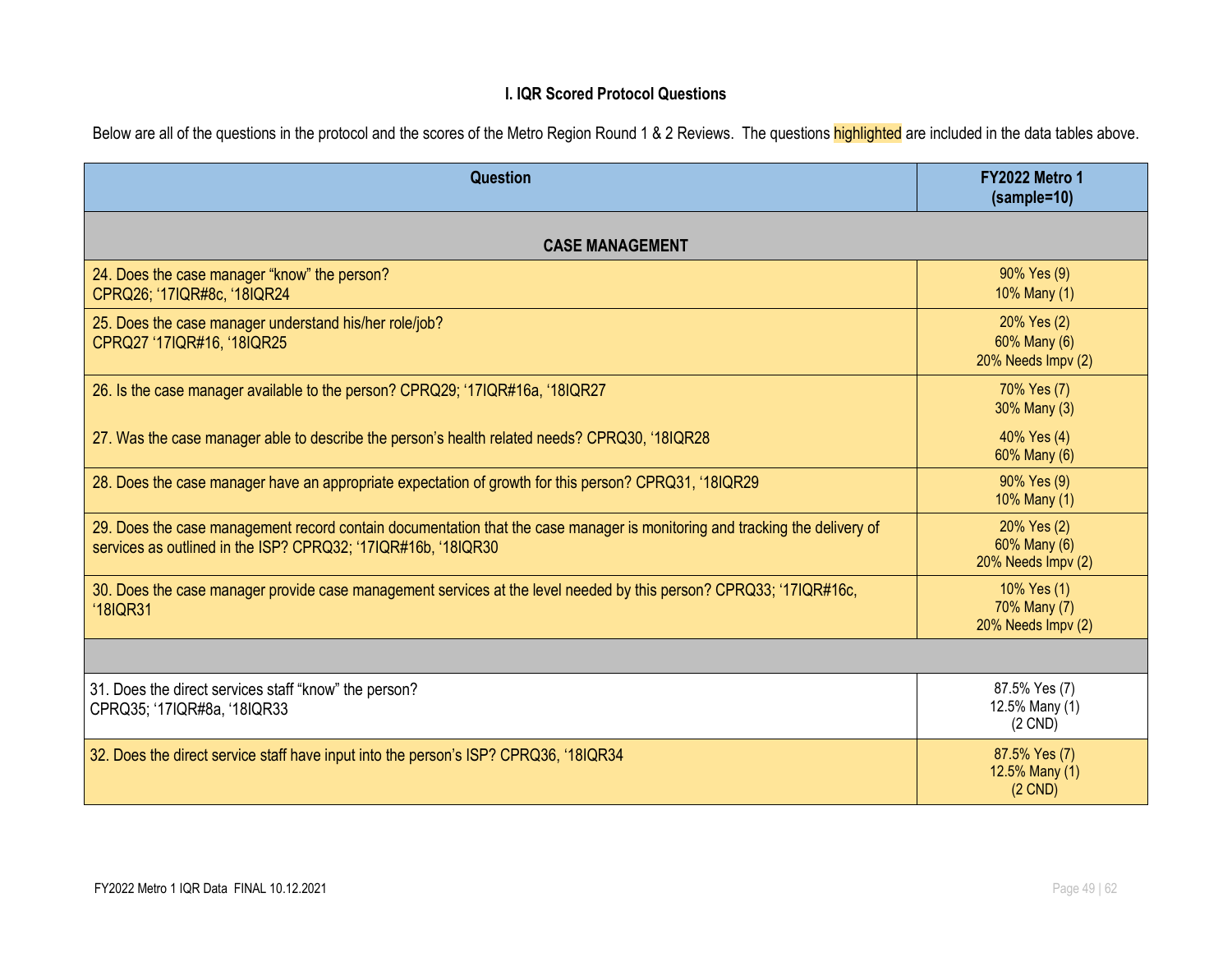| <b>Question</b>                                                                                                                                                           | <b>FY2022 Metro 1</b><br>$(sample=10)$                             |
|---------------------------------------------------------------------------------------------------------------------------------------------------------------------------|--------------------------------------------------------------------|
| 33. Did the direct service staff receive training on implementing this person's ISP? CPRQ37, '18IQR35                                                                     | 62.5% Yes (5)<br>25% Many (2)<br>12.5% Needs Impv (1)<br>$(2$ CND) |
| 34. Was the direct service staff able to describe this person's health-related needs? CPRQ38, '18IQR36                                                                    | 12.5% Yes (1)<br>62.5% Many (5)<br>25% Needs Impv (2)<br>$(2$ CND) |
| 35. Was the direct service staff able to describe his/her responsibilities in providing daily care/supports to the person? CPRQ39,<br>'18IQR37                            | 50% Yes (4)<br>50% Many (4)<br>$(2$ CND)                           |
| 35a. Was the direct service staff able to provide specific information regarding the person's daily activities? CPRQ39a, '18IQR37a                                        | 75% Yes (6)<br>25% Many (2)<br>$(2$ CND)                           |
| 35b. Can the direct service staff describe his/her responsibilities in implementing this person's ISP, including outcomes, action<br>plans, and WDSIs? CPRQ39b, '18IQR37b | 62.5% Yes (5)<br>25% Many (2)<br>12.5% Needs Impv (1)<br>$(2$ CND) |
| 36. Did the direct service staff have training on the provider's complaint process and how to report abuse, neglect and exploitation?<br>CPRQ41, '18IQR39                 | 75% Yes (6)<br>12.5% Needs Impv (1)<br>12.5% No (1)<br>$(2$ CND)   |
| 37. Does the direct service staff have an appropriate expectation of growth for this person? CPRQ42, '18IQR40                                                             | 87.5% Yes (7)<br>12.5% Many (1)<br>$(2$ CND)                       |
| 38. Does the person's day/work environment generally clean, free of safety hazards and conducive to the work/activity intended?<br>CPRQ43, '18IQR41                       | $(10$ CND)                                                         |
|                                                                                                                                                                           |                                                                    |
| 39. Does the residential direct services staff "know" the person? CPRQ44; '17IQR#8b, '18IQR42                                                                             | 90% Yes (9)<br>10% Many (1)                                        |
| 40. Does the direct service staff have input into the person's ISP? CPRQ45, '18IQR43                                                                                      | 70% Yes (7)<br>20% Many (2)<br>10% Needs Impv (1)                  |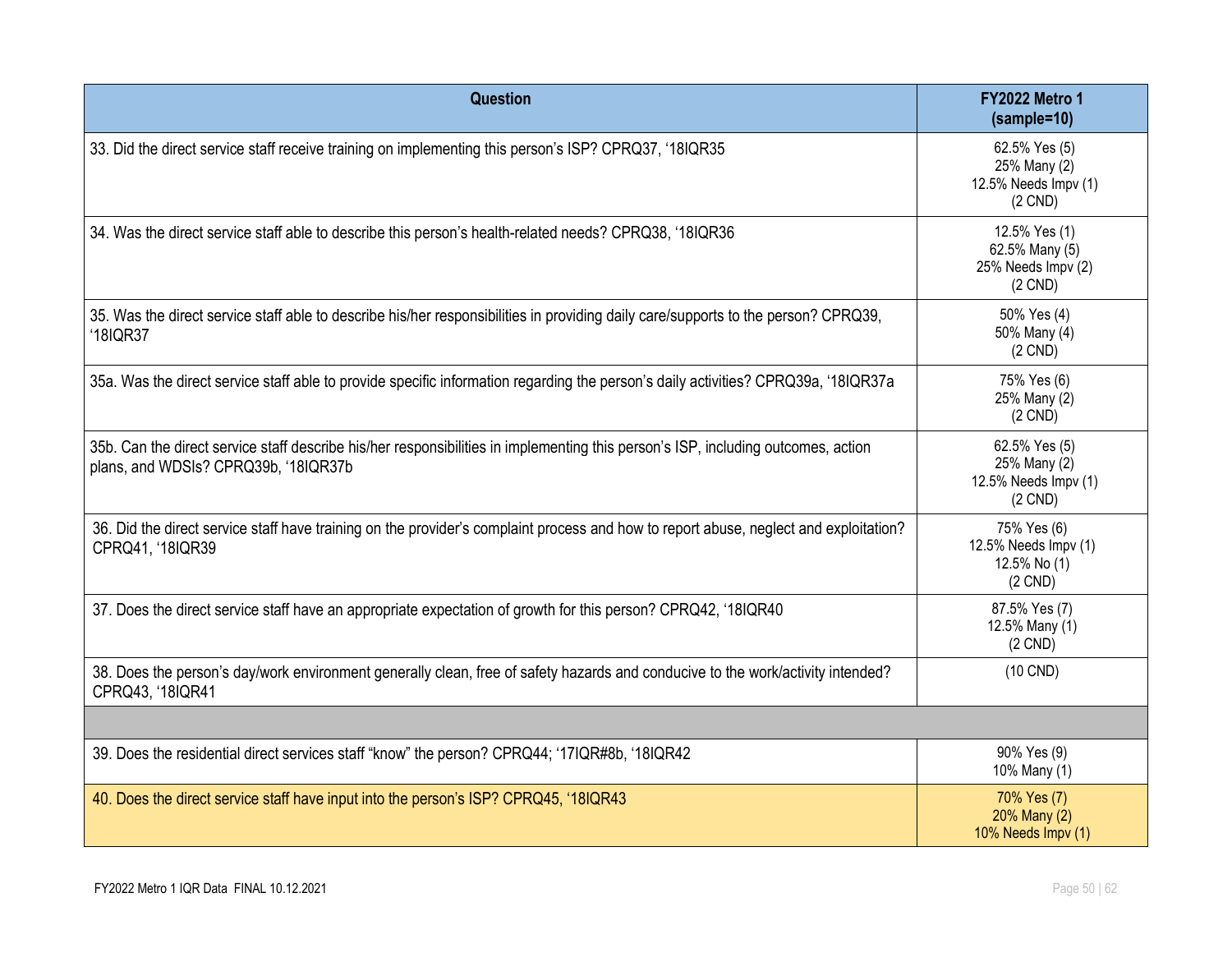| <b>Question</b>                                                                                                                                                           | <b>FY2022 Metro 1</b><br>(sample=10)              |
|---------------------------------------------------------------------------------------------------------------------------------------------------------------------------|---------------------------------------------------|
| 41. Did the direct service staff receive training on implementing this person's ISP? CPRQ46, '18IQR44                                                                     | 50% Yes (5)<br>50% Many (5)                       |
| 42. Is the residence safe for individuals (void of hazards)? CPRQ45, '18IQR45                                                                                             | 70% Yes (7)<br>30% Many (3)                       |
| 43. Was the residential direct service staff able to describe this person's health-related needs? CPRQ48, '18IQR46                                                        | 20% Yes (2)<br>60% Many (6)<br>20% Needs Impv (2) |
| 44. Was the direct service staff able to describe his/her responsibilities in providing daily care/supports to the person? CPRQ49,<br>'18IQR47                            | 50% Yes (5)<br>50% Many (5)                       |
| 44a. Was the direct service staff able to provide specific information regarding the person's daily activities? CPRQ49a, '18IQR47a                                        | 80% Yes (8)<br>20% Many (2)                       |
| 44b. Can the direct service staff describe his/her responsibilities in implementing this person's ISP, including outcomes, action<br>plans, and WDSIs? CPRQ49b, '18IQR47b | 50% Yes (5)<br>50% Many (5)                       |
| 45. Did the direct service staff have training on the provider's complaint process and how to report abuse, neglect and exploitation?<br>CPRQ51, '18IQR49                 | 100% Yes (10)                                     |
| 46. Does the residential direct service staff have an appropriate expectation of growth for this person? CPRQ52, '18IQR50                                                 | 80% Yes (8)<br>10% Many (1)<br>10% No (1)         |
| 47. Does the person's residential environment offer a minimal level of quality of life? CPRQ53, '18IQR51                                                                  | 80% Yes (8)<br>20% Many (2)                       |
|                                                                                                                                                                           |                                                   |
| 48. Overall, were the team members interviewed able to describe the person's health-related needs? CPRQ54; '17IQR#21b,<br>'18IQR52                                        | 10% Yes (1)<br>80% Many (8)<br>10% Needs Impv (1) |
| 49. Is there evidence that the IDT discussed the person's health related issues? CPRQ55; '17IQR#21, '18IQR53                                                              | 10% Yes (1)<br>90% Many (9)                       |
| 50. Was the eCHAT updated timely? '17IQR#18g, '18IQR54                                                                                                                    | 20% Yes (2)<br>80% Many (8)                       |
| 50a. Is the eCHAT updated timely with the ISP and after changes in condition?                                                                                             | 80% Yes (8)<br>10% Many (1)<br>10% No (1)         |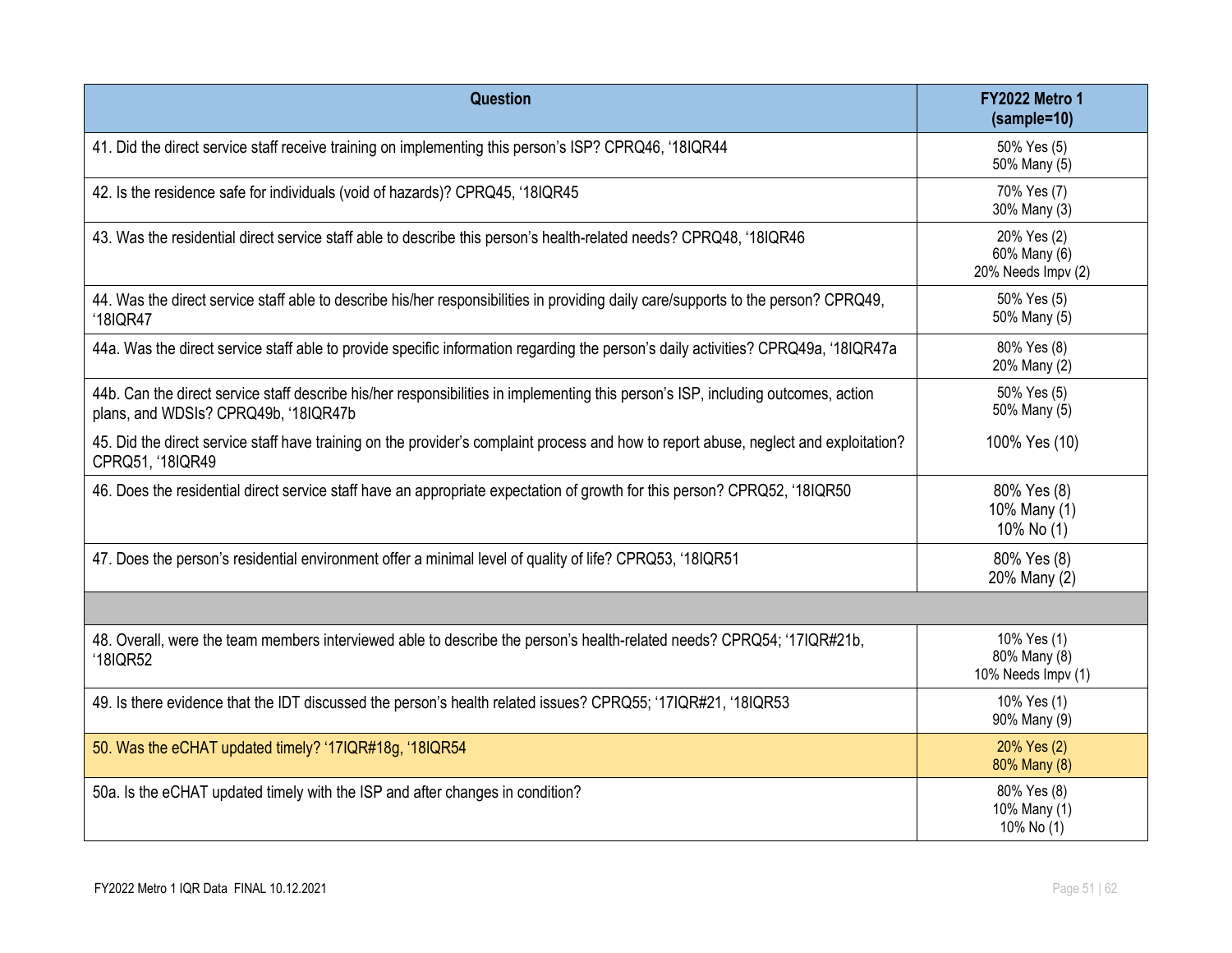| Question                                                                                                                                                                                                                                                | <b>FY2022 Metro 1</b><br>(sample=10)                               |
|---------------------------------------------------------------------------------------------------------------------------------------------------------------------------------------------------------------------------------------------------------|--------------------------------------------------------------------|
| 50b. Is the eCHAT complete?                                                                                                                                                                                                                             | 50% Yes (5)<br>50% Many (5)                                        |
| 50c. Is the eCHAT accurate?                                                                                                                                                                                                                             | 30% Yes (3)<br>60% Many (6)<br>10% Needs Impv (1)                  |
| 51. Are all of the individual's needed medical treatments, including routine, scheduled and chronic needs, timely received?<br>17IQR#19, '18IQR55                                                                                                       | 50% Yes (5)<br>40% Many (4)<br>10% Needs Impv (1)                  |
| 52. Has the individual received all age and gender appropriate health screening/immunizations in accordance with national best<br>practice and/or as recommended (Does the individual receive routine/scheduled medical treatment? 17IQR#19a, '18IQR56) | 0% Yes<br>90% Many (9)<br>10% Needs Impv (1)                       |
| 53. Does the individual receive medication as prescribed? 17IQR#19e, '18IQR57                                                                                                                                                                           | 0% Yes<br>70% Many (7)<br>30% Needs Impv (3)                       |
| 54. Are nursing services provided as needed by the individual? 17IQR#20, '18IQR59                                                                                                                                                                       | 10% Yes (1)<br>90% Many (9)                                        |
| 55. Is the CARMP consistent with recommendation in other healthcare documents? (Is the CARMP is accurate? '17IQR#21f,<br>'18IQR60                                                                                                                       | 30% Yes (3)<br>60% Many (6)<br>10% Needs Impv (1)                  |
| 56. Is the CARMP consistently implemented as intended?, '18IQR61                                                                                                                                                                                        | 60% Yes (6)<br>40% Many (4)                                        |
| 57. Are the person's health supports/needs being adequately addressed? CPRQ56; '17IQR#19, '18IQR62                                                                                                                                                      | 0% Yes<br>100% Many (10)                                           |
| 57a. Are assessment recommendations followed up on in a timely way?                                                                                                                                                                                     | 10% Yes (1)<br>70% Many (7)<br>20% Needs Impv (2)                  |
| 57b. Were needed equipment/communication devices delivered timely?                                                                                                                                                                                      | 14.3% Yes (1)<br>57.1% Many (4)<br>28.6% Needs Impv (2)<br>(3 N/A) |
| 57c. Were medical specialist appointments attended timely?                                                                                                                                                                                              | 40% Yes (4)<br>40% Many (4)<br>20% Needs Impv (2)                  |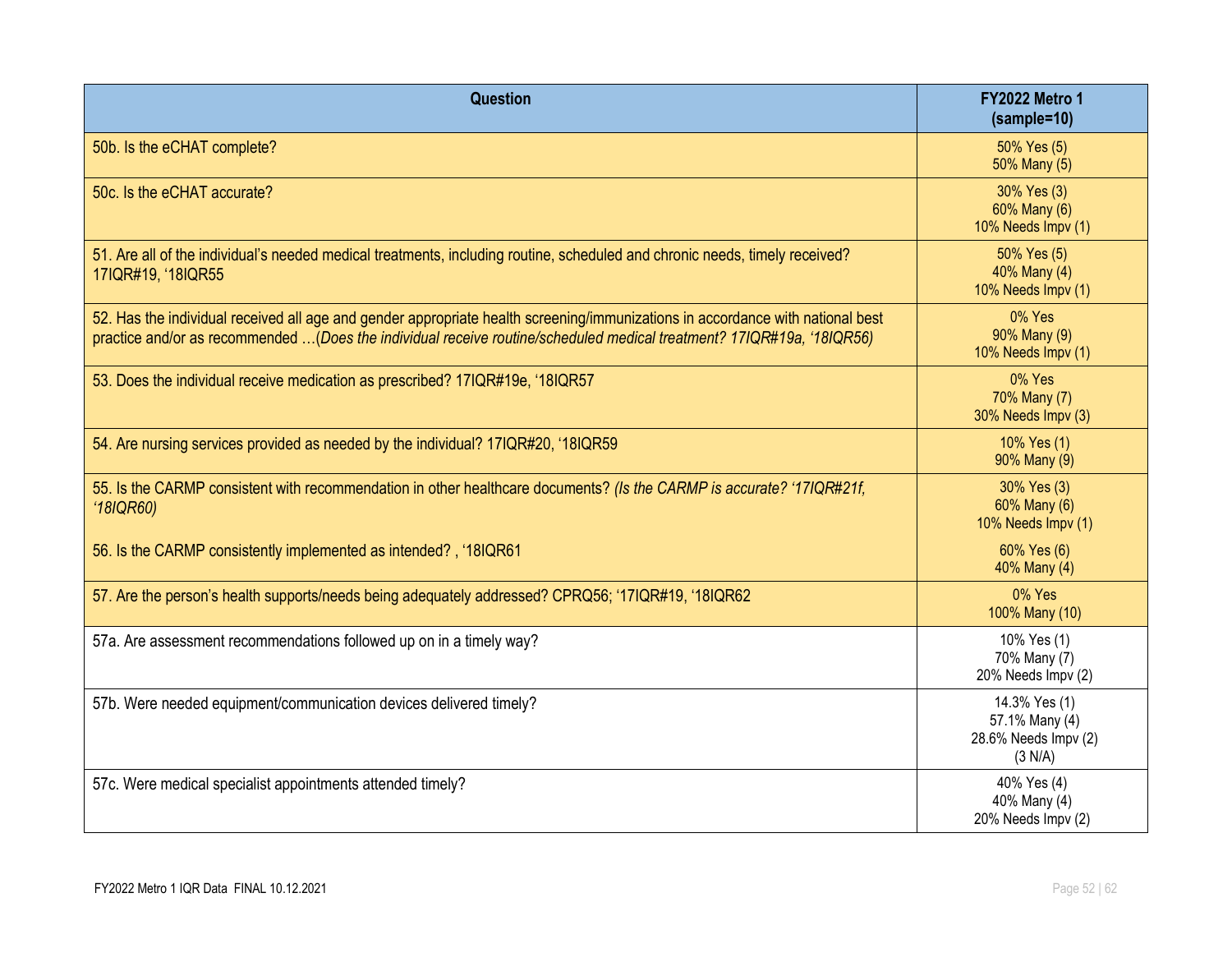| Question                                                                                                                                                                                                                                      | <b>FY2022 Metro 1</b><br>$(sample=10)$               |
|-----------------------------------------------------------------------------------------------------------------------------------------------------------------------------------------------------------------------------------------------|------------------------------------------------------|
| 57d. Were changes in personal condition, if any, responded to timely?                                                                                                                                                                         | 90% Yes (9)<br>10% Many (1)                          |
| 57e. Were Health Care Plans available, accurate and consistently implemented?                                                                                                                                                                 | 10% Yes (1)<br>80% Many (8)<br>10% Needs Impv (1)    |
|                                                                                                                                                                                                                                               |                                                      |
| 58. Did the team arrange for and obtain the needed, relevant assessments? CPRQ58; '17IQR#18, '18IQR65                                                                                                                                         | 10% Yes (1)<br>90% Many (9)                          |
| 59. Are the assessments adequate for planning? CPRQ59; '17IQR#4f, '18IQR66                                                                                                                                                                    | 0% Yes<br>100% Many (10)                             |
| 59a. Were assessments provided timely?                                                                                                                                                                                                        | 20% Yes (2)<br>80% Many (8)                          |
| 59b. Did assessments contain accurate information?                                                                                                                                                                                            | 30% Yes (3)<br>60% Many (6)<br>10% Needs Impv (1)    |
| 59c. Did assessments contain information accurate to guide planning?                                                                                                                                                                          | 0% Yes<br>90% Many (9)<br>10% Needs Impv (1)         |
| 59d. Did assessments contain recommendations?                                                                                                                                                                                                 | 80% Yes (8)<br>20% Many (2)                          |
| 60. Were the recommendations from assessments used in planning? CPRQ60; '17IQR#5, '18IQR67                                                                                                                                                    | 60% Yes (6)<br>40% Many (4)                          |
| 61. For medical, clinical or health related rec's, has a DCF been completed if the individual and/or their guardian/health care<br>decision maker have decided not to follow all or part of an order, rec, or suggestion? '17IQR#5c, '18IQR68 | 60% Yes (3)<br>20% Many (1)<br>20% No (1)<br>(5 N/A) |
|                                                                                                                                                                                                                                               |                                                      |
| 62. Is there a document called an Individual Service Plan (ISP) that was developed within the past year? CPRQ61; '17IQR#9,<br>'18IQR69                                                                                                        | 100% Yes (10)                                        |
| 63. Was the ISP developed by an appropriately constituted IDT? CPRQ62; '17IQR#3, '18IQR70                                                                                                                                                     | 50% Yes (5)<br>50% Many (5)                          |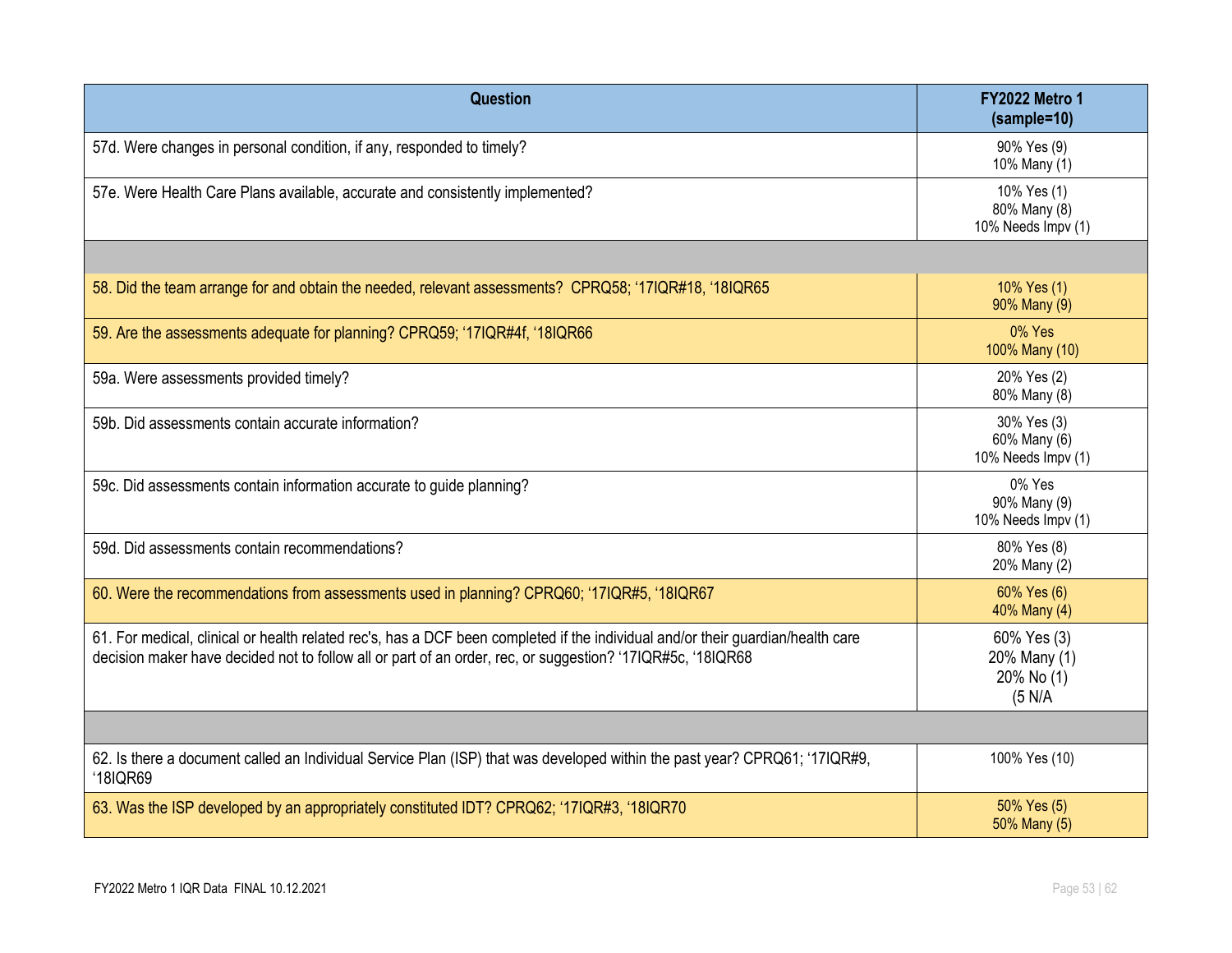| <b>Question</b>                                                                                                                                                            | <b>FY2022 Metro 1</b><br>$(sample=10)$                                             |
|----------------------------------------------------------------------------------------------------------------------------------------------------------------------------|------------------------------------------------------------------------------------|
| 64. For any team members not physically present at the IDT meeting, is there evidence of their participation in the development of<br>the ISP? CPRQ63; '17IQR#3d, '18IQR71 | 66.6% Yes (4)<br>16.7% Needs Impv (1)<br>16.7% No (1)<br>(4 N/A)                   |
| 65. Does my ISP contain current and accurate information? '17IQR#6, '18IQR72                                                                                               | 30% Yes (3)<br>40% Many (4)<br>30% Needs Impv (3)                                  |
| 66. Does the long term vision show expectations for growth and skill building? CPRQ64; '17IQR#7b, '18IQR73                                                                 | 40% Yes (4)<br>30% Many (3)<br>20% Needs Impv (2)<br>10% No $(1)$                  |
| 67. Does the ISP give adequate guidance to achieving the person's long-term vision? CPRQ65; '17IQR#7c, '18IQR74                                                            | 20% Yes (2)<br>50% Many (5)<br>20% Needs Impv (2)<br>10% No (1)                    |
| 68. Is measurable data kept which verifies the consistent implementation of each of the action steps? '17IQR#12a, '18IQR75                                                 | 10% Yes (1)<br>30% Many (3)<br>40% Needs Impv (4)<br>20% No (2)                    |
| 69. Does the data kept identify what the person does so a determination regarding progress/lack of progress can be made?<br>'17IQR#12b, '18IQR76                           | 30% Yes (3)<br>40% Many (4)<br>20% Needs Impv (2)<br>10% No (1)                    |
| 70. Is each action step in the ISP implemented at a frequency that enables the person to learn new skills? '17IQR#12c, '18IQR77                                            | 20% Yes (2)<br>20% Many (2)<br>40% Needs Impv (4)<br>20% No (2)                    |
| 71. If the person is not successful in achieving actions steps, has the team tried to determine why, and change their approach if<br>needed? '18IQR78                      | 37.5% Yes (3)<br>12.5% Needs Impv (1)<br>$50\%$ No $(4)$<br>(2 N/A)                |
| 72. If the person achieves action steps, does the team move to the next in the progression of steps or develops a new one?<br>'17IQR#12c, '18IQR79                         | 16.7% Yes (1)<br>16.7% Many (1)<br>33.3% Needs Impv (2)<br>33.3% No (2)<br>(4 N/A) |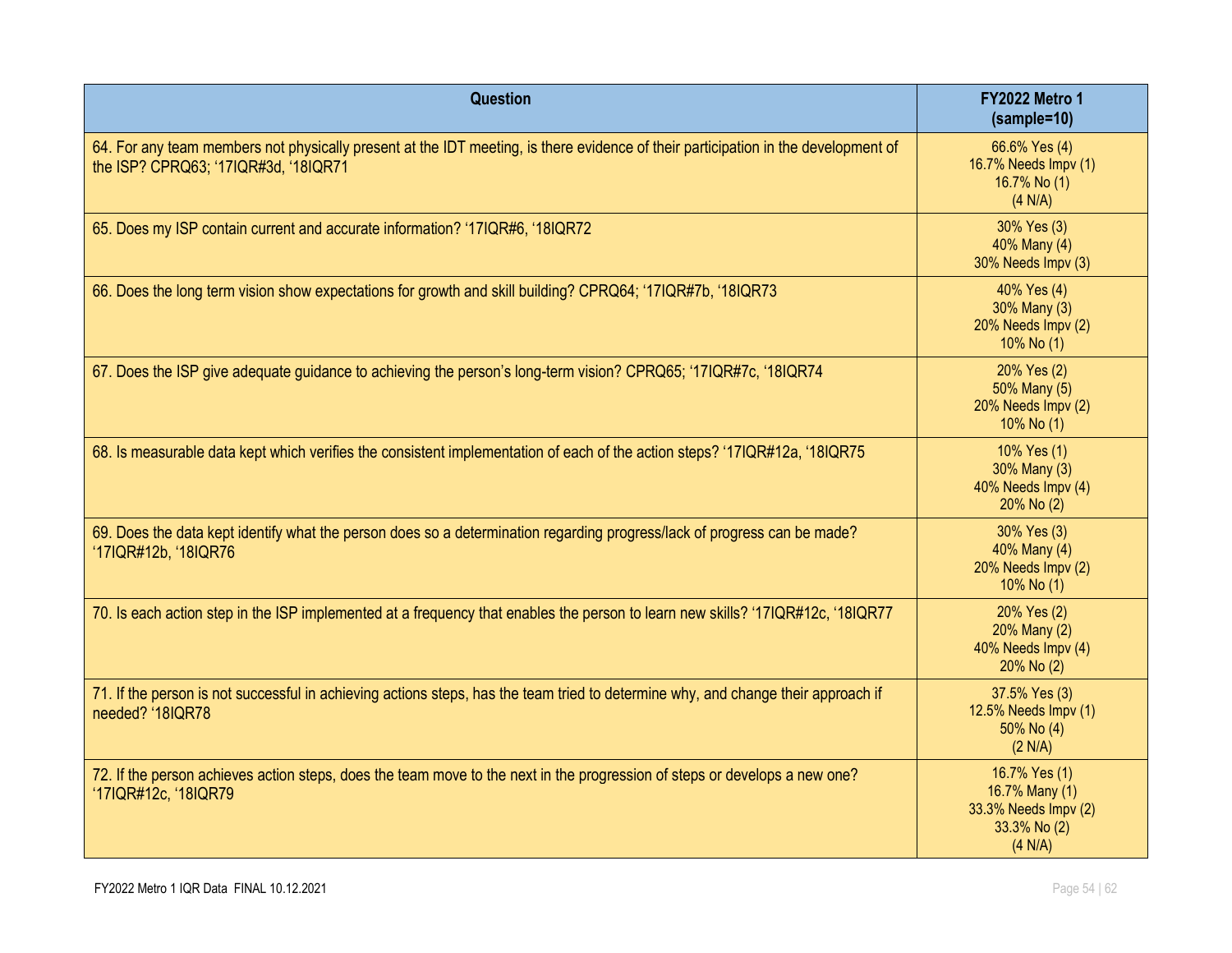| <b>Question</b>                                                                                                                                                                                                                                                                                         | <b>FY2022 Metro 1</b><br>(sample=10)                            |
|---------------------------------------------------------------------------------------------------------------------------------------------------------------------------------------------------------------------------------------------------------------------------------------------------------|-----------------------------------------------------------------|
| 73. Has the person made measurable progress on actions steps during this past year?'17IQR#13b, '18IQR80                                                                                                                                                                                                 | 20% Yes (2)<br>20% Many (2)<br>20% Needs Impv (2)<br>40% No (4) |
| 74. Do the outcomes in the ISP include criteria by which the team can determine when the outcome(s) have been achieved?<br>CPRQ67; '17IQR#7e, '18IQR81                                                                                                                                                  | 20% Yes (2)<br>60% Many (6)<br>20% Needs Impv (2)               |
| 75. Are the ISP outcomes related to achieving the person's long-term vision? CPRQ68; '17IQR#7d, '18IQR82                                                                                                                                                                                                | 80% Yes (8)<br>20% Many (2)                                     |
| 76. Do the ISP outcomes and related action plans and teaching strategies address the person's major needs as identified in the<br>Personal Challenges and Obstacles That Need to be Addressed In Order to Achieve the Desired Outcomes section of the<br>ISP/Action plans?" CPRQ69; '17IQR#7g, '18IQR83 | 40% Yes (4)<br>50% Many (5)<br>$10\%$ No (1)                    |
| 77. Are the Teaching and Support Strategies sufficient to ensure consistent implementation of the services planned? CPRQ71;<br>'17IQR#7i, '18IQR84                                                                                                                                                      | 20% Yes (2)<br>50% Many (5)<br>30% Needs Impv (3)               |
| 78. Are the recommendations and/or objectives/strategies of ancillary providers integrated into the ISP? CPRQ72; '17IQR#7m,<br>'18IQR85                                                                                                                                                                 | 30% Yes (3)<br>60% Many (6)<br>10% Needs Impv (1)               |
| 79. Has the person made measurable progress in therapy this year? '17IQR#13a, '18IQR86                                                                                                                                                                                                                  | 10% Yes (1)<br>60% Many (6)<br>20% Needs Impv (2)<br>10% No (1) |
| 80. If needed, does the ISP contain a specific Medical Emergency Response Plan (MERP)? CPRQ73b '17IQR#20c, '18IQR87                                                                                                                                                                                     | 40% Yes (4)<br>60% Many (6)                                     |
| 81. Does the ISP contain information regarding primary health (medical) care? CPRQ74, '18IQR88                                                                                                                                                                                                          | 60% Yes (6)<br>20% Many (2)<br>20% Needs Impv (2)               |
| 81a. Does the ISP face sheet contain contact information for the PCP? CPRQ74a, '18IQR88a                                                                                                                                                                                                                | 80% Yes (8)<br>20% Needs Impv (2)                               |
| 81b. Is the Healthcare coordinator's name and contact information listed in the ISP? CPRQ74b, '18IQR88b                                                                                                                                                                                                 | 70% Yes (7)<br>10% Needs Impv (1)<br>20% No (2)                 |
| 82. Does the ISP reflect how the person will obtain prescribed medications? CPRQ76, '18IQR89                                                                                                                                                                                                            | 50% Yes (5)<br>30% Many (3)                                     |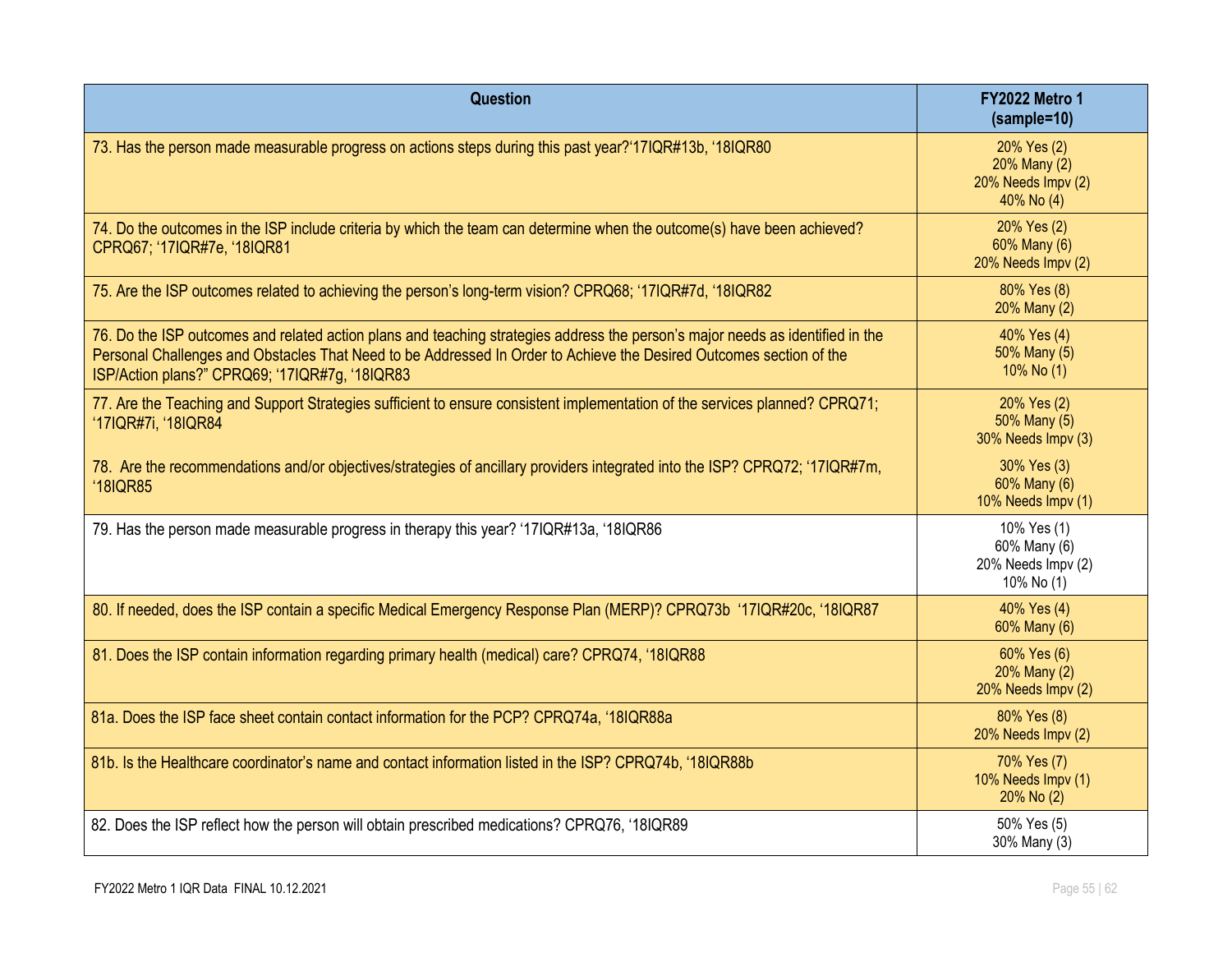| <b>Question</b>                                                                                                                                                                                             | <b>FY2022 Metro 1</b><br>(sample=10)                               |
|-------------------------------------------------------------------------------------------------------------------------------------------------------------------------------------------------------------|--------------------------------------------------------------------|
|                                                                                                                                                                                                             | 10% Needs Impv (1)<br>10% No (1)                                   |
| 83. Based on the evidence, is adequate transportation available for the person? (Does the ISP reflect how the person will get to<br>work/day activities, shopping, and social activities? CPRQ75, '18IQR90) | 90% Yes (9)<br>10% Needs Impv (1)                                  |
| 84. Does the ISP contain a list of adaptive equipment needed and who will provide it? CPRQ77; '17IQR#25a, '18IQR91                                                                                          | 30% Yes (3)<br>40% Many (4)<br>30% Needs Impv (3)                  |
| 85. Overall, is the ISP adequate to meet the person's needs? CPRQ78; '17IQR#7, '18IQR92                                                                                                                     | 10% Yes (1)<br>90% Many (9)                                        |
| 86. Is the ISP being implemented? (If 85 is "3")<br>CPRQ79 '17IQR#12, '18IQR93                                                                                                                              | 0% Yes<br>100% Many (1)<br>(9 N/A)                                 |
| 87a. Is the ISP being implemented? (If 85 is "0", "1", or "2") CPRQ80a '17IQR#12, '18IQR94a                                                                                                                 | 11.1% Yes (1)<br>33.3% Many (3)<br>55.6% Needs Impv (5)<br>(1 N/A) |
| 87b. Are current services adequate to meet the person's needs? CPRQ80b '17IQR#11, '18IQR94b                                                                                                                 | 0% Yes<br>77.8% Many (7)<br>22.2% Needs Impv (2)<br>(1 N/A)        |
| 88. Was the direct service staff trained on the implementation of this person's ISP? CPRQ81, '18IQR95                                                                                                       | 20% Yes (2)<br>80% Many (8)                                        |
| 89. Were the direct service staff able to describe their responsibilities in providing daily care/supports to the person? CPRQ82,<br>'18IQR96                                                               | 10% Yes (1)<br>90% Many (9)                                        |
|                                                                                                                                                                                                             |                                                                    |
| 90. Based on all of the evidence, has the person achieved progress in the past year? CPRQ84; '17IQR#13, '18IQR98                                                                                            | 10% Yes (1)<br>50% Many (5)<br>40% Needs Impv (4)                  |
| 91. Overall, does the IDT have an appropriate expectation of growth for this person? CPRQ85; '17IQR#8d, '18IQR99                                                                                            | 60% Yes (6)<br>40% Many (4)                                        |
| 92. Was the person provided the assistance and support needed to participate meaningfully in the planning process? CPRQ86;<br>'17IQR#1b, '18IQR100                                                          | 70% Yes (7)<br>30% Many (3)                                        |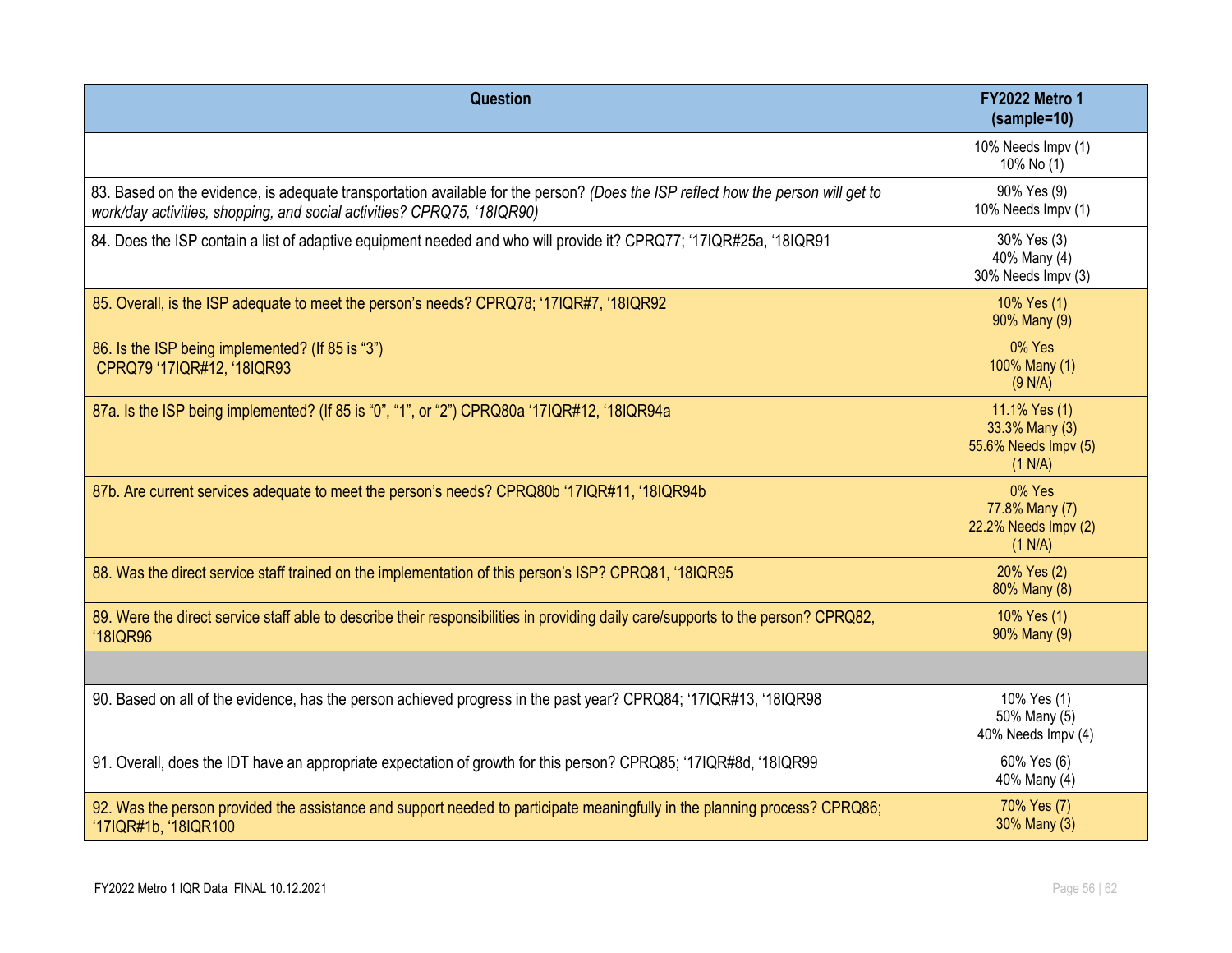| <b>Question</b>                                                                                                                                                                                 | <b>FY2022 Metro 1</b><br>(sample=10)                       |
|-------------------------------------------------------------------------------------------------------------------------------------------------------------------------------------------------|------------------------------------------------------------|
| 93. Is the person offered a range of opportunities for participation in each life area? CPRQ87, '18IQR101                                                                                       | 100% Yes (10)                                              |
| 94. Does the person have the opportunity to make informed choices? CPRQ88; '17IQR#30, '18IQR102                                                                                                 | 66.7% Yes (6)<br>33.3% Many (3)<br>$(1$ CND)               |
| 94a. About where and with whom to live? CPRQ89; '17IQR#23c, '18IQR102a                                                                                                                          | 66.7% Yes (6)<br>33.3% Many (3)<br>$(1$ CND)               |
| 94b. About where and with whom to work/spend his/her day? CPRQ90; '17IQR#23d, '18IQR102b                                                                                                        | 88.9% Yes (8)<br>11.1% Many (1)<br>$(1$ CND)               |
| 94c. About where and with whom to socialize/spend leisure time? CPRQ91, '18IQR102c                                                                                                              | 88.9% Yes (8)<br>11.1% Many (1)<br>$(1$ CND)               |
| 95. Does the evidence support that providers do not prevent the person from pursuing relationships? CPRQ92; '17IQR#31f,<br>18IQR103 (and are respecting the rights of this person)              | 100% Yes (10)                                              |
| 96. Overall, were all team members interviewed trained or knowledgeable on how to report abuse, neglect and exploitation? CPR 93*;<br>17IQR#35a, '18IQR105'                                     | 40% Yes (4)<br>60% Many (6)                                |
| 97. Does this person and/or guardian have access to the complaint processes/procedures? CPRQ94, '18IQR106                                                                                       | 90% Yes (9)<br>10% Many (1)                                |
| 98. Does the individual have restrictions that should be reviewed by a Human Rights Committee? '17IQR#34h, '18IQR107                                                                            | 100% Yes (10)                                              |
| 99. If there are restrictions that should be reviewed by HRC, have the restrictions been reviewed (quarterly) and approved (annually)<br>by the HRC? If no, describe why. '17IQR#34i, '18IQR108 | 55.6% Yes (5)<br>44.4% Many (4)<br>(1 N/A)                 |
| 100. If there are restrictions that should be reviewed by HRC, is a plan to enable the individual to regain his/her rights and reduce<br>or eliminate these restrictions? '17IQR#34j, '18IQR109 | 42.9% Yes (3)<br>42.9% Many (3)<br>14.2% No (1)<br>(3 N/A) |
| 101. Is the person protected from abuse, neglect and exploitation? '17IQR#35, '18IQR110                                                                                                         | 60% Yes (6)<br>40% Many (4)                                |
| 102. Have all incidents of suspected abuse, neglect and exploitation been reported and investigated? '17IQR#35b, '18IQR111                                                                      | 85.7% Yes (6)<br>14.3% Many (1)<br>(3 N/A)                 |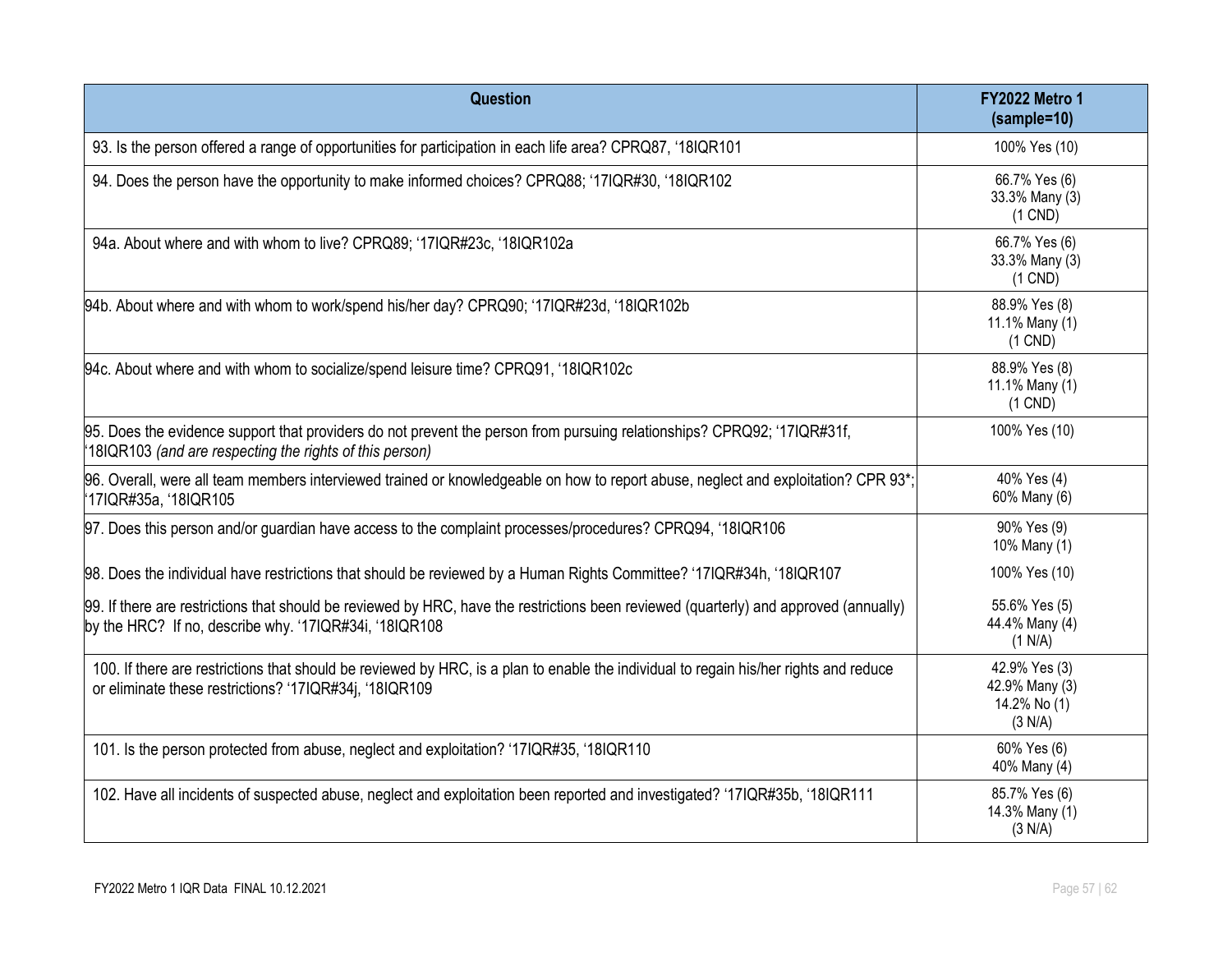| Question                                                                                                                                                                                                          | <b>FY2022 Metro 1</b><br>(sample=10)              |
|-------------------------------------------------------------------------------------------------------------------------------------------------------------------------------------------------------------------|---------------------------------------------------|
| 103. Is the individual safe? '17IQR#24, '18IQR112                                                                                                                                                                 | 50% Yes (5)<br>40% Many (4)<br>10% Needs Impv (1) |
| 104. What is the level of participation of the legal guardian in this person's life and service planning? CPRQ 97; '17IQR#15a,<br>'18IQR113                                                                       | 30% Active (3)<br>70% Moderate (7)                |
| 105. If the person is retired, does he/she have opportunities to engage in activities of interest during the day? CPRQ 100;<br>'17IQR#29b, '18IQR114                                                              | 100% Yes (4)<br>(6 N/A)                           |
| 106. Does the person have daily choices/appropriate autonomy over his/her life? CPRQ101 '17IQR#30, '18IQR115                                                                                                      | 100% Yes (10)                                     |
| 107. Have the person's cultural preferences been accommodated? CPRQ102; '17IQR#31e, '18IQR116                                                                                                                     | 100% Yes (10)                                     |
| 108. Is the person treated with dignity and respect? CPRQ103; '17IQR#34c, '18IQR117                                                                                                                               | 40% Yes (4)<br>60% Many (6)                       |
| 109. Does the person have food and drink available according to their specific nutritional needs and recommendations? CPRQ108;<br>17IQR#23e, '18IQR118                                                            | 100% Yes (10)                                     |
| 110. Does the person have sufficient personal money? CPRQ110 '17IQR#34f, '18IQR119                                                                                                                                | 100% Yes (10)                                     |
| 111. Does the person get along with their day program/employment provider staff? CPRQ111, '18IQR120                                                                                                               | 100% Yes (9)<br>$(1$ CND)                         |
| 112. Does the person get along with their residential provider staff? CPRQ112, '18IQR121                                                                                                                          | 100% Yes (10)                                     |
|                                                                                                                                                                                                                   |                                                   |
| 113. Are the individual members of the IDT following up on their responsibilities? CPRQ 114; '17IQR#10, '18IQR122                                                                                                 | 0% Yes<br>70% Many (7)<br>30% Needs Impv (3)      |
| 114. If there is evidence of situations in which the team failed to reach a consensus on the person's service and support needs, has<br>the team made efforts to build consensus? CPRQ 115; '17IQR#17c, '18IQR123 | (10 N/A)                                          |
| 115. Do records or facts exist to indicate that the team convened meetings as needed due to changed circumstances and/or<br>needs? CPRQ 116; '17IQR#17d, '18IQR124                                                | 50% Yes (5)<br>50% Many (5)                       |
| 116. Is there adequate communication among team members between meetings to ensure the person's program can be/is being<br>implemented? CPRQ117, '18IQR125                                                        | 40% Yes (4)<br>40% Many (4)<br>20% Needs Impv (2) |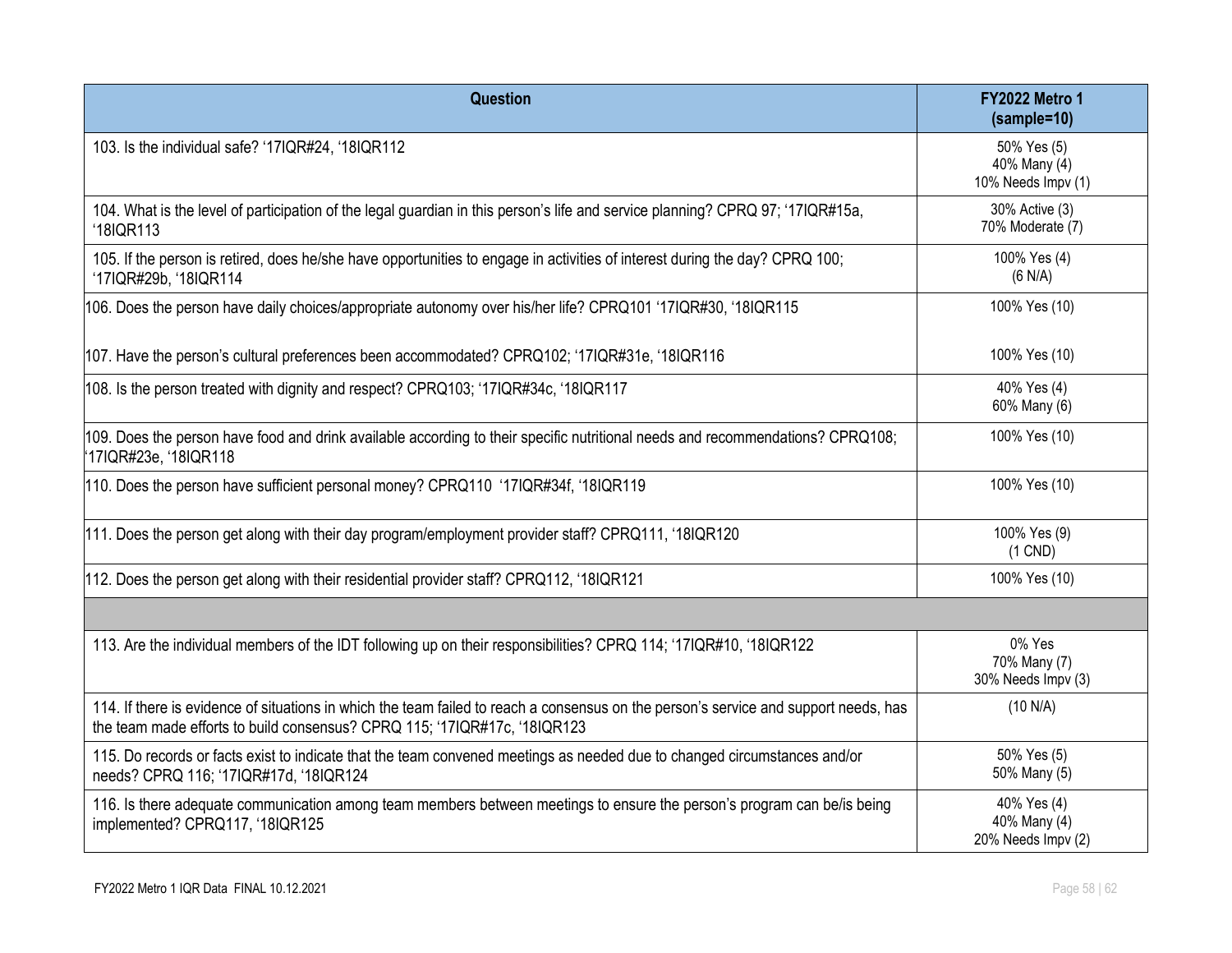| <b>Question</b>                                                                                                                                                                   | <b>FY2022 Metro 1</b><br>(sample=10)         |
|-----------------------------------------------------------------------------------------------------------------------------------------------------------------------------------|----------------------------------------------|
| 117. Do you recommend Dispute Resolution for this IDT? CPRQ118, '18IQR126                                                                                                         | 0% Yes<br>100% No (10)                       |
| 118. Is there evidence or documentation of physical regression in the last year? CPRQ119 '17IQR#17d, '18IQR127                                                                    | 50% Yes (5)<br>50% No (5)                    |
| 119. Is there evidence or documentation of behavioral or functional regression in the last year? CPRQ120; '17IQR14c, '18IQR128                                                    | 10% Yes (1)<br>90% No (9)                    |
| 120. If #118 OR #119 is scored "Yes", is the IDT adequately addressing the regression? CPRQ121; '18IQR129                                                                         | 100% Yes (5)<br>(5 N/A)                      |
| 121. Has the person changed residential/day services in the last year? CPRQ122, '18IQR130                                                                                         | 30% Yes (3)<br>70% No (7)                    |
| 122. If #121 is Yes, was the change Planned by the IDT? CPRQ122a, '18IQR131                                                                                                       | 100% Yes (3)<br>(7 N/A)                      |
| 123. If #121 is Yes, did the change meet the person's needs and/or preferences? CPRQ122b, '18IQR132                                                                               | 100% Yes (3)<br>(7 N/A)                      |
| 124. Overall, has the IDT process been adequate for assessing, planning, implementing and monitoring of services for this person?<br>CPRQ123; '17IQR#7n, '18IQR133                | 0% Yes<br>80% Many (8)<br>20% Needs Impv (2) |
|                                                                                                                                                                                   |                                              |
| 125. Does (Name) have a current Person-Centered Assessment? '18IQR134                                                                                                             | 90% Yes (9)<br>10% Many (1)                  |
| 126. Did this assessment address vocational interests, abilities and needs? CPRQ126; '17IQR#26a, '18IQR135                                                                        | 14.3% Yes (1)<br>85.7% Many (6)<br>(3 N/A)   |
| 127. Did the individual participate personally in the Person Centered Assessment? '18IQR136                                                                                       | 80% Yes (8)<br>20% No (2)                    |
| 128. Did the Guardian participate in the Person Centered Assessment? '18IQR137                                                                                                    | 80% Yes (8)<br>20% No (2)                    |
| 129. Is the individual engaged in the Informed Choice Project? '18IQR138                                                                                                          | (10 N/A)                                     |
| 130. Has the individual been offered the opportunity to participate in work or job exploration including volunteer work and/or trial work<br>opportunities? '17IQR#26e, '18IQR139 | 75% Yes (6)<br>25% No (2)<br>(2 N/A)         |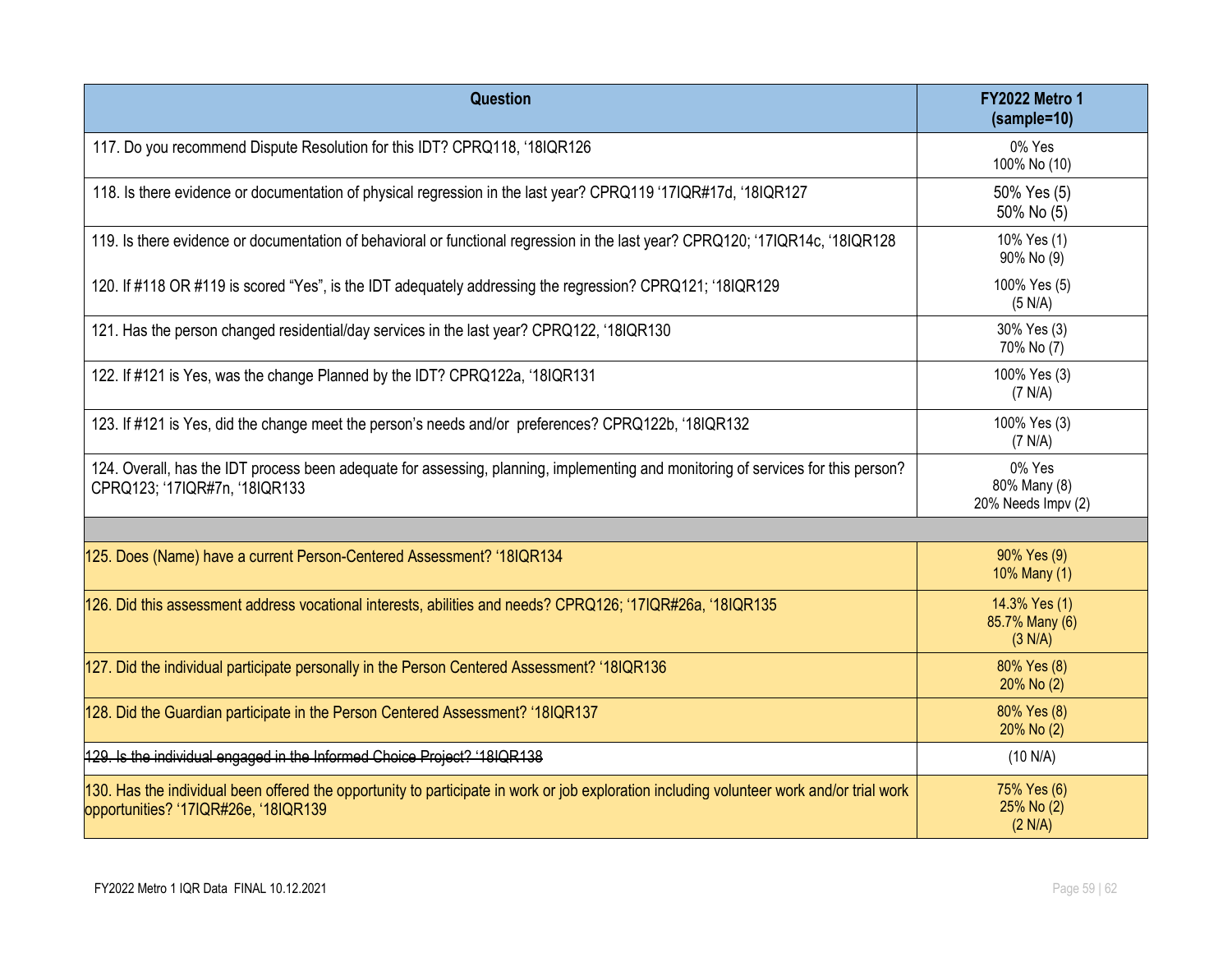| Question                                                                                                                                                                                                                        | <b>FY2022 Metro 1</b><br>$(sample=10)$                             |
|---------------------------------------------------------------------------------------------------------------------------------------------------------------------------------------------------------------------------------|--------------------------------------------------------------------|
| 131. If #130 is Yes, are these new experiences clearly documented in the ISP Work, Education and/or Volunteer History section?<br>18IQR140                                                                                      | 66.7% Yes (4)<br>33.3% Many (2)<br>(4 N/A)                         |
| 132. If #131 is No, is the individual trying new discovery experiences in the community to determine interests, abilities, skills and<br>needs? '18IQR141                                                                       | 66.7% Yes (2)<br>33.3% Many (1)<br>(7 N/A)                         |
| 133. Has the Guardian had the opportunity to gain information on how the individual responded during job exploration activities<br>such as volunteering and/or trial work experiences? '18IQR142                                | 62.5% Yes (5)<br>25% Many (2)<br>12.5% Needs Impv (1)<br>(2 N/A)   |
| 134. Has the individual received information regarding the range of employment options available to him/her? '17IQR#26c,<br>'18IQR143                                                                                           | 87.5% Yes (7)<br>12.5% Many (1)<br>(2 N/A)                         |
| 135. Has the Guardian received information regarding the range of employment options available for the individual? '18IQR144                                                                                                    | 87.5% Yes (7)<br>12.5% Needs Impv (1)<br>(2 N/A)                   |
| 136. If there are barriers to employment, has the Team, including the individual, addressed how to overcome those barriers to<br>employment and integrating clinical info., AT, & therapies as necessary  '17IQR#27b, '18IQR145 | 87.5% Yes (7)<br>12.5% Many (1)<br>(2 N/A)                         |
| 137. If there are barriers to employment, has the Team addressed with the Guardian how to overcome those barriers to<br>employment and integrating clinical info, AT, & therapies as necessary? '18IQR146                       | 87.5% Yes (7)<br>12.5% Many (1)<br>(2 N/A)                         |
| 138. Has the individual participated in work or volunteer activities during the past year? '18IQR147                                                                                                                            | 42.9% Yes (3)<br>57.1% Many (4)<br>(3 N/A)                         |
| 139. Has the individual identified what type of work or volunteer activities he/she would like to do? '18IQR148                                                                                                                 | 28.6% Yes (2)<br>57.1% Many (4)<br>14.3% Needs Impv (1)<br>(3 N/A) |
| 140. Does the Guardian support him/her working? '18IQR149                                                                                                                                                                       | 66.7% Yes (4)<br>33.3% No (2)<br>(4 N/A)                           |
| 142. Is the individual engaged in Supported Employment? CPRQ129, '18IQR151                                                                                                                                                      | 14.3% Yes (1)<br>85.7% No (6)<br>(3 N/A)                           |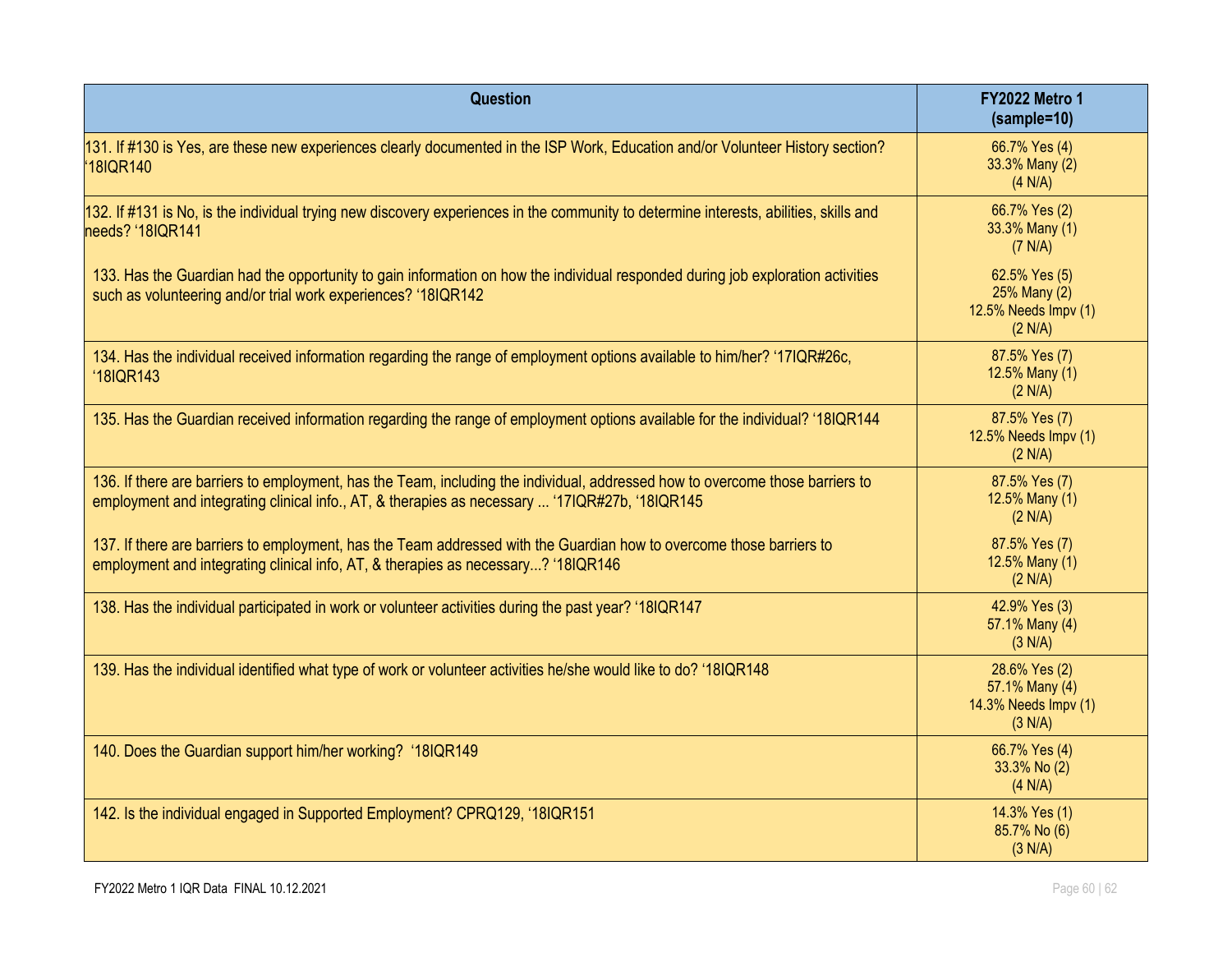| <b>Question</b>                                                                                                                                                     | <b>FY2022 Metro 1</b><br>$(sample=10)$       |
|---------------------------------------------------------------------------------------------------------------------------------------------------------------------|----------------------------------------------|
| 144. Does the person have a Career Development Plan? CPRQ128 17IQR#26e, '18IQR153                                                                                   | 100% Yes (1)<br>(9 N/A)                      |
|                                                                                                                                                                     |                                              |
| 145. Is the person considered by the IDT to need behavior services now? CPRQ131; '17IQR#5d, '18IQR154                                                               | 50% Yes (5)<br>50% No (5)                    |
| 146. Does the person need behavior services now? CPRQ132<br>'17IQR#11e, '18IQR155                                                                                   | 50% Yes (5)<br>50% No (5)                    |
| 147. Have behavioral assessments been completed? CPRQ133, '18IQR156                                                                                                 | 80% Yes (4)<br>20% Needs Impv (1)<br>(5 N/A) |
| 148. Does the person have a positive behavior support plan developed out of the behavior assessments that meets the person's<br>needs? CPRQ134 '17IQR#5g, '18IQR157 | 80% Yes (4)<br>20% Many (1)<br>(5 N/A)       |
| 149. Has the staff been trained on the Positive Behavior Support Plan? CPRQ135; '17IQR#10d, '18IQR158                                                               | 80% Yes (4)<br>20% Many (1)<br>(5 N/A)       |
| 150. If needed, does the person have a Behavior Crisis Intervention Plan that meets the person's needs? CPRQ 73a; '17IQR#5h,<br>'18IQR159                           | 50% Yes (1)<br>50% Many (1)<br>(8 N/A)       |
| 151. Does the person receive behavioral services consistent with his/her needs? CPRQ 136 '17IQR#5i, '18IQR160                                                       | 40% Yes (2)<br>60% Many (3)<br>(5 N/A)       |
| 152. Are behavior support services integrated into the ISP? CPRQ 137; '17IQR#11d, '18IQR161                                                                         | 20% Yes (1)<br>80% Many (4)<br>(5 N/A)       |
|                                                                                                                                                                     |                                              |
| 153. Has the person received all adaptive equipment needed? CPRQ138; '17IQR#25b, '18IQR162                                                                          | 44.4% Yes (4)<br>55.6% Many (5)<br>(1 N/A)   |
| 154. Has the person received all assistive technology needed? CPRQ139; '17IQR#25c, '18IQR163                                                                        | 70% Yes (7)<br>30% Many (3)                  |